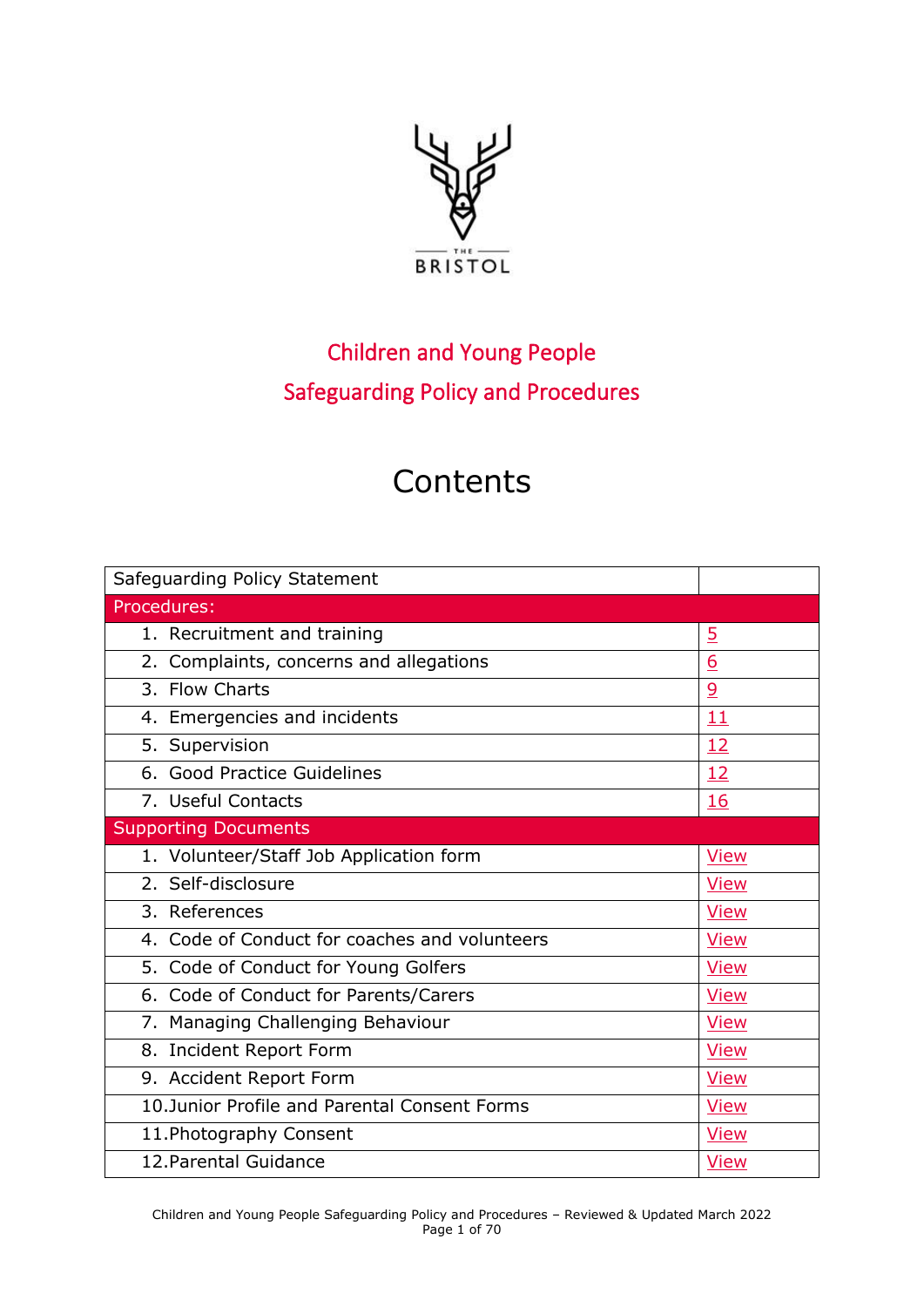| 13. Managing Young People on Away Trips                        | <b>View</b> |
|----------------------------------------------------------------|-------------|
| 14. Social Media Guidance                                      | <b>View</b> |
| 15. Whistleblowing Policy                                      | <b>View</b> |
| 16. England Golf DBS Flowchart                                 | <b>View</b> |
| 17. Categories of Child Abuse                                  | <b>View</b> |
| 18. Club Welfare Officer Poster                                | <b>View</b> |
| 19. Safeguarding Children and Young People - a short guide for | <b>View</b> |
| club members                                                   |             |
| 20. Photography Policy                                         | <b>View</b> |
| 21.Anti-Bullying Policy                                        | <b>View</b> |

# Children and Young People Safeguarding Policy

# **Introduction**

Everyone working with children and young people has a responsibility for keeping them safe, irrespective of their role, whether they are paid members of staff or volunteers.

England Golf is committed to ensure that the sport of golf is one within which all participants can thrive in a safe environment and that all children and young people have an enjoyable and positive experience when playing golf.

# Key principles

- The welfare of children is paramount.
- A child is defined by law in England and Wales as a person under the age of 18 years.
- All children, regardless of their Age, Race, Religion or Belief, Disability, Gender identity or Sexual Orientation, have the right to protection from abuse.
- All concerns and allegations of abuse and poor practice will be taken seriously and responded to swiftly and appropriately.
- All children have the right to be safe.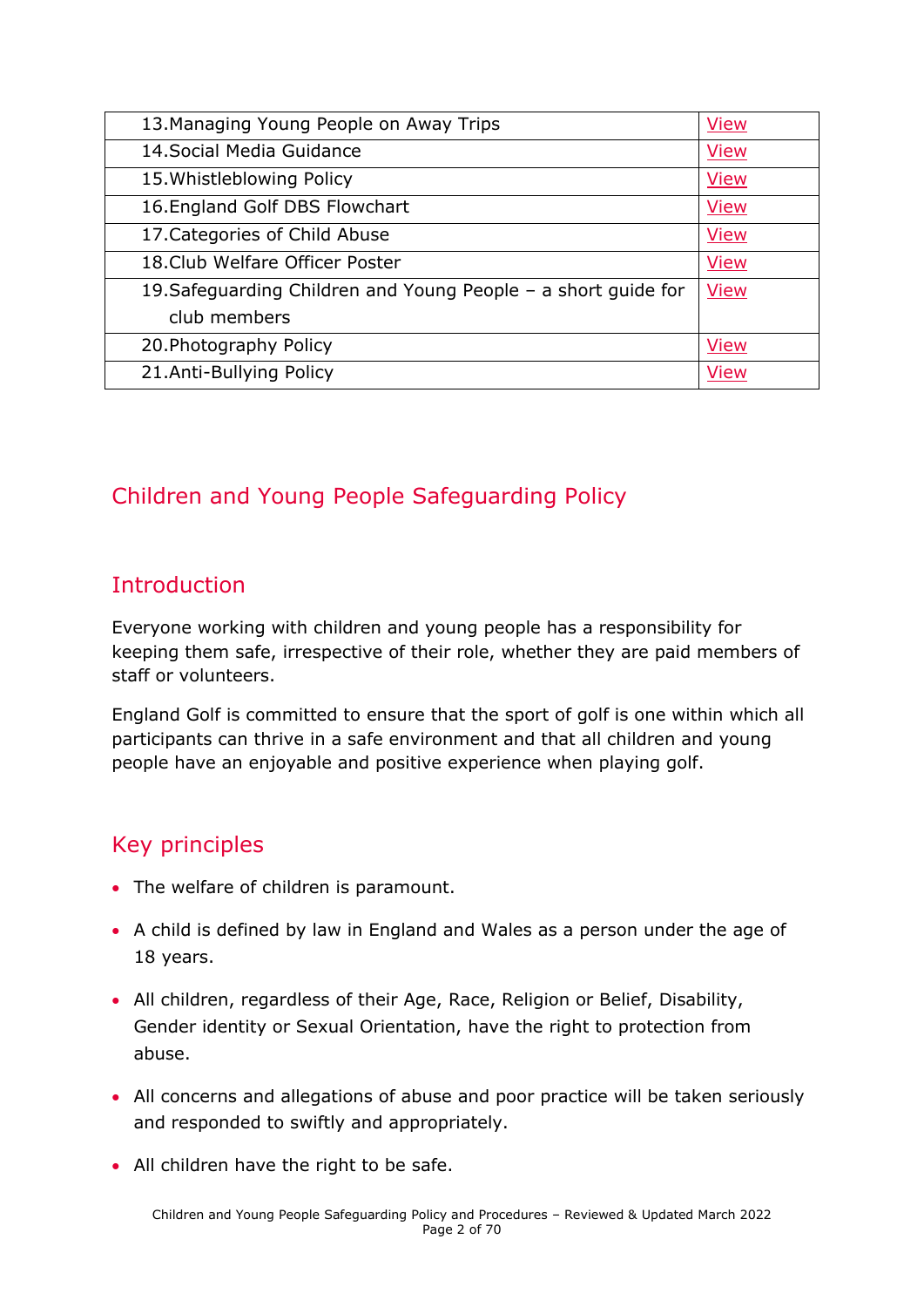- All children have the right to be treated with dignity and respect.
- The BRISTOL GOLF CLUB will work with children, their parents/carers and external organisations to safeguard the welfare of children participating in golf.
- We recognise the authority of the statutory agencies and are committed to complying with Local Safeguarding Children Board Guidelines (LSCB), Working Together under the Children Act 2004, and any legislation and statutory guidance that supersedes these.
- The BRISTOL GOLF CLUB is committed to working in partnership with other key UK Golf Bodies to continually improve and to promote safeguarding initiatives across the sport.
- The BRISTOL GOLF CLUB owes a legal duty of care to children on their premises or engaged in their activities. That duty is to take reasonable care to ensure their reasonable safety and the duty is higher than it would be for adults.

### **Objectives**

The BRISTOL GOLF CLUB aims to:

- Provide a safe environment for children and young people participating in golfing activities and try to ensure that they enjoy the experience.
- Ensure robust systems are in place to manage any concerns or allegations.
- Support adults (staff, volunteers, PGA Professionals, coaches, members and visitors) to understand their roles and responsibilities with regard to their duty of care and protection of children.
- Provide appropriate level training, support and resources for staff, volunteers & coaches to make informed and confident responses to specific safeguarding issues and fulfill their role effectively.
- Ensure that children and their parents/carers are informed and consulted and, where appropriate, fully involved in decisions that affect them.
- Reassure parents and carers that all children and young people will receive the best care possible whilst participating in club activities and communicate Policy and Procedure to them through website/letter/consents.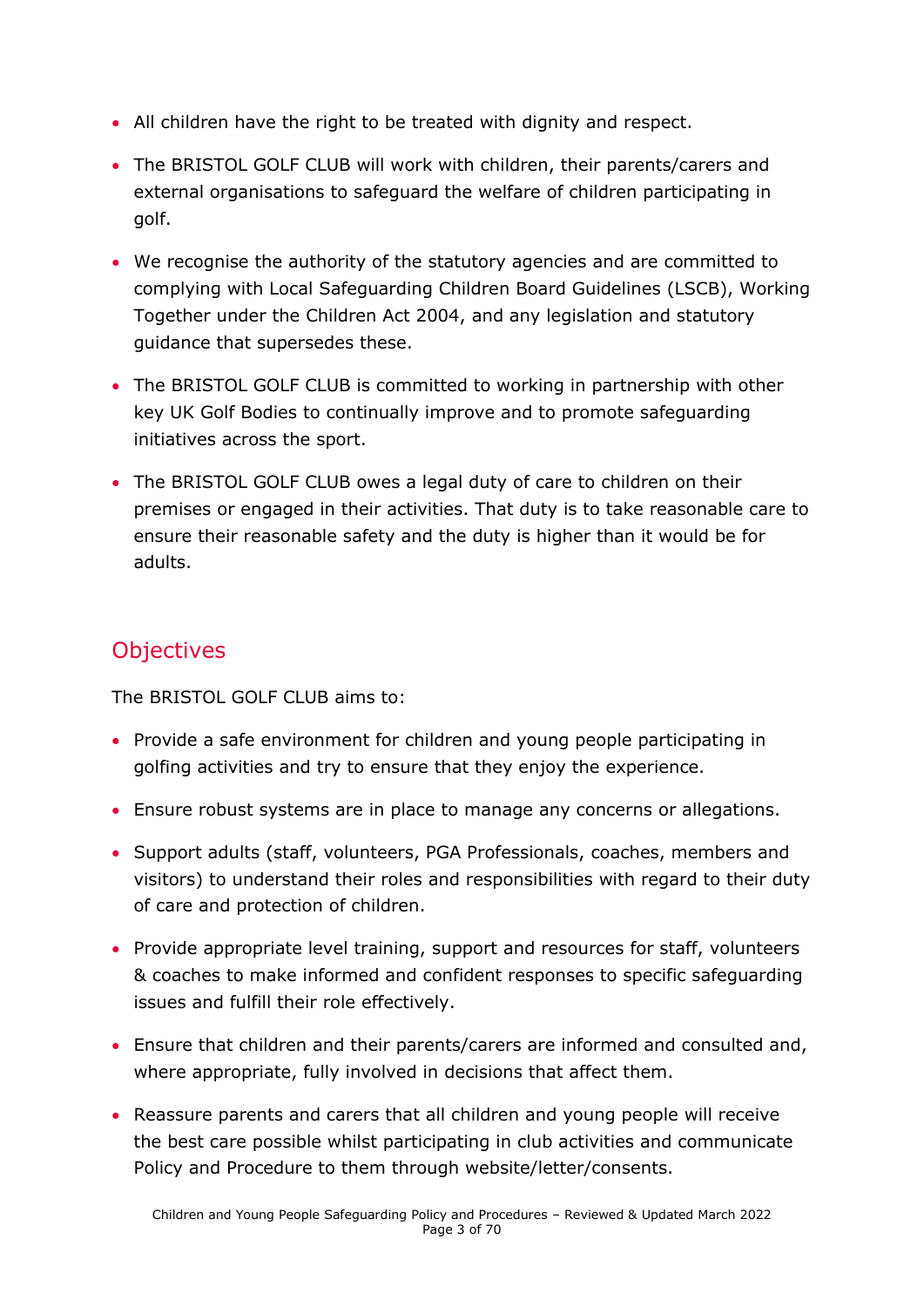# Responsibilities and implementation

The BRISTOL GOLF CLUB will seek to promote the principles of safeguarding children by:

- Reviewing their policy and procedures every three years or whenever there is a major change in legislation. Guidance from England Golf will be sought as part of the review process.
- Conducting a risk assessment of club activities with regard to safeguarding and take appropriate action to address the identified issues within suitable timescales.
- Using appropriate recruitment procedures to assess the suitability of volunteers and staff working with children and young people in line with guidance from England Golf.
- Following National Governing Body (NGB) procedures to report concerns and allegations about the behaviour of adults and ensuring that all staff, volunteers, parents and children are aware of these procedures.
- Directing staff, volunteers & coaches to appropriate safeguarding training and learning opportunities, where this is appropriate to their role.

# <span id="page-3-0"></span>1. Recruitment and training

The BRISTOL GOLF CLUB will endeavour to ensure that all volunteers and staff working with children and young people are appropriate and suitable to do so, and that they have all the information they require to undertake their job effectively and appropriately.

Each role which involves an element of responsibility with regard to children, particularly those involving the regular supervision of children, whether voluntary or paid, should be assessed by the recruiting body to establish which qualifications, checks and other requirements are necessary. These will include the following:

- An application form **(Appendix 1)**
- A self-disclosure form **(Appendix 2)**
- References from 2 people **(Appendix 3)**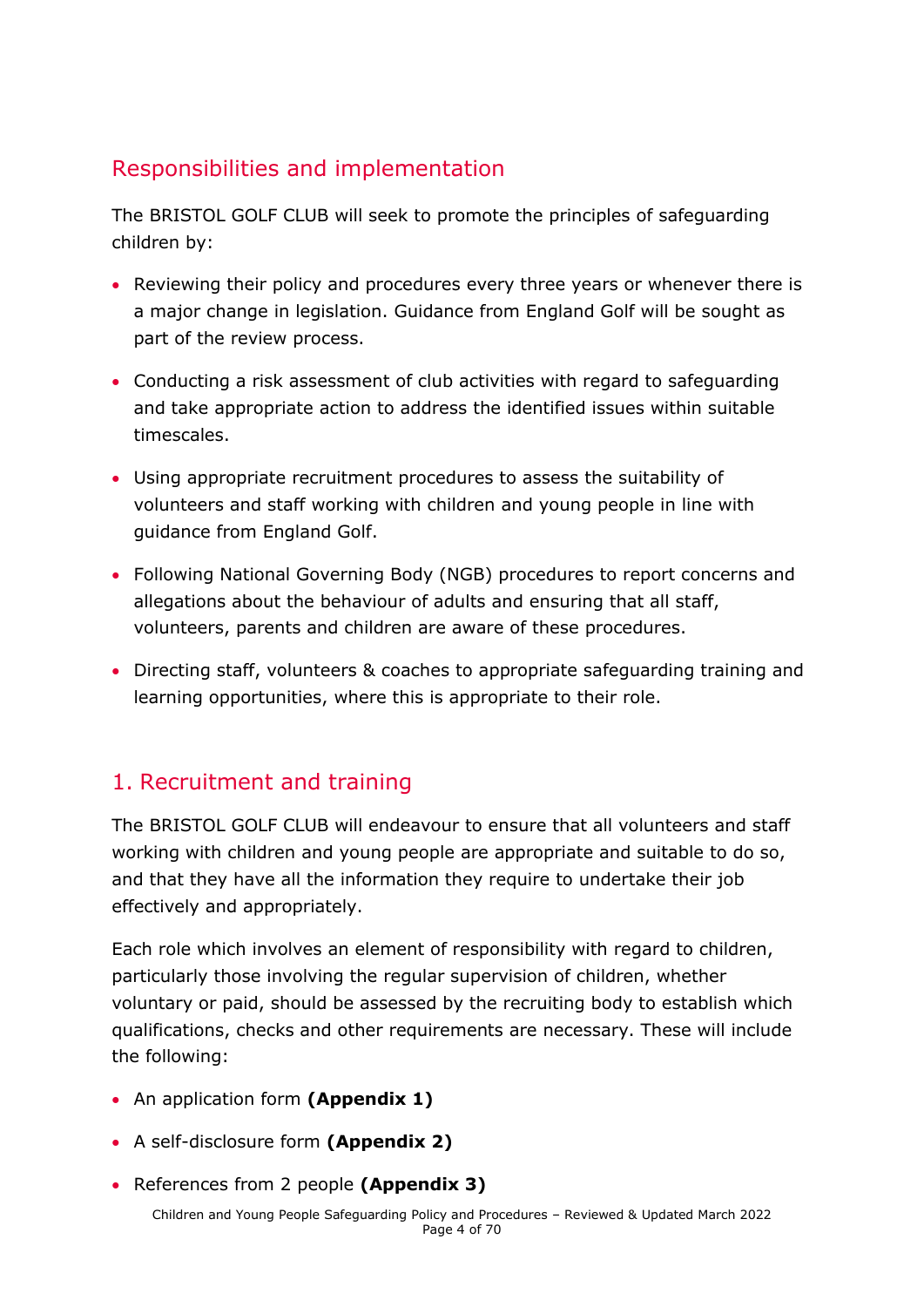- A signed Code of Conduct **(Appendix 4)**
- A Disclosure & Barring Service (DBS) check on people involved in 'regulated activity' with children **(Guidance on Regulated Activity & DBS- Appendix 16)**

Details of the requirements and the qualifications and checks of individuals will be recorded by the Club Welfare Officer/Secretary/Manager who will also hold copies of the necessary Safeguarding and Protecting Children (SPC) certificates. The nominated person will possess all relevant and appropriate contact details of all staff / volunteers and other relevant bodies.

All staff, volunteers & coaches will be offered access to appropriate child protection training. The BRISTOL GOLF CLUB recommends attendance at the UK Coaching Safeguarding and Protecting Children (SPC) workshop and will ensure that all volunteers and staff who have significant contact with children attend. An online UK Coaching refresher course should be completed and repeated every three years for those involved in "Regulated Activity."

All staff, volunteers & coaches working with children and young people will be asked to read and become familiar with the BRISTOL GOLF CLUB Safeguarding Policy and Procedures.

All staff, volunteers & coaches involved with children and young people will be asked to read the BRISTOL GOLF CLUB Code of Conduct relevant to their role, and sign to indicate their understanding and agreement to act in accordance with the code. The code is linked to the BRISTOL GOLF CLUB's Disciplinary Procedures. **(Codes of Conduct-Appendix 4,5,6)**

The BRISTOL GOLF CLUB are committed to the fact that every child and participant in golf should be afforded the right to thrive through being involved in sporting activity for life, in an enjoyable, safe environment, and be protected from harm. The BRISTOL GOLF CLUB acknowledge the additional vulnerability of some groups of children (e.g. disabled, looked after children, those with communication differences). The BRISTOL GOLF CLUB will ensure that the environment is appropriate for the child, and tailored to their needs so that they have a positive experience of their sport without risk of harm.

### <span id="page-4-0"></span>2. Complaints, concerns and allegations

**2.1** If a player, parent/carer, member of staff or volunteer has a concern about the welfare of a child, or the conduct of another child/young person

Children and Young People Safeguarding Policy and Procedures – Reviewed & Updated March 2022 Page 5 of 70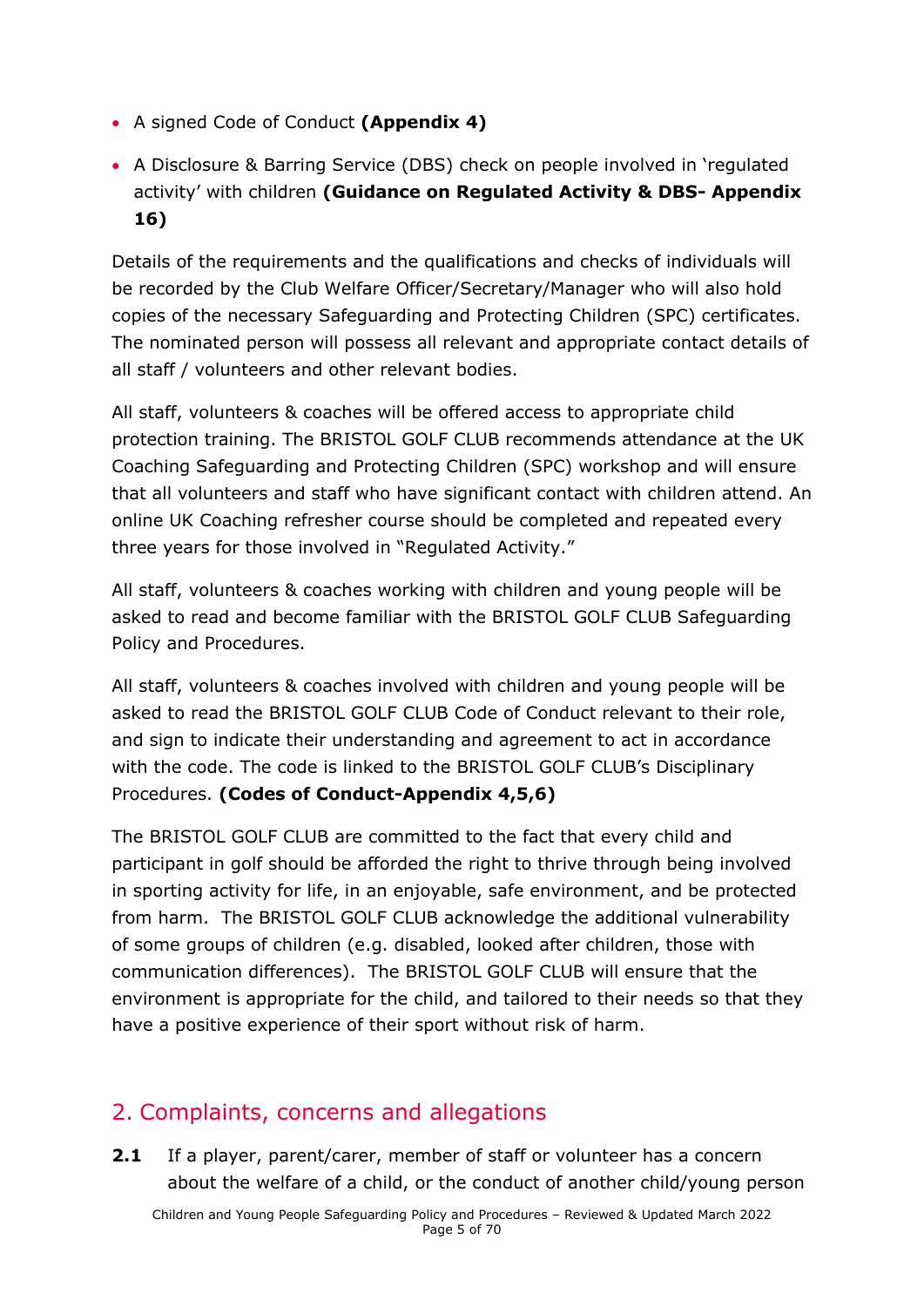or an adult (whether they are a parent, coach, member, or otherwise), these concerns should be brought to the attention of the Club Welfare Officer without delay. The person reporting the concern is not required to decide whether abuse has occurred, but simply has a duty to pass their concerns and any relevant information to the Welfare Officer. Please refer to Flowcharts 1 & 2 for further details (see below).

- **2.2** All concerns will be treated in confidence. Details should only be shared on a "need to know" basis with those who can help with the management of the concern.
- **2.3** Concerns will be recorded on an Incident Report Form and sent to the England Golf Lead Safeguarding Officer and retained confidentially within the club. The England Golf Lead Safeguarding Officer can assist with completion of this form if required, tel: 01526 351824. **(Incident Report Form-Appendix 8)**
- **2.4** The BRISTOL GOLF CLUB will work with England Golf and other external agencies to take appropriate action where concerns relate to potential abuse or serious poor practice. The BRISTOL GOLF CLUB disciplinary procedures will be applied and followed where possible.
- **2.5** In the event of a child making a disclosure of any type of abuse, the following guidance is given:
	- Reassure them that they have done the right thing to share the information
	- Listen carefully
	- Do not make promises that cannot be kept, such as promising not to tell anyone else
	- Do not seek to actively question the child or lead them in any way to disclose more information than they are comfortably able to: this may compromise any future action. Only ask questions to clarify your understanding where needed e.g. can you tell me what you mean by the word XXXX?
	- Record what the child has said as soon as possible on an incident report form.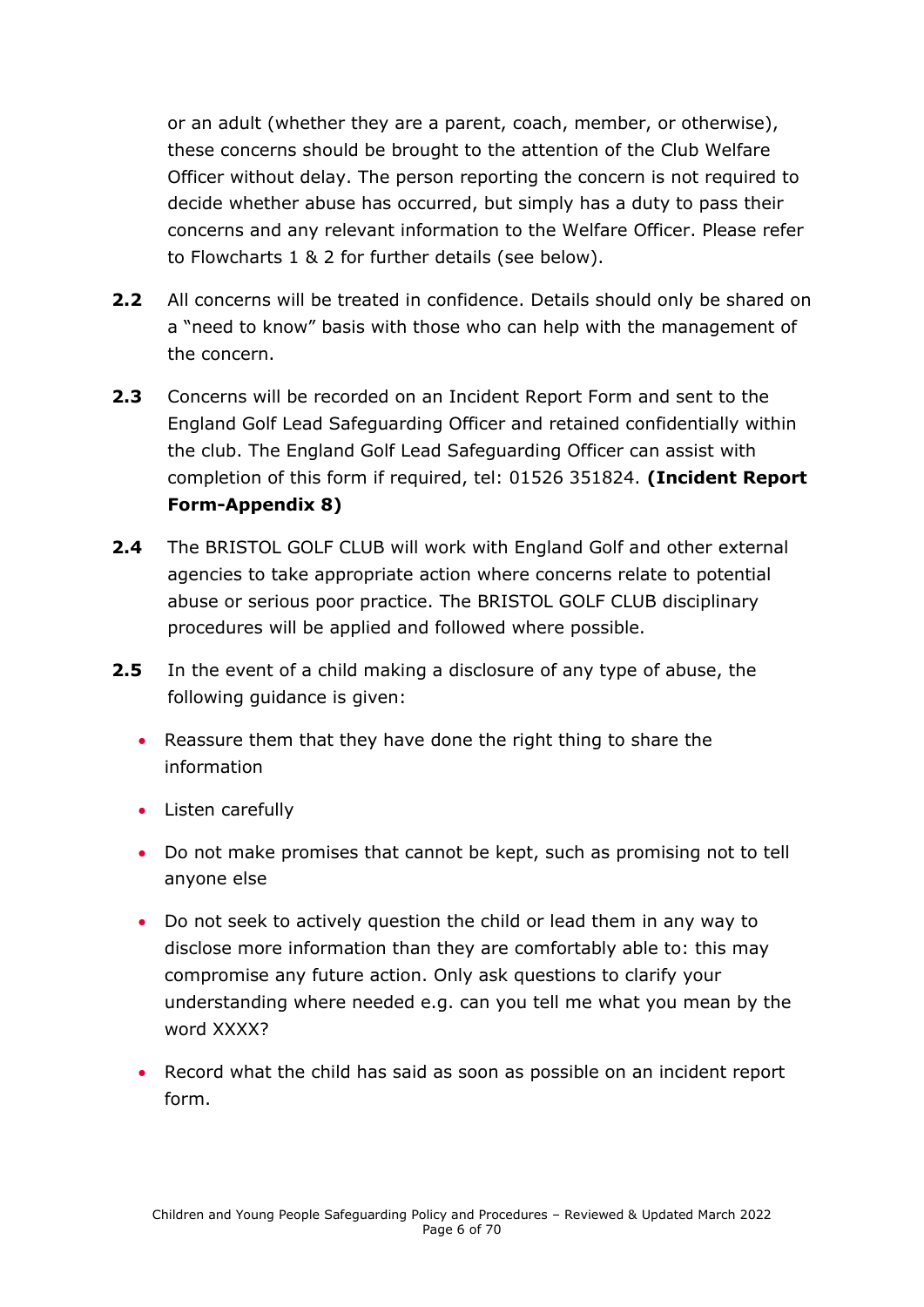- You should explain to children, young people and families at the outset, openly and honestly, what and how information will, or could be shared and why, and seek their agreement.
- Parents or Carers should be informed if the allegation does not involve them.
- **2.6** The NSPCC Helpline is available to discuss concerns regarding poor practice and abuse in confidence with members of the public who need support. Those with concerns are encouraged to use this service. The Helpline number is 0808 800 5000.
- **2.7** Safeguarding children and young people requires everyone to be committed to the highest possible standards of openness, integrity and accountability. The BRISTOL GOLF CLUB supports an environment where staff, volunteers, parents/carers and the public are encouraged to raise safeguarding and child protection concerns. Anyone who reported a legitimate concern to the organisation (even if their concerns subsequently appear to be unfounded) will be supported. All concerns will be taken seriously. **(Whistleblowing Policy-Appendix 15)**

# 3. FLOWCHART 1

### **What to do if you are worried about what is happening to a child outside of the Club (but the concern is identified through the child's involvement in golf)**

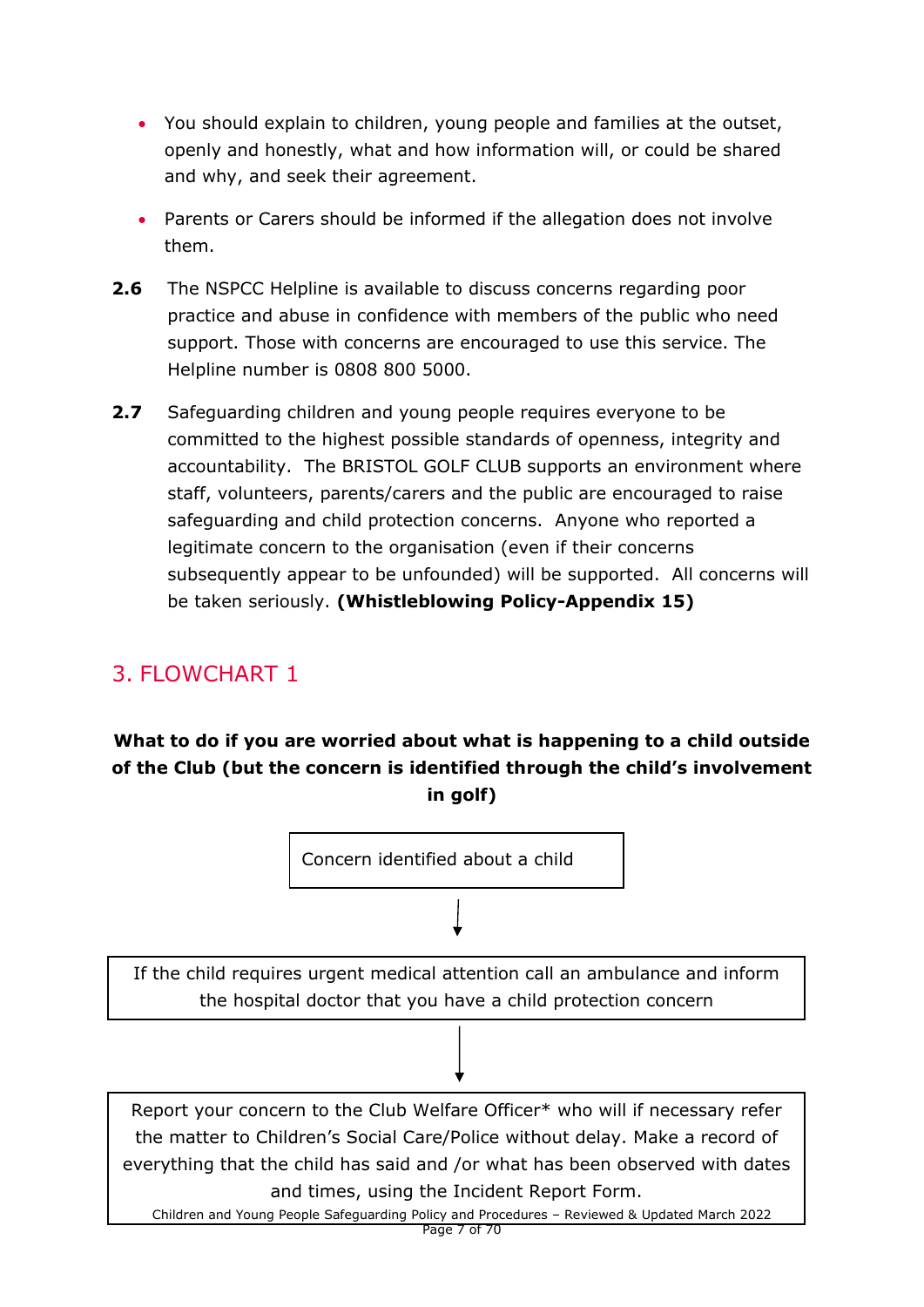

\* If for any reason a Club Welfare Officer is not in post or is unavailable a principle of least delay is important. Please contact the England Golf Lead Safeguarding Officer 01526 351824 [safeguarding@englandgolf.org](mailto:safeguarding@englandgolf.org)

# FLOW CHART 2

### **What to do if you are worried about the behaviour of any member, parent/carer, volunteer, staff, Professional, coach or official in golf or affiliated organisations**

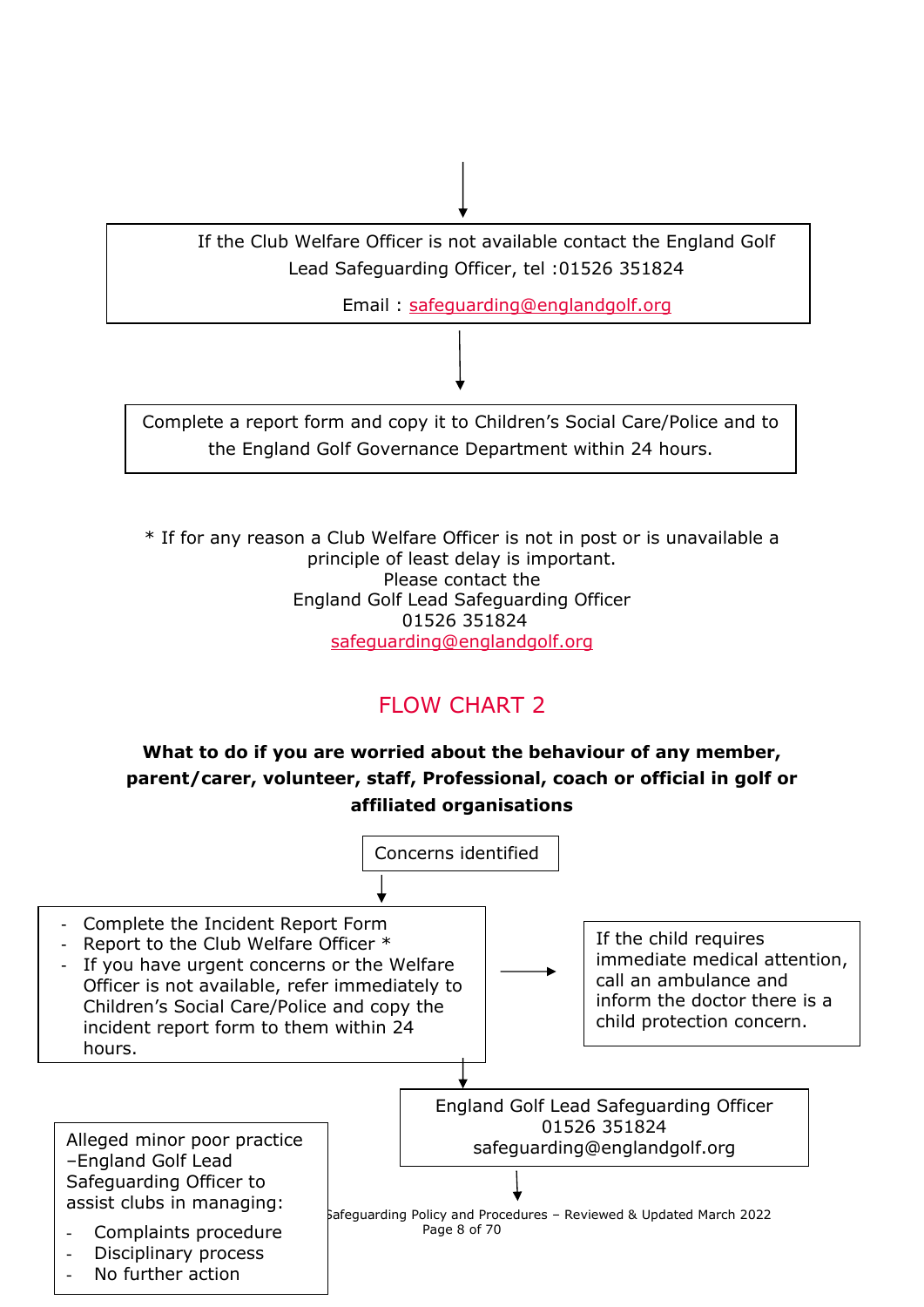

<span id="page-8-0"></span>GOLF CLUB for all children who are participating in events or activities, or attending coaching organised by the club. These forms will be treated in confidence and only shared with those who require the information they contain to perform their role effectively. **(Junior Profile and Parental Consent Forms-Appendix 10)**

- **4.2** In the event of a child requiring medical attention:
	- The parents will be contacted immediately.
	- In the event of failure to contact parents, the alternative emergency contacts will be used.
	- The consent form will be consulted to establish whether parents have given their consent for a club representative to act in loco parentis.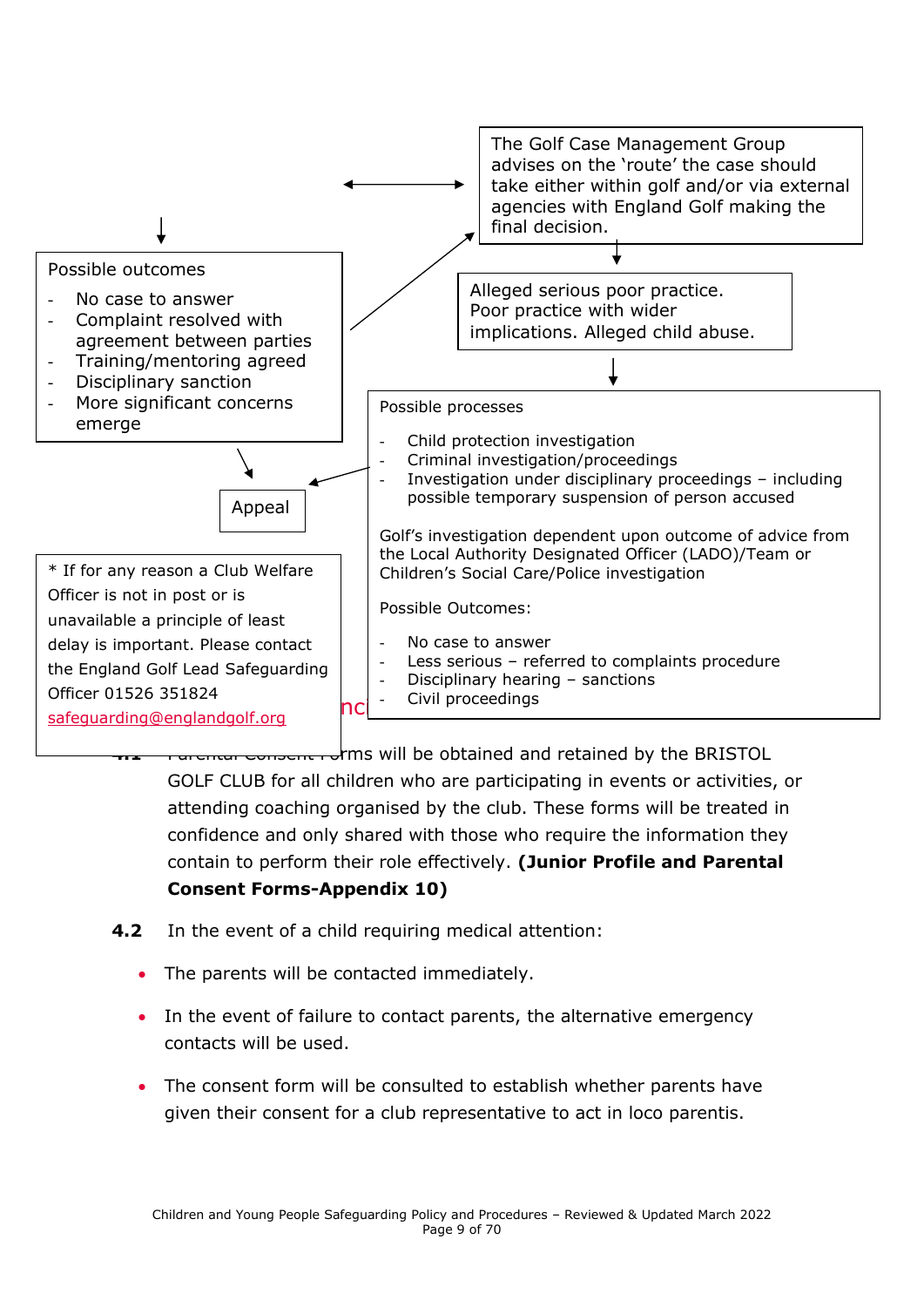- An adult club representative will accompany the child to seek medical attention, if appropriate, ensuring that they take the consent form with them.
- A record of the action taken will be made and retained by a club representative.
- **4.3** Where a parent is late in collecting their child the following procedure will apply:
	- Attempt to contact the parent/carer using the contact details on the Parental Consent Form
	- Attempt to contact the first, then the second emergency contact nominated on the Consent Form
	- Wait with the young person(s) at the venue with, wherever possible, other staff/volunteers or parents.
	- If no one is reachable, contact the Club's Welfare Officer for advice.
	- If all attempts to make contact fail, consideration should be given to contacting the police for their advice.
	- Staff, volunteers and coaches should try to avoid:
	- Taking the child home or to another location without consent.
	- Asking the child to wait in a vehicle or the club with them alone.
	- Sending the child home with another person without permission.

### <span id="page-9-0"></span>5. Supervision

- **5.1** During coaching sessions, coaches should conduct a risk assessment to inform decision making about appropriate supervision levels. Regardless of the recommended ratio of adults to participants, it is recommended that a minimum of two adults should be present where possible. This ensures at least basic cover in the event of something impacting on the availability of one of the adults during the activity.
- **5.2** Parents may be encouraged to stay for coaching/competitions & other events where their children are of an age where greater levels of parental supervision are required.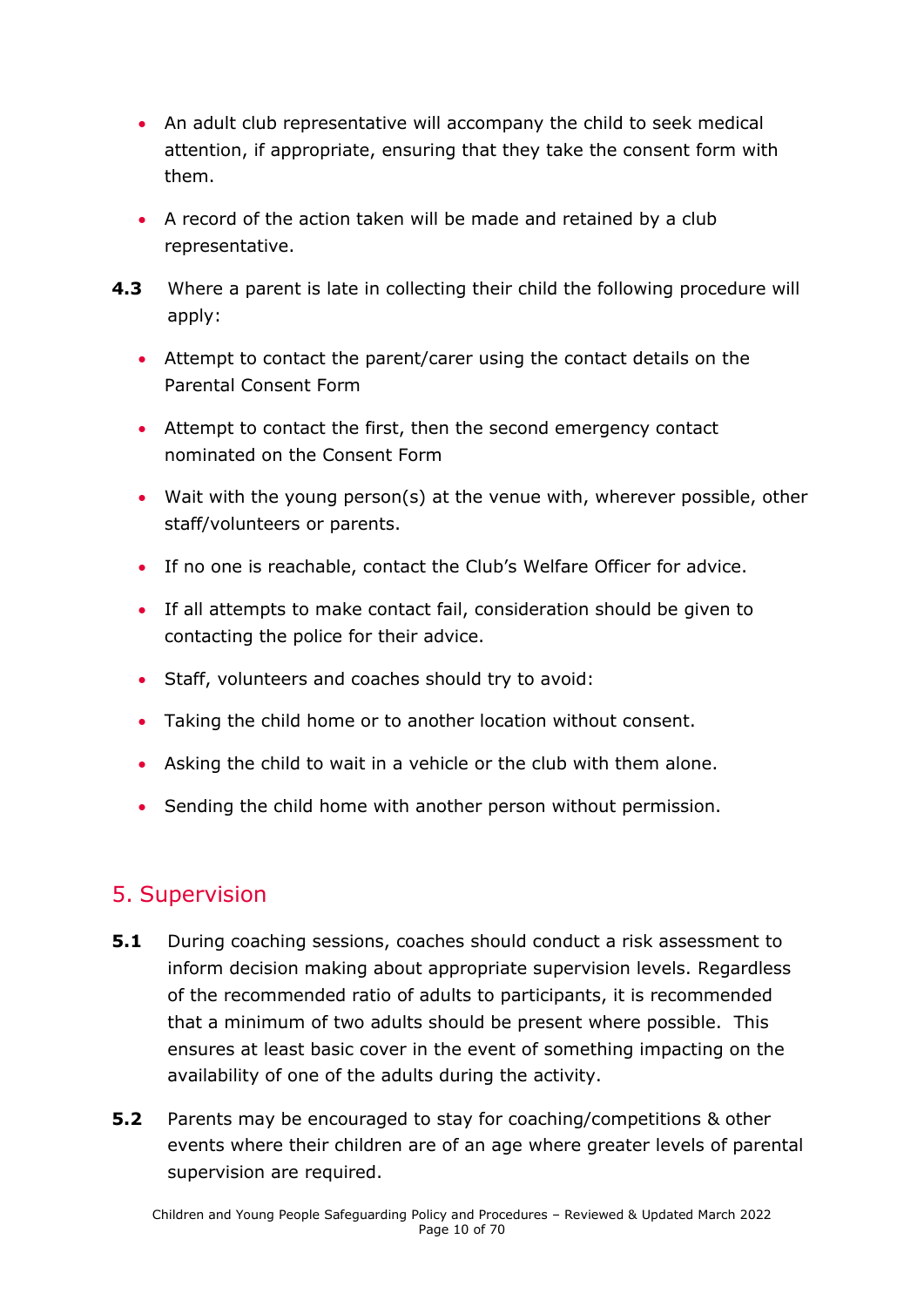- **5.3** Wherever possible adults will avoid changing or showering at the same time as children, but parents will be made aware that with limited changing room space there will be occasions when adults and children may need to share the facilities.
- **5.4** Parents should be aware that if children are left at a venue unsupervised, other than to attend specific coaching sessions, competitions, or other organised events, the club cannot accept supervisory responsibility.
- **5.5** When entering competitions or general play, juniors will be required to adhere to the following requirements to ensure safety is always maintained:
- **5.5.1 Aged 11 and under**: All children aged 11 and under must be accompanied by a parent, guardian, designated family friend or DBS checked adult whilst on The Bristol (main course) when playing in a competition or general play.
- **5.5.2 Aged 12 and over**: All children aged 12 and over must be accompanied by at least two adults when playing on The Bristol (main course) in a competition or general play, or with one DBS checked adult. If a junior turns up to the tee and there is only one adult, then it will be the responsibility of the proshop and or management team to reallocate the junior into another tee slot
- **5.5.3** Juniors may play as a two, three or fourball on The Little Bristol pending a playability test from the professional team, without adult supervision, subject to the agreement of their parents or guardians
- **5.5.4** Juniors can book to play in competitions and general play but must book through the proshop to ensure they are not paired with any visitors. It is the proshop responsibility to ensure this is monitored on the day.
- **5.6** Any adult has the right to refuse to play with a junior in general play, but the adult must give up the original tee time and be reallocated back into the tee sheet (if space allows). The Proshop will then try to find a suitable playing arrangement for the junior in the original tee time.
- **5.6.1** Any adult has the right to refuse to play with a junior or indeed any adult in a drawn competition but must withdraw from the competition. The Proshop will then try to find a suitable playing arrangement for the junior in the original tee time or later in the draw if possible.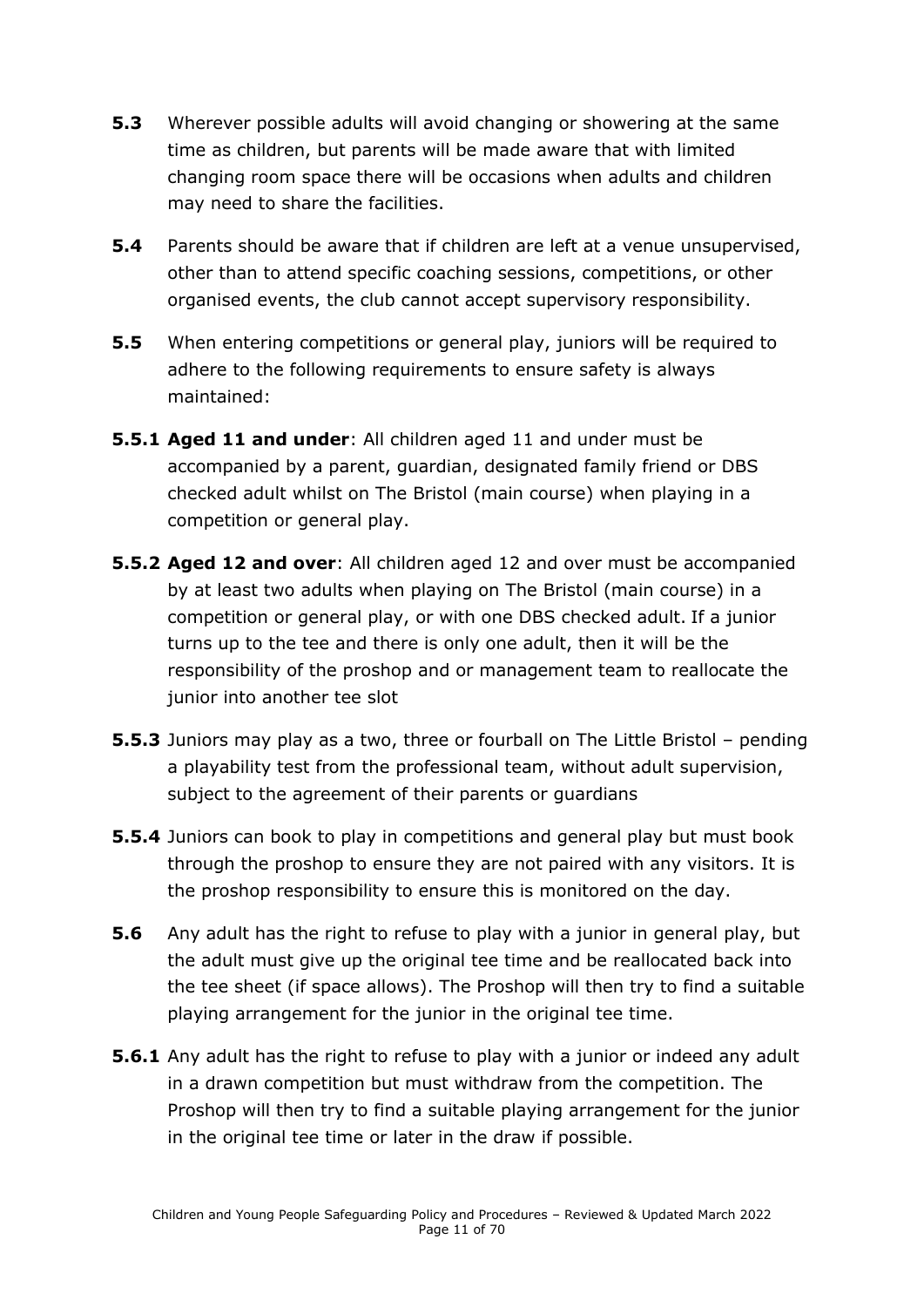- **5.7** Special arrangements will be made for away trips. Parents will receive full information about arrangements for any such trip and will be required to provide their consent for their child's participation. **(Managing Young People on Away Trips-Appendix 13)**
- **5.8** If a junior is playing in a club match at an away venue, then they must adhere to the away venues child safeguarding policy. Any vising juniors to The Bristol, must adhere to our child safeguarding policy. It is the duty of the team captain to ensure that if any visiting players are juniors it is communicated to the proshop or management at The Bristol to ensure all safeguarding policies are followed.
- **5.9** Supervision and the safeguarding of children is constantly under review for best practice

### <span id="page-11-0"></span>6. Good practice Guidelines

#### **6.1 Behaviour of adults and children**

- **6.1.1** Adults who work with children are placed in a position of trust in relation to children, and therefore it is important they behave appropriately and provide a strong positive role model for children, both to protect children and those working with children from false allegations of poor practice. Codes of conduct will be issued to junior members & adults working with them to promote good practice.
- **6.1.2** The BRISTOL GOLF CLUB requires that all staff and volunteers working with children and young people adhere to the standards set out in the Code of Conduct relevant to their role. Similarly, children are expected to follow their own Code of Conduct to ensure the enjoyment of all participants and assist the club in ensuring their welfare is safeguarded.
- **6.1.3** The BRISTOL GOLF CLUB requires that all staff and volunteers working with children adhere to the guidelines on Managing Challenging Behaviour. **(Managing Challenging Behaviour-Appendix 7).**
- **6.1.4** Parents and carers should also work together with the club to ensure that the welfare of all children is safeguarded. A sheet on "Parental Guidance" is provided to assist them in understanding how they can best assist the club **(Parental Guidance-Appendix 12)**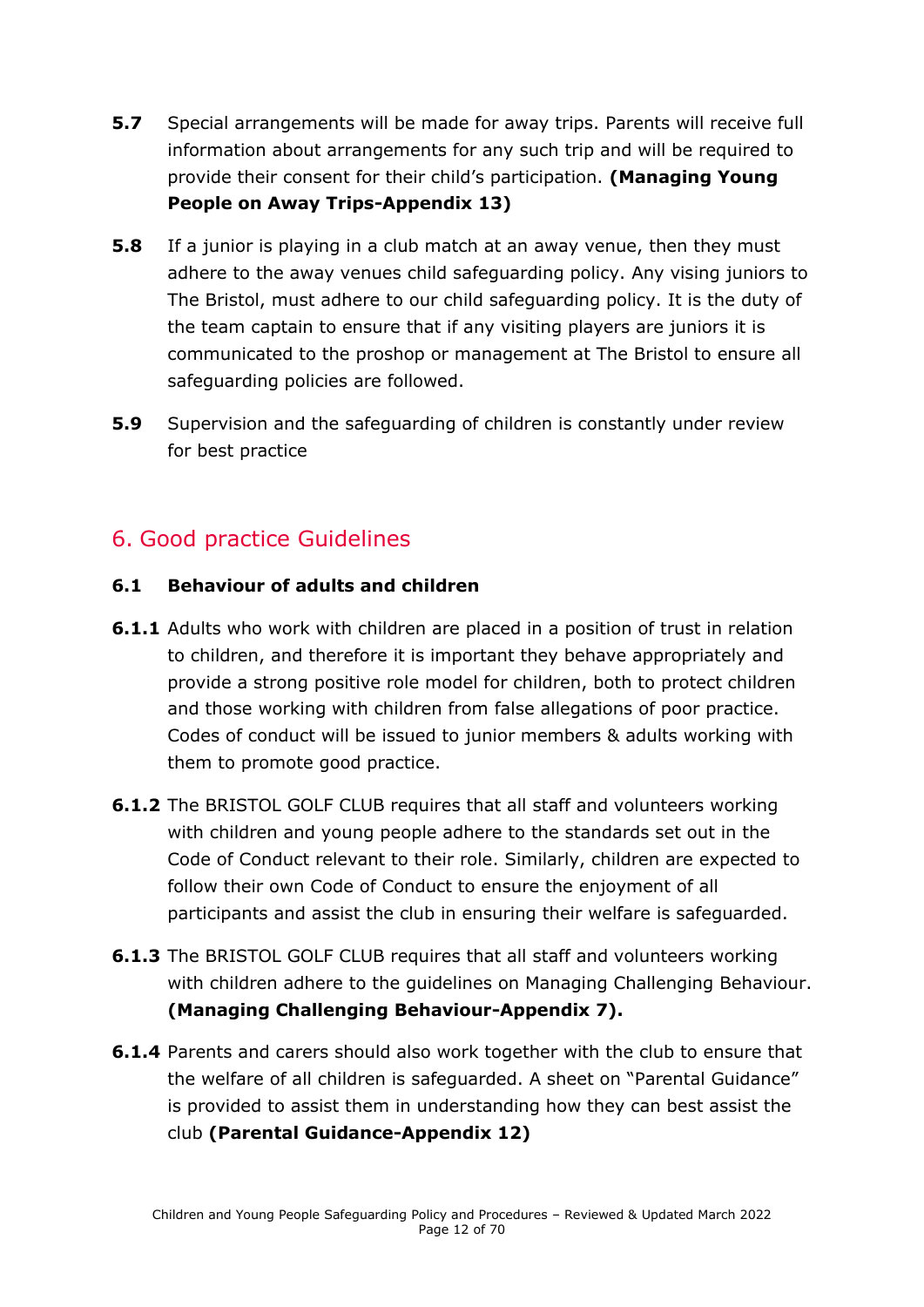### **6.2 Adults and Children playing golf together**

One of the reasons for the popularity of golf is that the game is not restricted by ability, age or gender. Responsible interaction between adults and children helps bring mutual respect and understanding and will be encouraged as part of club activities. Adults should always be aware however that age related differences do exist and conduct themselves in a manner that both recognises this and prioritises the welfare of any children involved.

#### **6.3 Physical Contact**

Physical contact with children by coaches or volunteers should always be intended to meet the needs of the child and the sport, not the adult. That is, to develop golf technique, to protect the child from injury, to provide first aid or treat an injury. It should always take place in an open environment, and should not, as a general principle, be made gratuitously or unnecessarily.

#### **6.4 Transport**

- **6.4.1** The club believes it is primarily the responsibility of parents/carers to transport their child/children to and from events. It is not the responsibility of club volunteers or coaches to transport children and young people to and from events, activities, tournaments or matches.
- **6.4.2** The club may make arrangements for transport in exceptional circumstances, such as team events. Where this is the case, the written permission of the parents of the relevant children will be sought. The drivers used will be checked for their suitability to transport and supervise children (see Section 1 Recruitment and Training) and their insurance arrangements verified.
- **6.4.3** Children and young people are often involved in competition. When taking young people away from their home club, consideration and planning needs to be paramount to ensure the duty of care for the young people within the team is fulfilled.

#### **6.5 Photography/ Videoing**

**6.5.1** Permission will be sought from parents prior to the publication or use of any video or photographic images of their child, for instance in newspapers, websites or for coaching purposes. The personal details of the child will not be used in any promotional material. **(Photography Consent-Appendix 11)**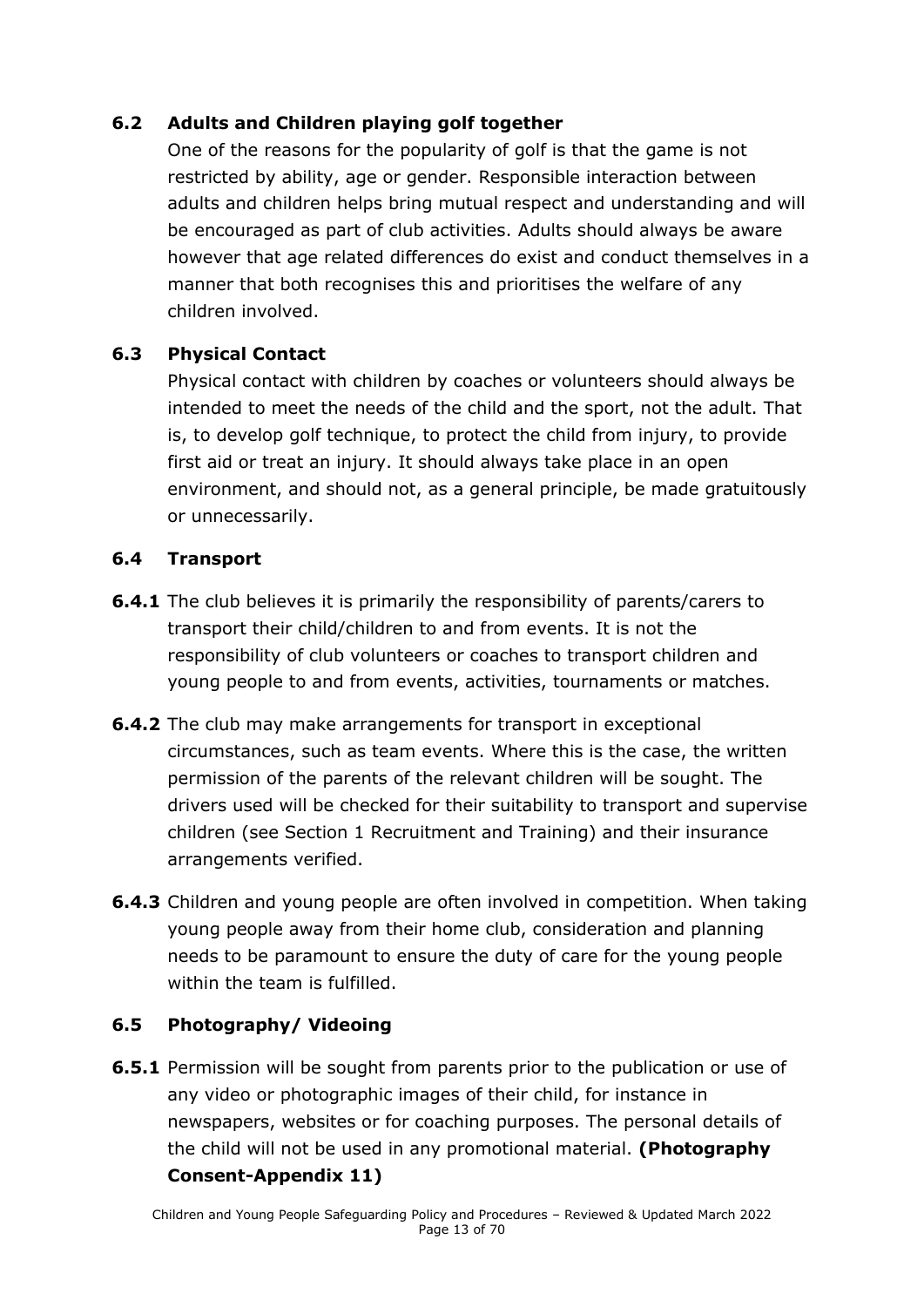**6.5.2** Any press/official photographers attending events will be required to seek permission from the club before taking photographs and also permission of parents to use the images. **(Photography Policy – Appendix 20)**

### **6.6 Social Media**

Social media provides unique opportunities for the club to engage and develop relationships with people in a creative and dynamic forum where users are active participants. It is important that all staff, volunteers, coaches, officials/referees, board members, or anyone working on behalf of the club are aware of the club Social Media policy **(Social Media Guidance–Appendix 14)**

### **6.7 Anti-Bullying Procedures**

- **6.7.1** We believe that every effort must be made to eradicate bullying in all its forms. Bullying can be difficult to define and can take many forms which can be categorised as;
	- Physical hitting, kicking, theft
	- Verbal homophobic or racist remarks, threats, name calling
	- Emotional isolating an individual from activities or a group

All forms of bullying include;

- Deliberate hostility & aggression towards an individual(s)
- A victim who is weaker and less powerful than the bully or bullies
- An outcome which is always painful & distressing for the victim

Bullying behaviour may also include;

- Other forms of violence
- Sarcasm, spreading rumours, persistent teasing
- Tormenting, ridiculing, humiliation
- Racial taunts, graffiti, gestures
- Unwanted physical contact or abusive or offensive comments of a sexual nature.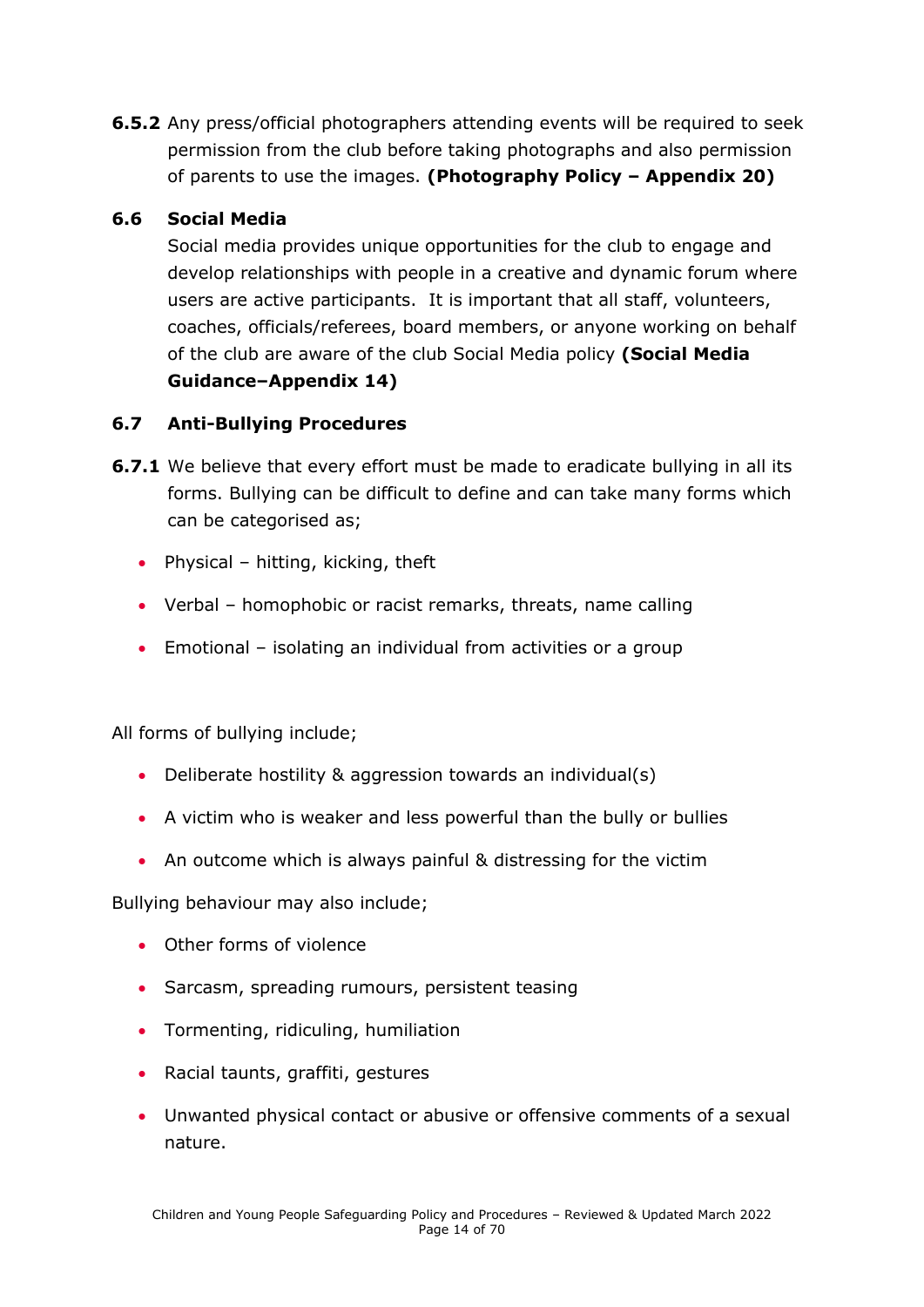The Club and its Staff, Volunteers & Coaches will not tolerate bullying in any of its forms during club matches, competitions, coaching or at any other time while at the club. **(Anti-Bullying Policy -Appendix 21)**

#### **6.7.2** We will:

- Provide a point of contact where those being bullied can report their concerns in confidence – The Club Welfare Officer.
- Take the problem seriously.
- Investigate any and all incidents and accusations of bullying.
- Talk to bullies and their victims separately along with their parents/carers.
- Impose sanctions where appropriate
- Keep a written record of all incidents referred to England Golf and the action taken.
- Have discussions about bullying and why it matters.

### **6.8 Confidentiality**

- **6.8.1** Details of all juniors will be kept on file in the office and will not be shared with a third party without parent/carer consent.
- **6.8.2** All concerns/allegations will be dealt with confidentially by the club and information will only be shared on a need to know basis, either internally or externally depending on the nature/seriousness of the concern/allegation.

#### **6.9 Changing rooms**

The changing rooms are used by all members & visitors. Juniors will only be supervised if needed at club organised events. Parents will be made aware that adults use the changing rooms throughout the day for changing & showering. Where a parent/carer does not consent to their child accessing the changing rooms, it is their responsibility to either supervise the child while in the changing rooms or ensure that they do not use them.

# <span id="page-14-0"></span>7. Useful Contacts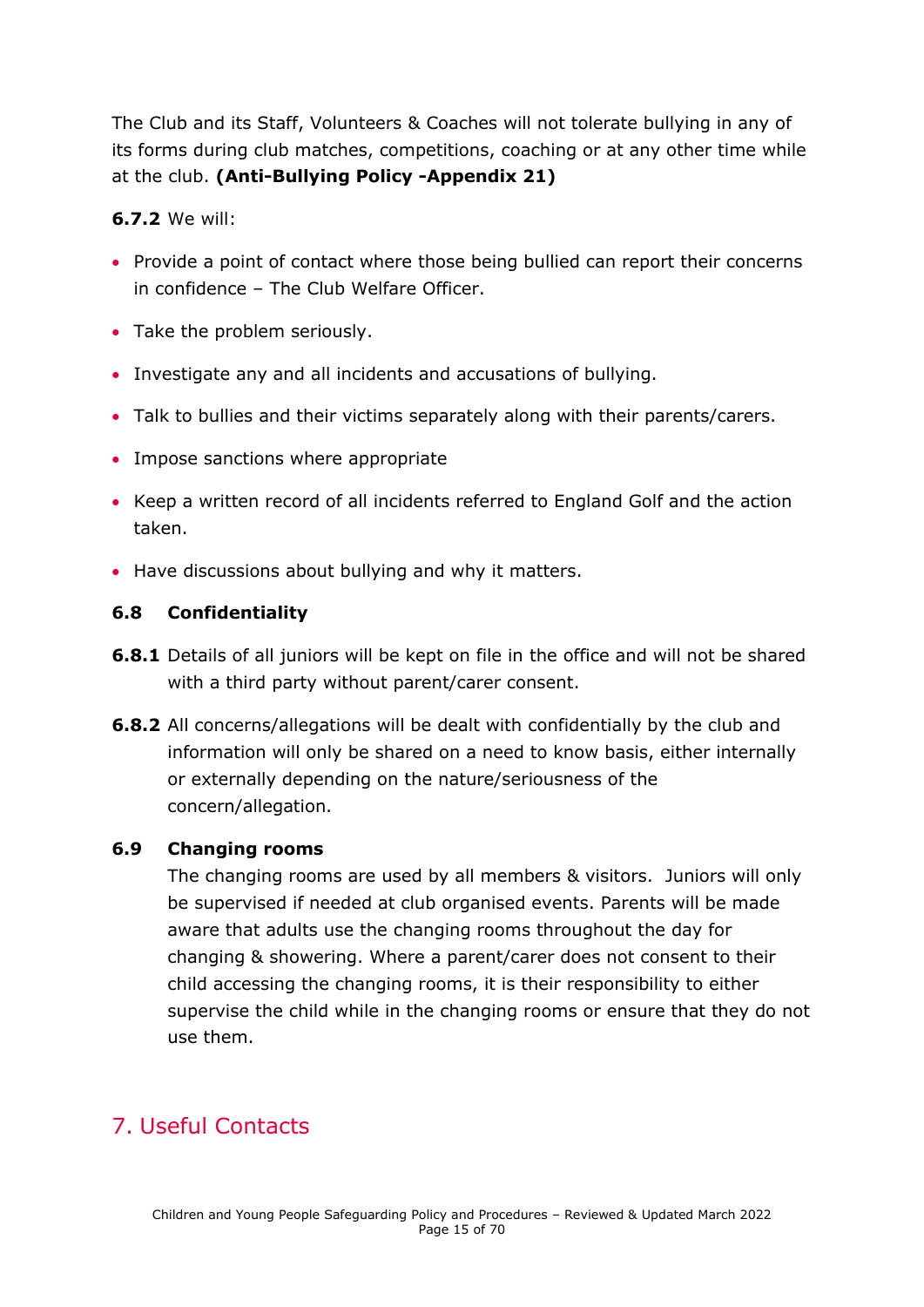| <b>Golf Contacts</b>                        |                                                                             |                                   |
|---------------------------------------------|-----------------------------------------------------------------------------|-----------------------------------|
| Name                                        | Address                                                                     | Number                            |
| Club Welfare Officer -<br><b>Tony Crook</b> | c/o BRISTOL GC                                                              | Mob: 07919 613085                 |
|                                             |                                                                             | Email: tonycrook71@gmail.com      |
| <b>England Golf Lead</b>                    | <b>England Golf</b>                                                         | 01526 351824                      |
| Safeguarding Officer                        | <b>National Golf Centre</b><br>The Broadway<br>Woodhall Spa<br>Lincolnshire | safequarding@englandgolf.org      |
|                                             | <b>LN10 6PU</b>                                                             |                                   |
| Club General Manager                        | c/o BRISTOL GC                                                              | Mob:                              |
| - Henry Alliss                              |                                                                             | Email:henry@bristolgolfclub.co.uk |

| <b>Local Contacts</b>          |              |                         |
|--------------------------------|--------------|-------------------------|
| Local Children's Social Care   |              | <b>OUT OF HOURS</b>     |
| (including out of office hours |              | 01454 615165            |
| contact)                       |              | After 5pm or at the     |
| NB. In an emergency, the       |              | weekends please contact |
| Samaritans will hold the Duty  |              | The Emergency Social    |
| Officer's contact number       |              | Work Duty Team          |
| Local Authority Designated     | Nicola Laird | 01779 037795            |
| Officer (LADO)                 |              | 07795 091020            |
| <b>Samaritans</b>              |              | 08457 90 90 90          |
| Local Police child protection  |              | 999/101                 |
| teams                          |              |                         |
| In an emergency contact 999    |              |                         |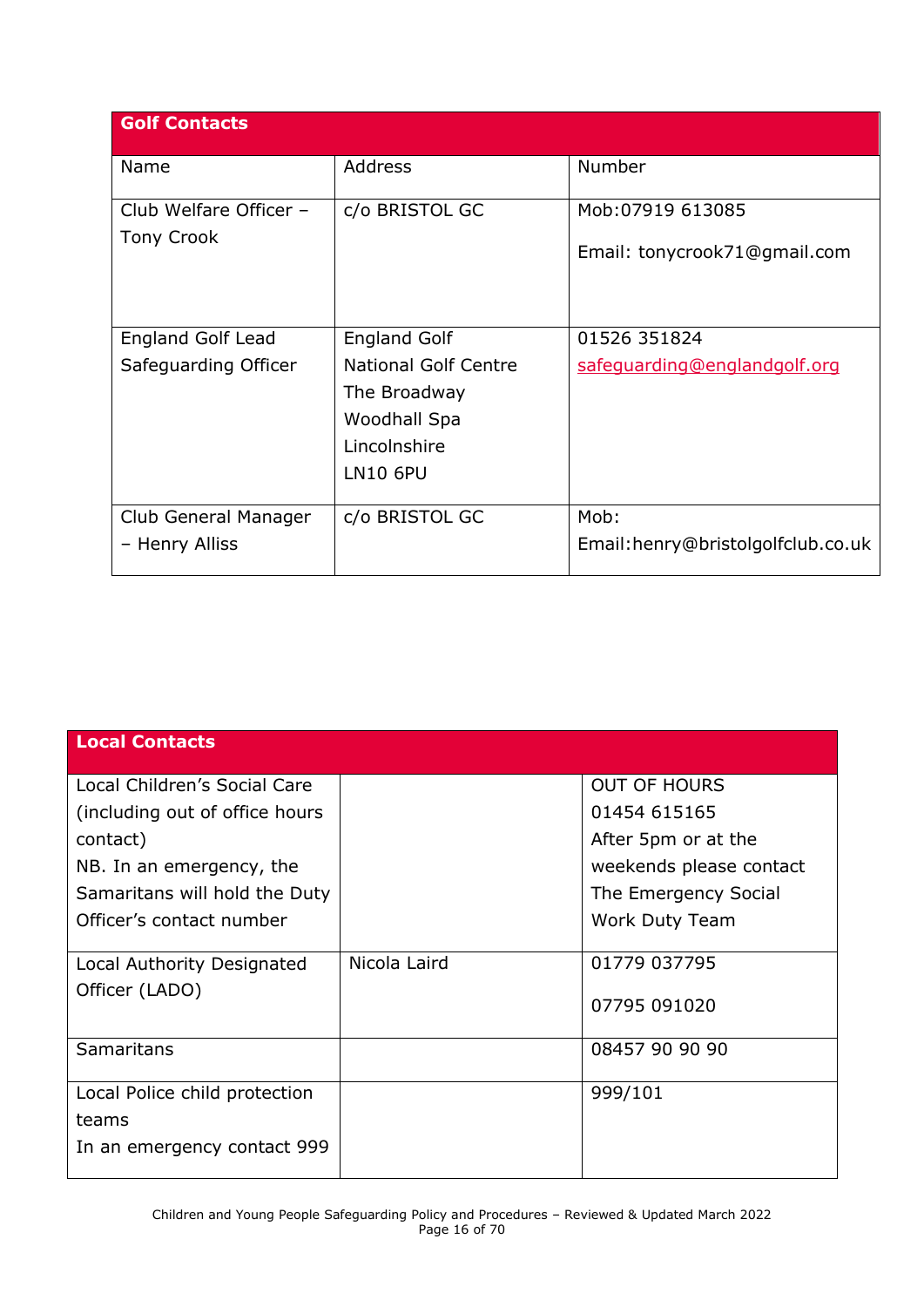| <b>NSPCC Freephone</b>      | 0808 800 5000 |
|-----------------------------|---------------|
| 24 hour Helpline            |               |
|                             |               |
| <b>NSPCC Whistleblowing</b> | 0808 028 0285 |
| Helpline for Professionals  |               |
|                             |               |

| <b>National Contacts</b>  |                        |                    |
|---------------------------|------------------------|--------------------|
| The NSPCC                 | <b>National Centre</b> | Tel: 0808 800 5000 |
|                           | 42 Curtain Road        | help@nspcc.org.uk  |
|                           | London                 |                    |
|                           | EC2A 3NH               |                    |
|                           |                        |                    |
| Childline UK              | Freepost 1111          | Tel: 0800 1111     |
|                           | London N1 0BR          |                    |
|                           |                        |                    |
| NI Childline              | 74 Duke Street         | Tel: 028 90 327773 |
|                           | Londonderry            |                    |
|                           |                        |                    |
| NSPCC Child Protection in | 3 Gilmour Close        | Tel: 0116 234 7278 |
| Sport Unit                | <b>Beaumont Leys</b>   | cpsu@nspcc.org.uk  |
|                           | Leicester              |                    |
|                           | LE4 1EZ                |                    |
|                           |                        |                    |

<span id="page-16-0"></span>Volunteer / Staff Job Application Form – BRISTOL GOLF CLUB

| <b>Position Applied for:</b>                                                     |
|----------------------------------------------------------------------------------|
| <b>Personal Details</b>                                                          |
| Title: Mr/Mrs/Miss/Dr/Other (please specify) ___________________________________ |
|                                                                                  |
|                                                                                  |
|                                                                                  |
|                                                                                  |
|                                                                                  |
| <b>Present Address:</b>                                                          |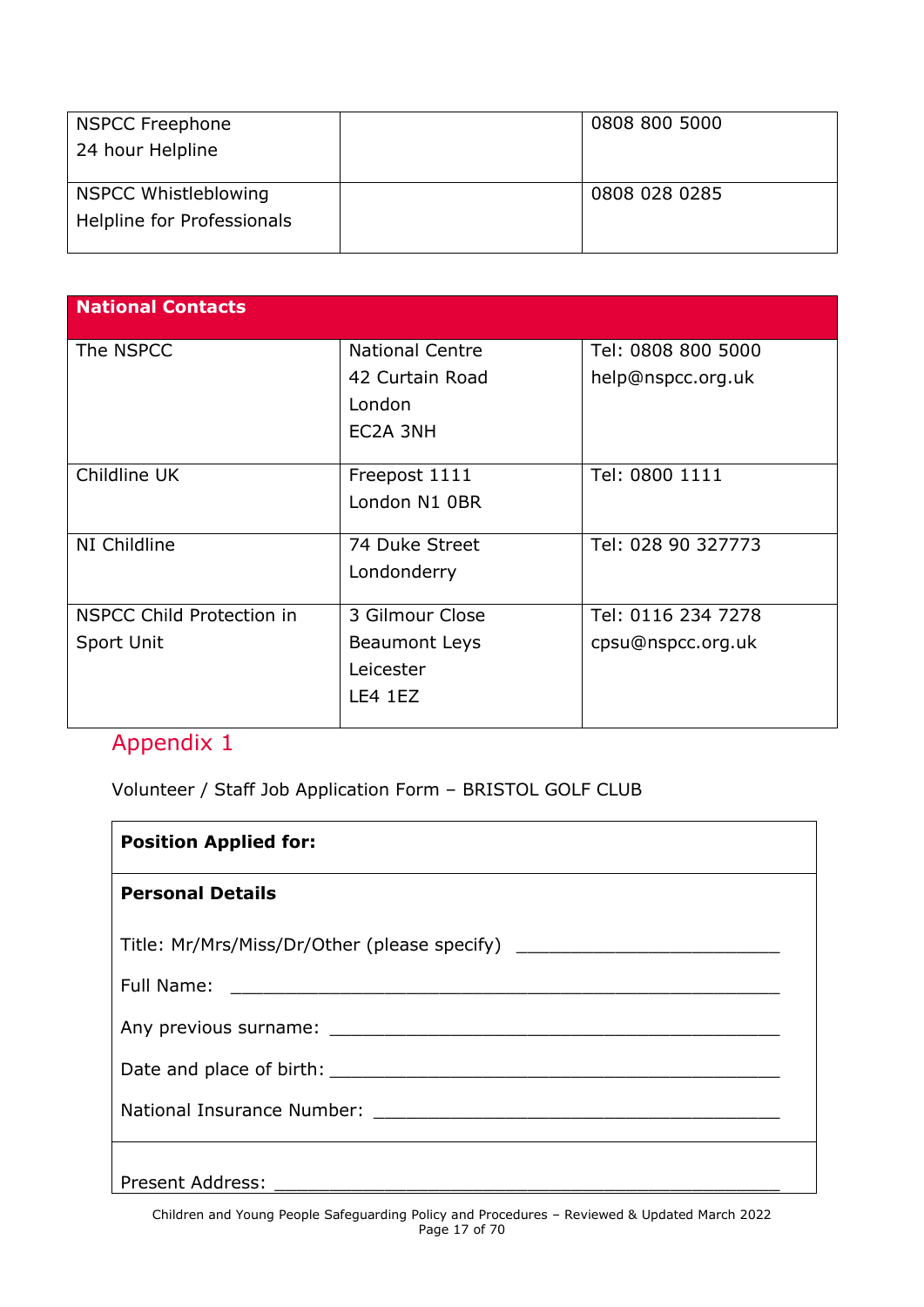| Relevant Experience including any previous experience of working with<br>children and young people:<br><b>Reasons for applying:</b>                                                                                 |                 |  |
|---------------------------------------------------------------------------------------------------------------------------------------------------------------------------------------------------------------------|-----------------|--|
|                                                                                                                                                                                                                     |                 |  |
| <b>References:</b>                                                                                                                                                                                                  |                 |  |
| Please provide the names and addresses of two people who know you well (one<br>personal, one professional - current or previous employer, who are not related<br>to you) whom we can contact to obtain a reference: |                 |  |
| Name:                                                                                                                                                                                                               | Name:           |  |
| <b>Address:</b>                                                                                                                                                                                                     | <b>Address:</b> |  |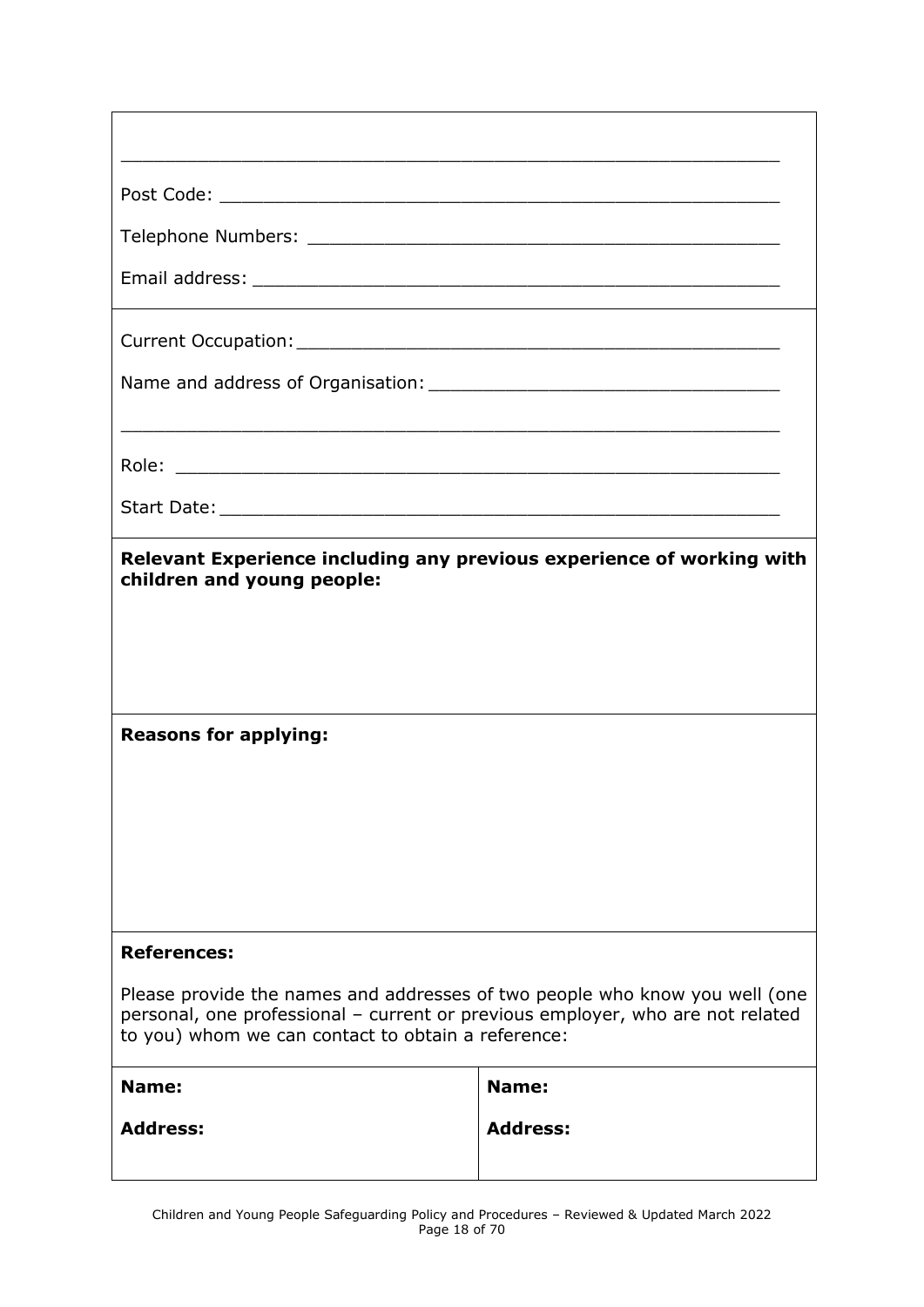#### **Telephone Number: Telephone Number:**

#### **Data Protection Notification:**

Information you have provided in completing this form will be used to process your application. BRISTOL GOLF CLUB will keep the information you have supplied confidential and will not divulge it to third parties, except where required by law, or where we have retained the services of a third party representative to act on yout/our behalf.

#### **Authorisation:**

I have read the Data Protection notification and understand and agree to the use of my personal data in accordance with the Data Protection Act 2018, GDPR and all relevant data protection legislation.

**Signed: Date:** 

#### **Declaration:**

I confirm that the information I have provided is correct and that any false or misleading information may lead to the termination of my appointment.

**Signed: Date:**

# <span id="page-18-0"></span>Appendix 2

### **Self-Disclosure Form – BRISTOL GOLF CLUB**

To be completed at the same time as the application form:

Private and Confidential

For roles involving contact with children (under 18 year olds).

All information will be treated as confidential and managed in accordance with relevant data protection legislation and guidance. You have a right of access to information held on you under the Data Protection Act 2018.

#### **Part One**

| For completion by the organisation: |  |  |
|-------------------------------------|--|--|
| <b>Name:</b>                        |  |  |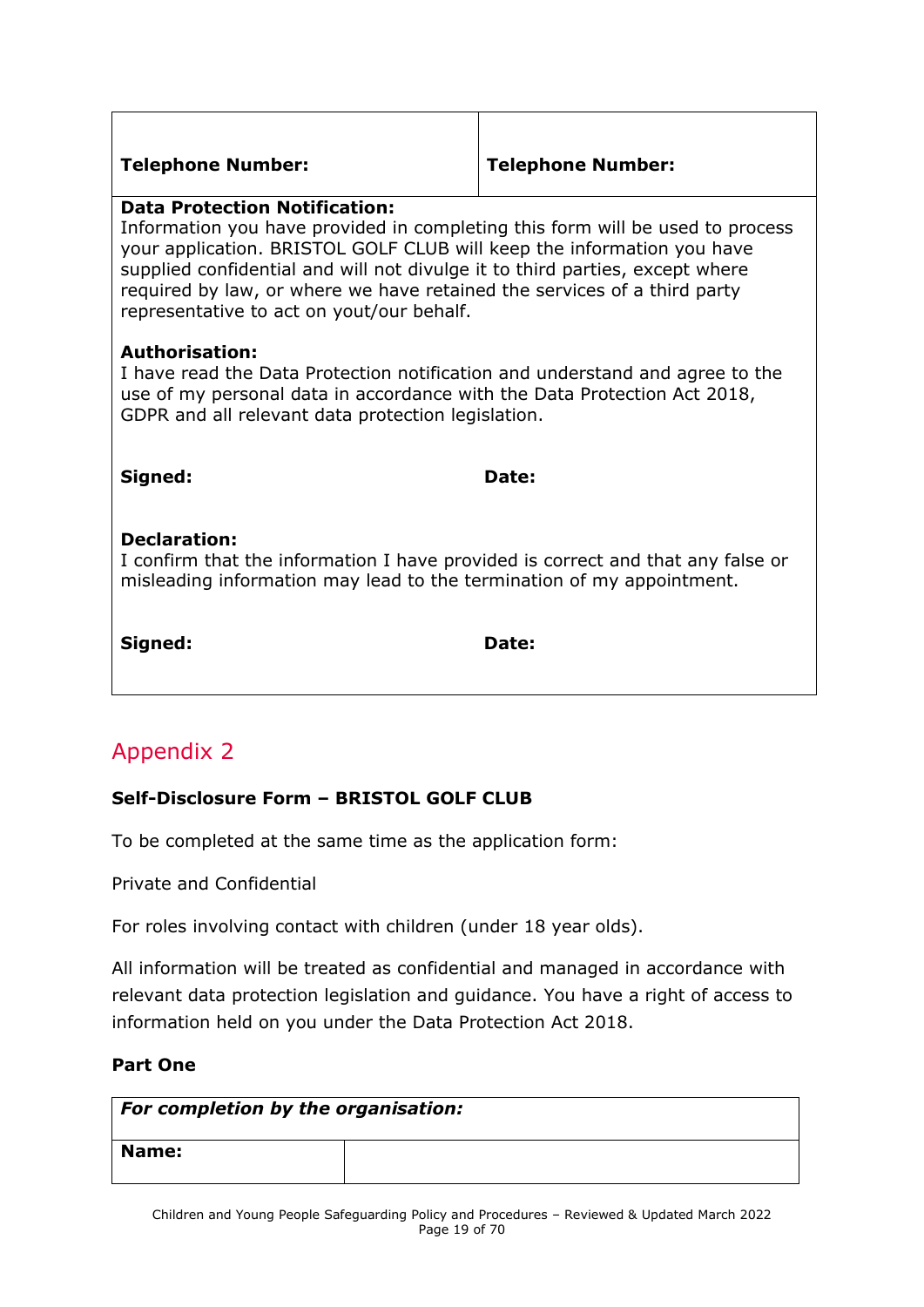| <b>Address and</b>                                              |             |          |  |
|-----------------------------------------------------------------|-------------|----------|--|
| <b>Postcode:</b>                                                |             |          |  |
|                                                                 |             |          |  |
|                                                                 |             |          |  |
|                                                                 |             |          |  |
|                                                                 |             |          |  |
|                                                                 |             |          |  |
| <b>Telephone/Mobile No:</b>                                     |             |          |  |
|                                                                 |             |          |  |
|                                                                 |             |          |  |
| <b>Date of Birth:</b>                                           |             |          |  |
|                                                                 |             |          |  |
|                                                                 |             |          |  |
|                                                                 |             |          |  |
| Gender:                                                         | <b>Male</b> | / Female |  |
|                                                                 |             |          |  |
|                                                                 |             |          |  |
|                                                                 |             |          |  |
| Identification (tick box below):                                |             |          |  |
| I confirm that I have seen identification documents relating to |             |          |  |
| this person, and I confirm to the best of my ability that these |             |          |  |
|                                                                 |             |          |  |
| are accurate.                                                   |             |          |  |
|                                                                 |             |          |  |
|                                                                 |             |          |  |
| <b>Either</b>                                                   |             |          |  |
|                                                                 |             |          |  |
| <b>UK Passport Number and Issuing</b>                           |             |          |  |
| <b>Office</b>                                                   |             |          |  |
|                                                                 |             |          |  |
| <b>UK Driving Licence Number (with</b>                          |             |          |  |
|                                                                 |             |          |  |
| picture)                                                        |             |          |  |
|                                                                 |             |          |  |
| <b>Plus</b>                                                     |             |          |  |
|                                                                 |             |          |  |
|                                                                 |             |          |  |
| <b>National Insurance Card or</b>                               |             |          |  |
| current Work Permit Number                                      |             |          |  |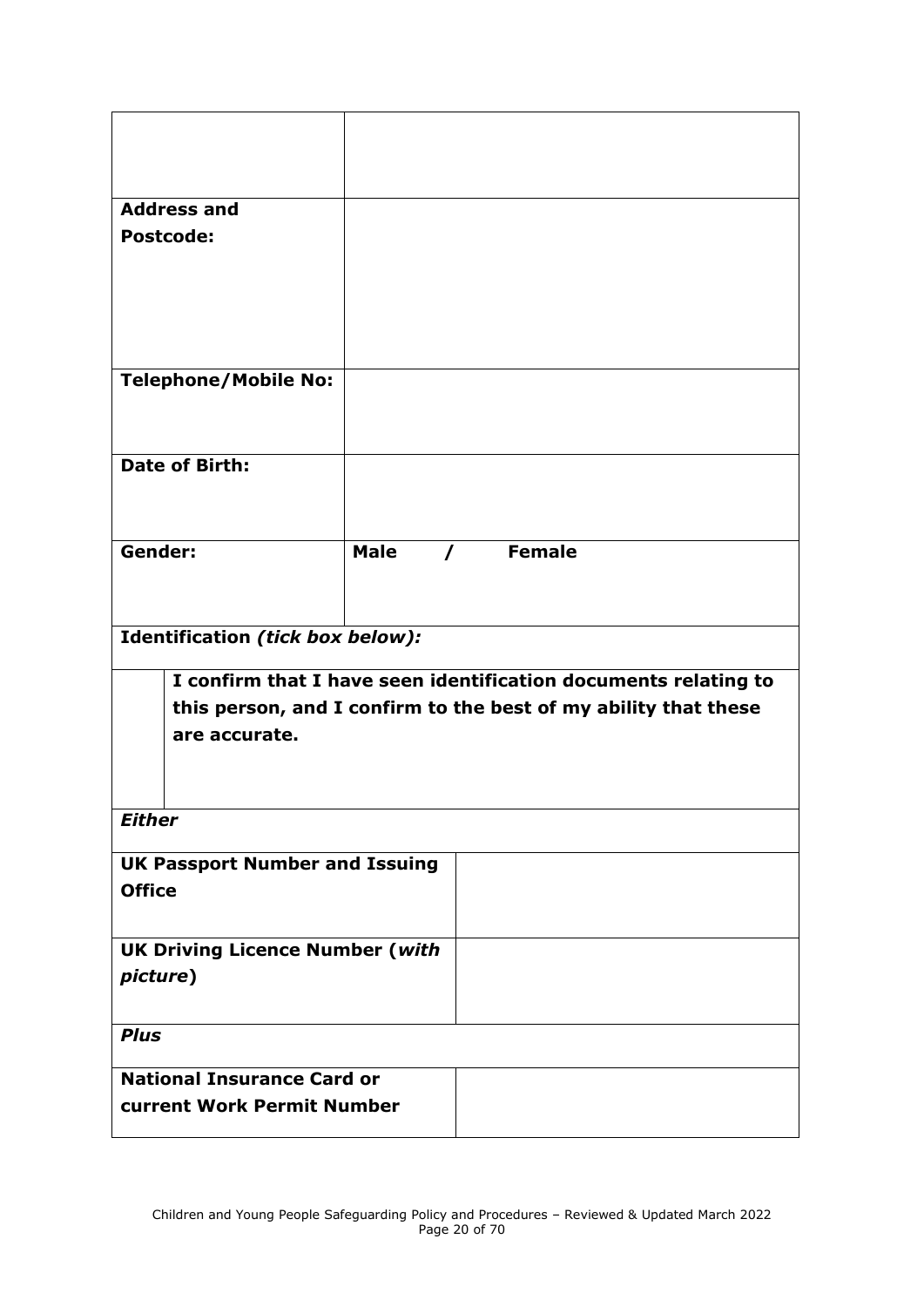| <b>Signature of authorised</b><br><b>Employing Officer:</b> |  |
|-------------------------------------------------------------|--|
| <b>Print name:</b>                                          |  |
| Date:                                                       |  |

#### **Part Two**

**NOTE:** If the role you have applied for involves frequent or regular contact with or responsibility for children you will also be required to provide a valid DBS (Disclosure and Barring Service) certificate which will provide details of criminal convictions; this may also include a Barring List check depending on the nature of the role (see organisational guidance about eligibility for DBS checks).

| For completion by the individual (named in Part one):                                                                                                        |                                                                                      |
|--------------------------------------------------------------------------------------------------------------------------------------------------------------|--------------------------------------------------------------------------------------|
| Have you ever been known to any Children's Services<br>department as being a risk or potential risk to children?                                             | <b>YES</b><br><b>NO</b><br>(if Yes, please provide<br>further information<br>below): |
|                                                                                                                                                              |                                                                                      |
| Have you been the subject of any disciplinary investigation<br>and/or sanction by any organisation due to concerns about<br>your behaviour towards children? | <b>YES</b><br><b>NO</b><br>(if Yes, please provide<br>further information)           |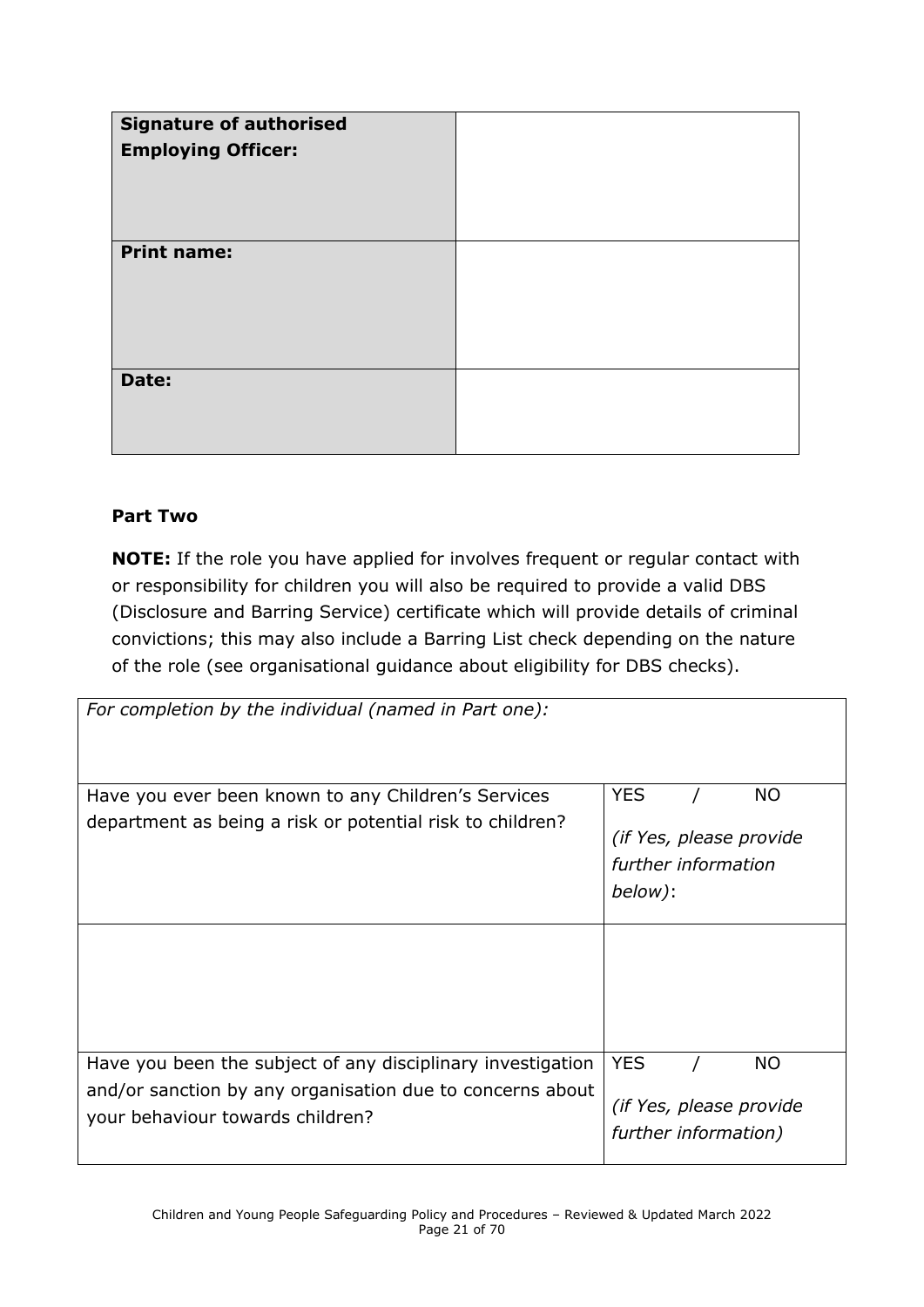|  | Confirmation of Declaration (tick box below) |  |
|--|----------------------------------------------|--|
|  |                                              |  |

I agree that the information provided here may be processed in connection with recruitment purposes and I understand that an offer of employment may be withdrawn or dismissal may result if information is not disclosed by me and subsequently come to the organisation's attention.

In accordance with the organisation's procedures if required I agree to provide a valid DBS certificate and consent to the organisation clarifying any information provided on the disclosure with the agencies providing it.

I agree to inform the organisation within 24 hours if I am subsequently investigated by any agency or organisation in relation to concerns about my behaviour towards children or young people.

I understand that the information contained on this form, the results of the DBS check and information supplied by third parties may be supplied by the organisation to other persons or organisations in circumstances where this is considered necessary to safeguard other children.

| Signature:  |  |
|-------------|--|
| Print name: |  |
| Date:       |  |

#### **Club Welfare Officer …………………………………………..:**

**I have seen and checked the above responses, if any of the boxes above are ticked YES, I have referred this form to England Golf Governance Department for a risk assessment and advice.**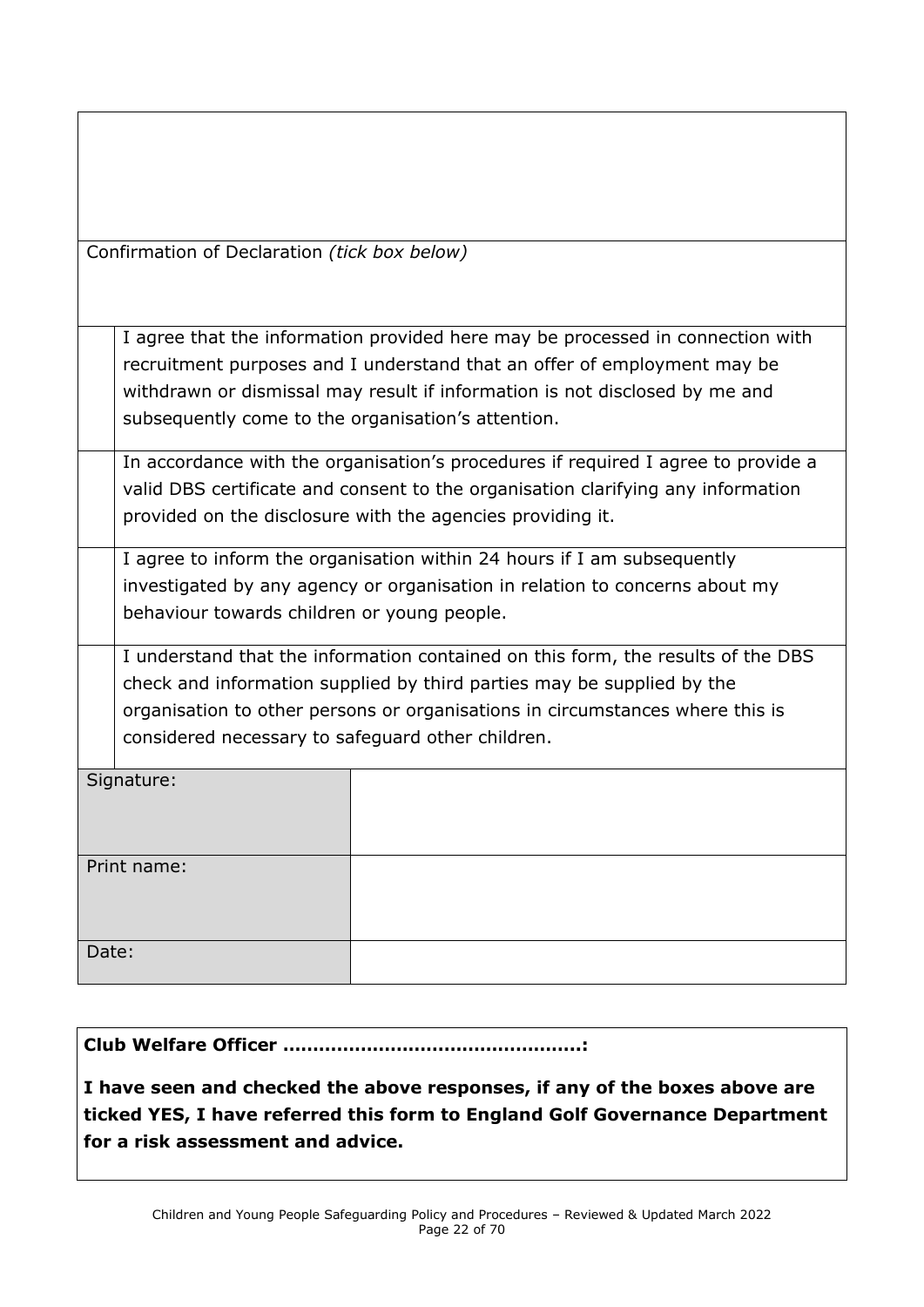**Signed: date:**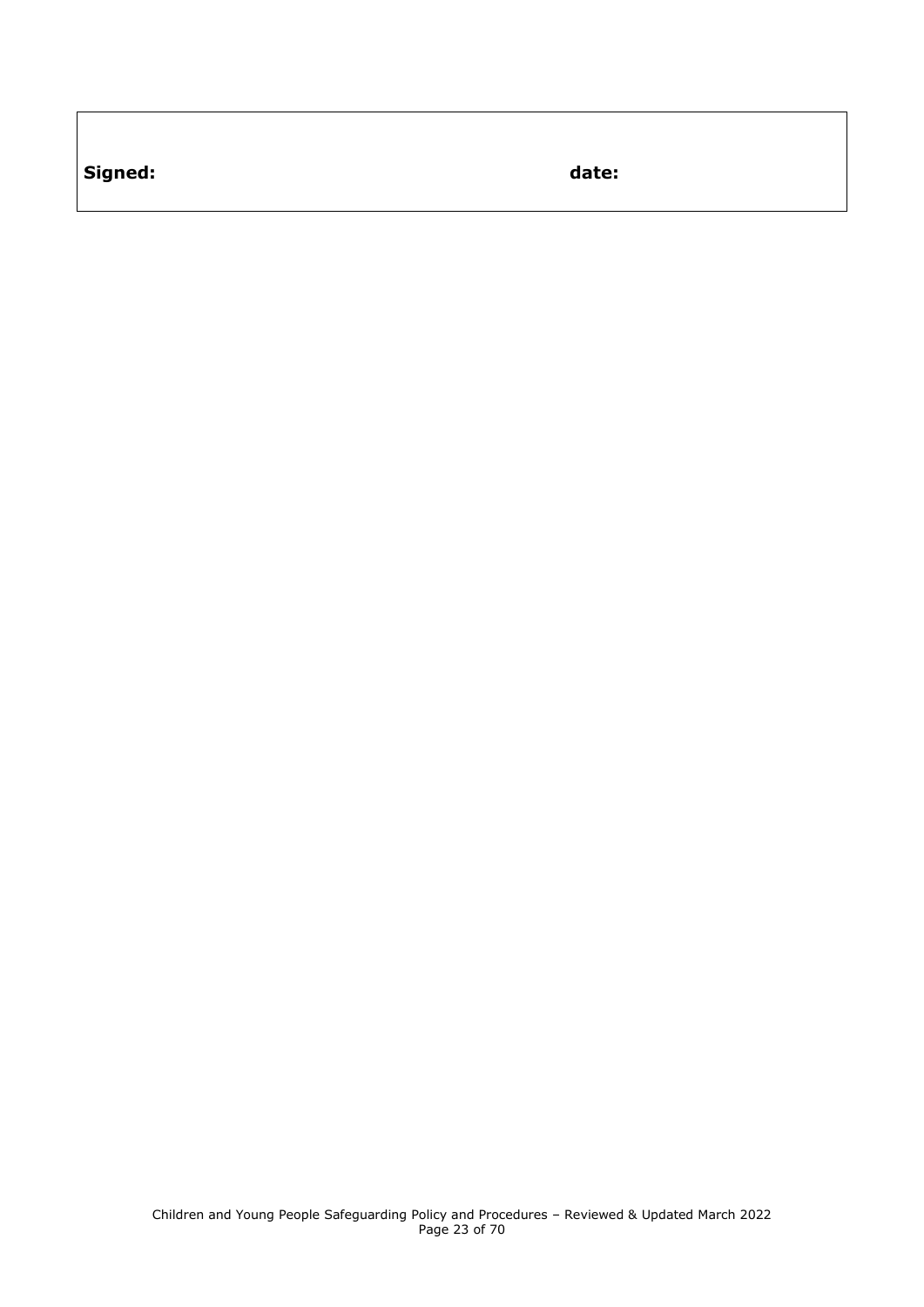<span id="page-23-0"></span>Reference form - BRISTOL GOLF CLUB

Reference form

#### (Name)

has expressed an interest in becoming a club member of staff, volunteer / coach\* (\*delete as appropriate) and has given your name as a referee.

As this post involves substantial access to children and as an organisation committed to safeguarding children, it is important that if you have any reason to be concerned about this applicant that you do not complete the following form, but please contact me on:

Telephone:

Name:

Organisation:

Any information disclosed in this reference will be treated in confidence and in accordance with relevant legislation and guidance, and will only be shared with the person conducting the assessment of a candidate's suitability for a post, if he or she is offered the position in question.

- How long have you known the person?
- In what capacity?
- What attributes does this person have which would make him/her suited to a role working with children?
- How would you describe his/her personality?

Signed:

Date: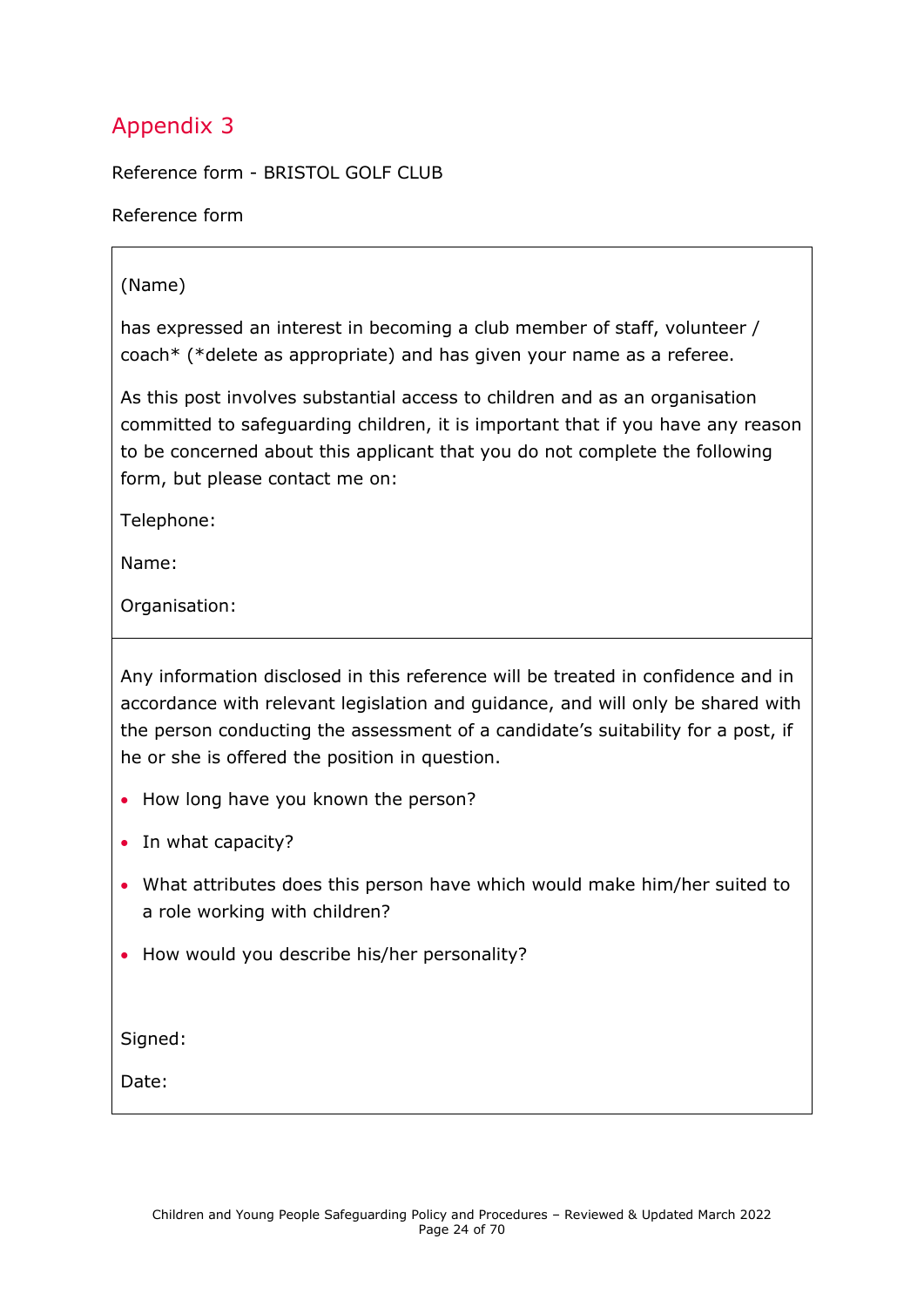<span id="page-24-0"></span>

**BRISTOL GOLF CLUB**

#### **Code of Conduct for staff, coaches & volunteers**

- Respect the rights, dignity and worth of every person within the context of golf
- Treat everyone equally and do not discriminate on the grounds of age, gender, race, religion or belief, sexual orientation or disability
- If you see any form of discrimination, do not condone it or allow it to go unchallenged
- Place the well-being and safety of the young person above the development of performance
- Develop an appropriate working relationship with young people, based on mutual trust and respect
- Ensure that physical contact is appropriate and necessary and is carried out within recommended guidelines with the young person's full consent and approval
- Always work in an open environment (e.g. avoid private or unobserved situations and encourage an open environment)
- Do not engage in any form of sexually related contact with a young player. This is strictly forbidden as is sexual innuendo, flirting or inappropriate gestures and terms
- You should not have regular contact outside your club role with the juniors and should not engage in regular communication through text, email or social network sites
- Know and understand the BRISTOL GOLF CLUB Child Safeguarding Policies and Procedures
- Respect young people's opinions when making decisions about their participation in golf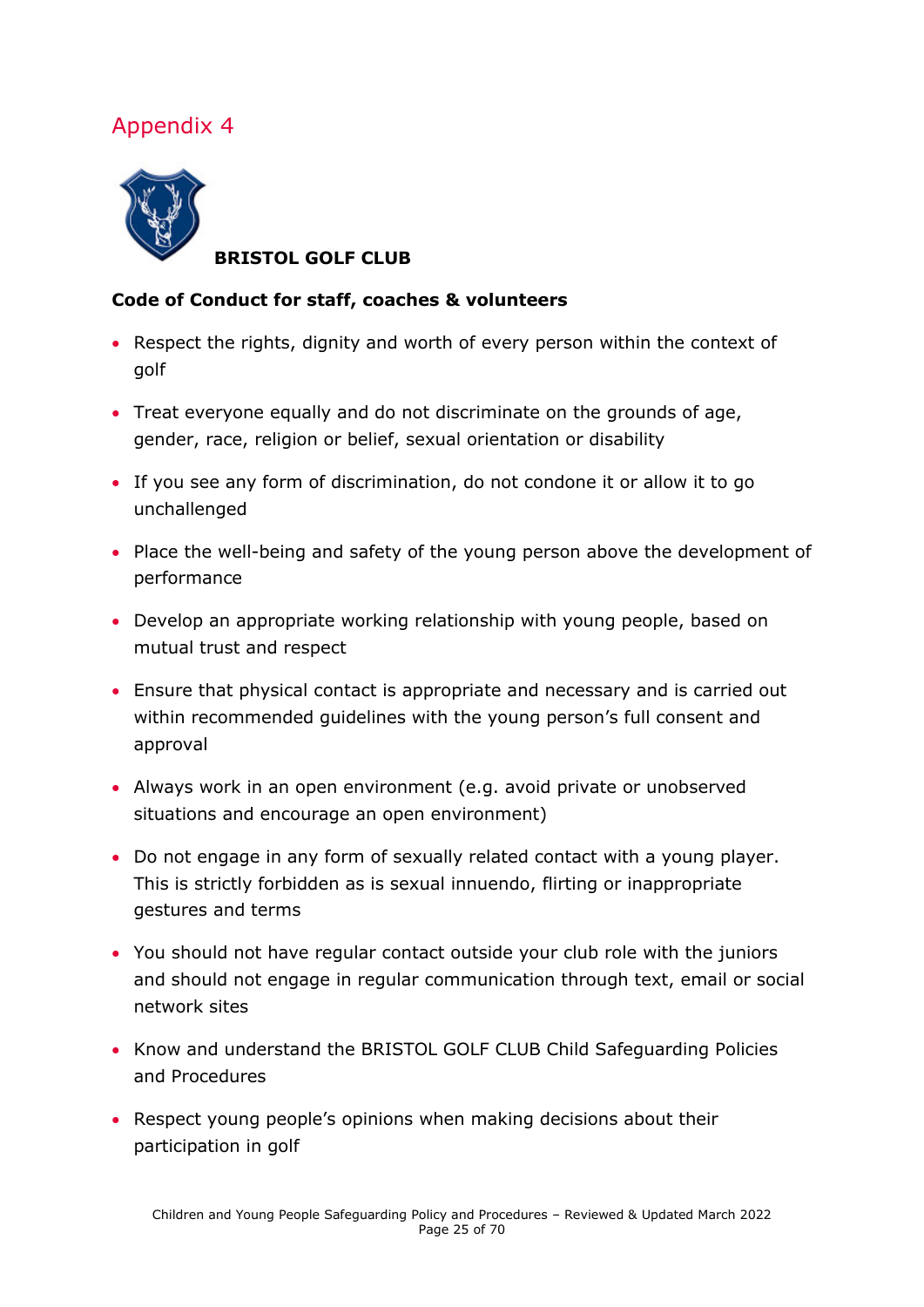- Inform players and parents of the requirements of golf
- Be aware of and report any conflict of interest as soon as it becomes apparent
- Display high standards of language, manner, punctuality, preparation and presentation
- Do not smoke, drink or use recreational drugs while actively working with young people in the club. This reflects a negative image and could compromise the safety of the young people
- Do not give young people alcohol when they are under the care of the club
- Hold relevant qualifications and insurance cover. All Staff, Volunteers & Coaches who work regularly with children must have current DBS clearance, approved by England Golf Governance Department
- Ensure the activities are appropriate for the age, maturity, experience and ability of the individual
- Promote the positive aspects of golf e.g. fair play
- Display high standards of behaviour and appearance
- Follow Club Procedures & good practice guidelines
- Ensure that you attend appropriate training to keep up to date with your role and the welfare of young people
- Report any concerns you may have in relation to a child or the behaviour of an adult, following reporting procedures laid down by the BRISTOL GOLF CLUB

| Signed:            | Date: |
|--------------------|-------|
| <b>PRINT NAME:</b> |       |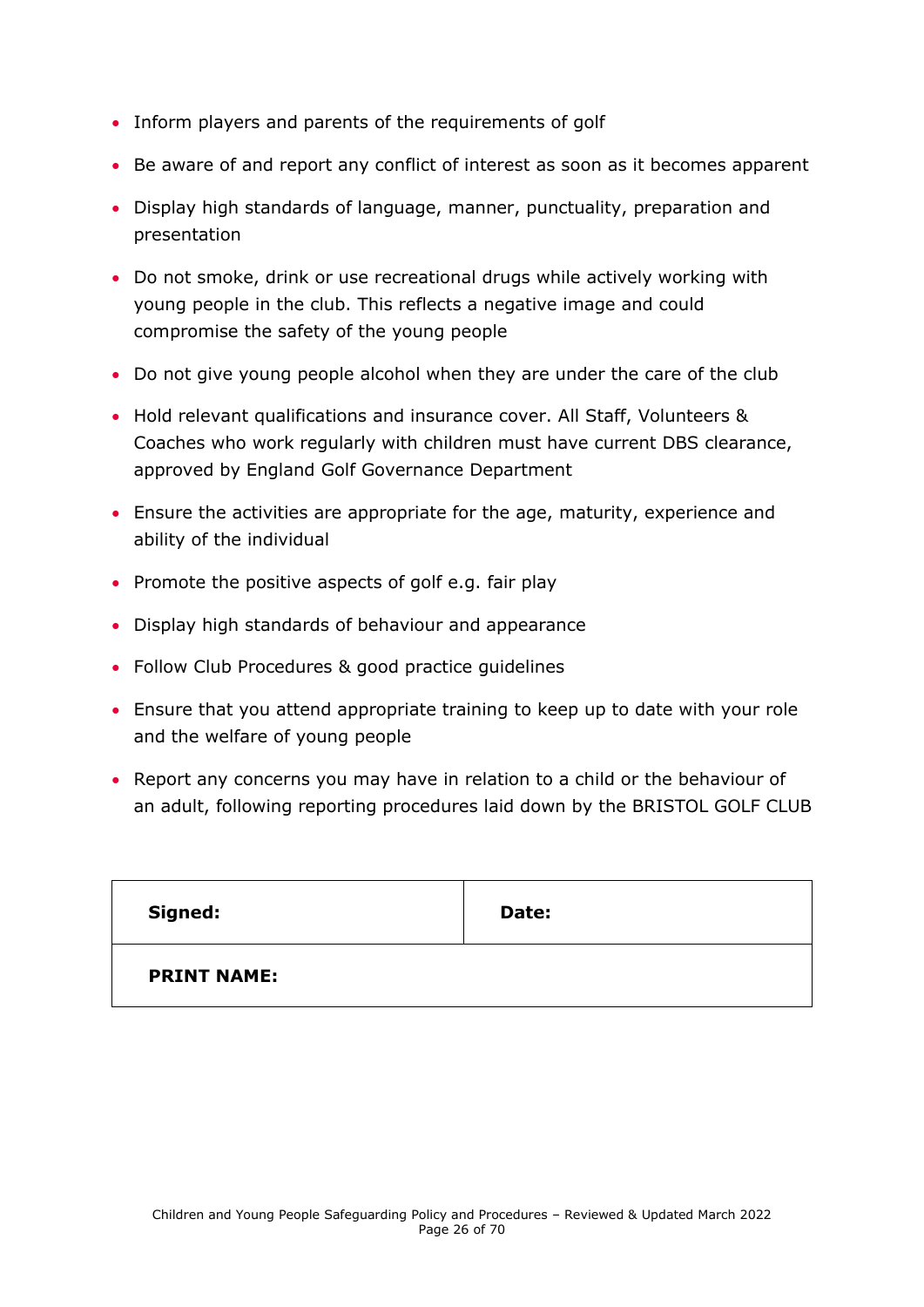<span id="page-26-0"></span>

**BRISTOL GOLF CLUB**

#### **Code of Conduct for Young Golfers**

As a young golfer taking part in a BRISTOL GOLF CLUB activity, you should:

- Help create and maintain an environment free of fear and harassment
- Demonstrate fair play and apply golf's standards both on and off the course
- Understand that you have the right to be treated as an individual
- Respect the advice that you receive
- Treat others as you would wish to be treated yourself
- Respect other people and their differences
- Look out for yourself and for the welfare of others
- Speak out (to your parents or a club representative) if you consider that you or others have been poorly treated
- Be organised and on time
- Tell someone in authority if you are leaving the venue
- Accept that these guidelines are in place for the well-being of all concerned
- Treat organisers and coaches with respect
- Observe instructions or restrictions requested by the adults looking after you

You should not take part in any irresponsible, abusive, inappropriate or illegal behaviour which includes:

- Smoking
- Using foul language
- Publicly using critical or disrespectful descriptions of others either in person or through text, email or social network sites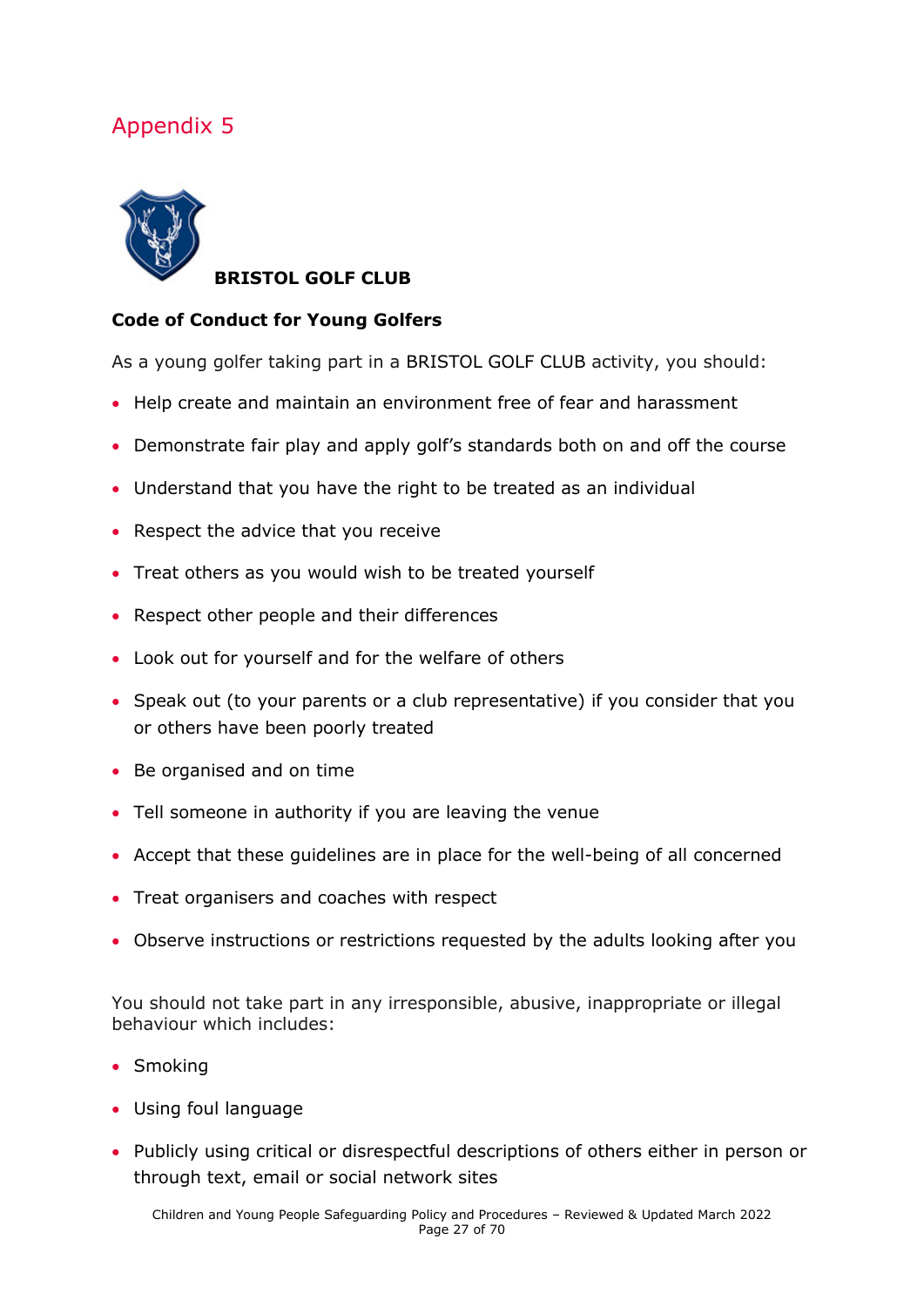- Consuming alcohol, illegal performance-enhancing drugs or stimulants
- This paragraph is for individual golf clubs to insert specific risks pertinent to their own circumstances. Dangerous roads, footpaths, lakes, rivers, animals, chemicals, factories etc. Please delete if not required. X X X

| Child Signature | <b>Print Name</b> |  |
|-----------------|-------------------|--|
|                 |                   |  |

<span id="page-27-0"></span>Parent/Carer Signature \_\_\_\_\_\_\_\_\_\_\_\_\_\_\_\_\_\_\_\_\_\_\_\_\_\_ Print Name\_\_\_\_\_\_\_\_\_\_\_\_\_\_\_\_\_\_\_\_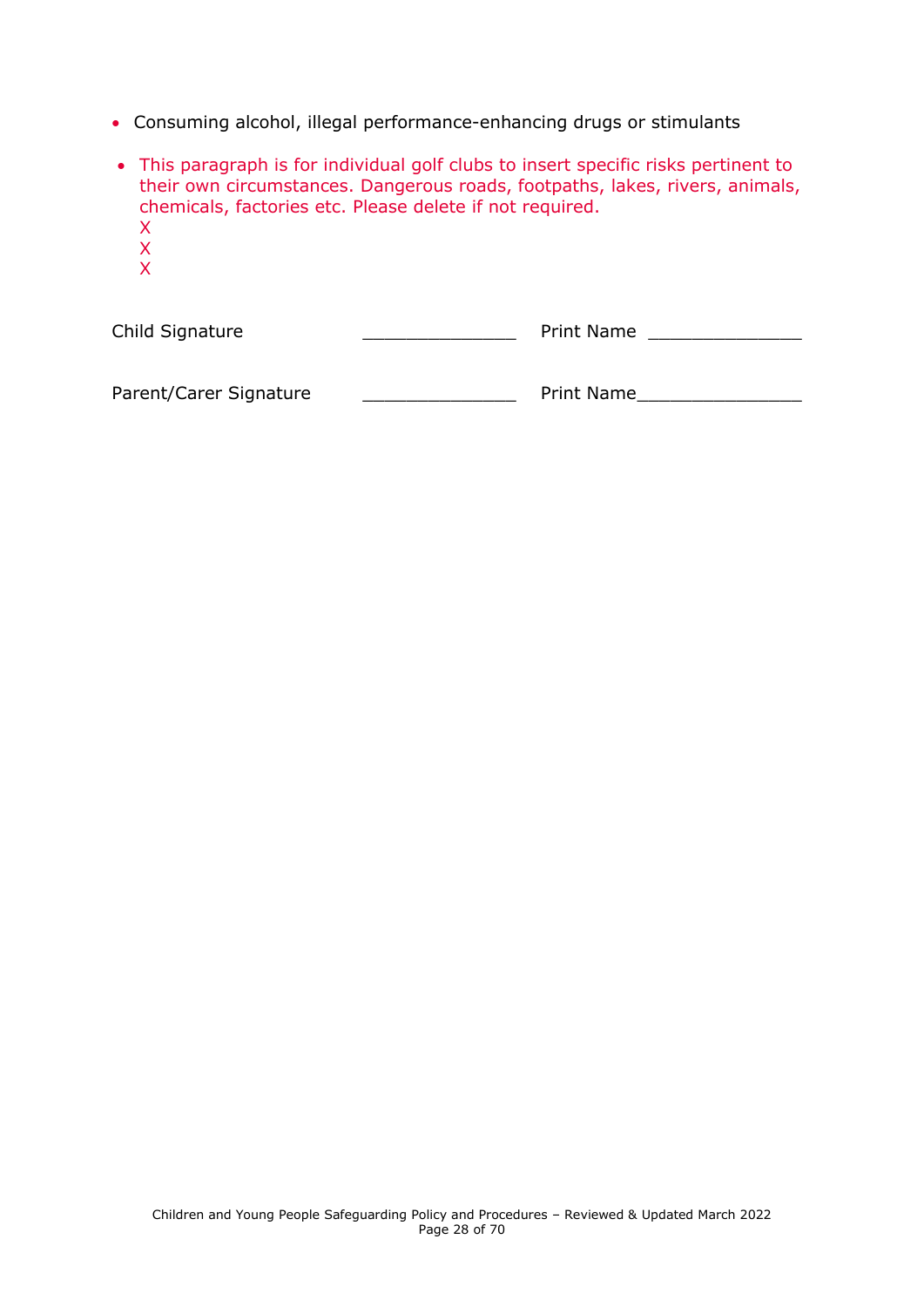

#### **BRISTOL GOLF CLUB**

Code of Conduct for Parents/Carers of Young Golfers

As parents you are expected to:

- Positively reinforce your child and show an interest in their chosen activity
- Do not place your child under pressure or push them in to activities they do not want to do
- Be realistic and supportive
- Promote your child's participation in playing sport for fun
- Complete and return the Player Profile Form and Consents pertaining to your child's participation in activities at BRISTOL GOLF CLUB
- Report and update BRISTOL GOLF CLUB with any changes relevant to your child's health and wellbeing
- Deliver and collect your child punctually before and after coaching sessions/competitions
- Ensure your child has clothing and kit appropriate to the weather conditions
- Ensure you child has appropriate equipment, plus adequate food and drink
- Ensure that you child understands the rules of Golf
- Teach your child that they can only do their best
- Ensure that your child understands their Code of Conduct
- Behave responsibly at BRISTOL GOLF CLUB and on the golf course; do not embarrass your child
- Show appreciation and support the coaches, volunteers and staff at BRISTOL GOLF CLUB
- Accept the decision and judgement of the officials during events and competition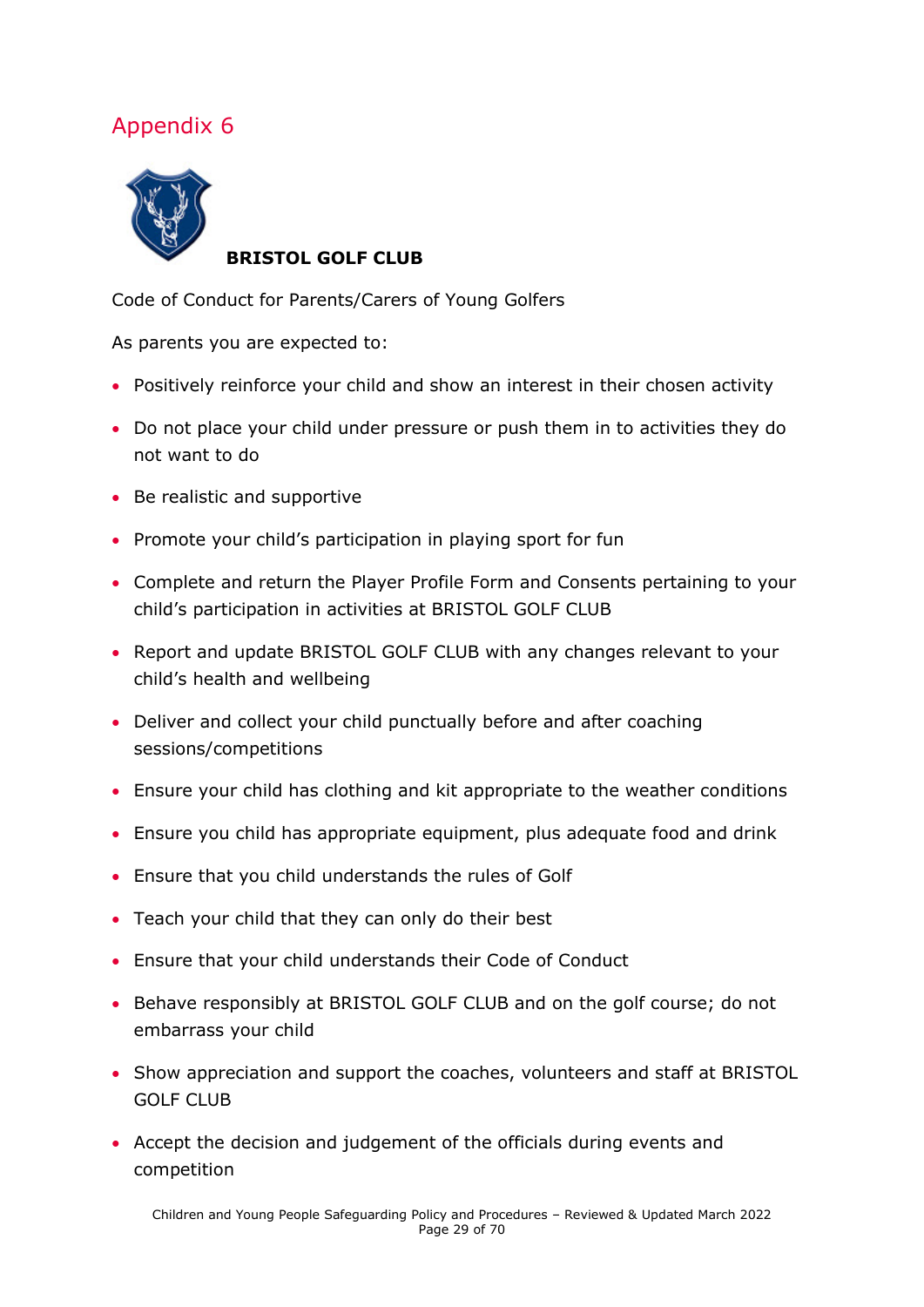As a parents/carer you have the right to:

- Be assured that your child is safeguarded during their participation in the sport
- Be informed of problems or concerns relating to your child
- Be informed if your child is injured
- Have consent sought for issues such as trips and photography
- Contribute to the decisions of the club
- Have any concerns about any aspect of your child's welfare listened to and responded to

Any breaches of this code of conduct will be dealt with immediately by ……………………………. at BRISTOL GOLF CLUB. Persistent concerns or breaches may result in you being asked not to attend games if your attendance is considered detrimental to the welfare of young participants.

The ultimate action should a parent/carer continue to breach the code of conduct may be the BRISTOL GOLF CLUB regrettably asking your child to leave the session, event or club.

| Signed:            | Date: |
|--------------------|-------|
| <b>PRINT NAME:</b> |       |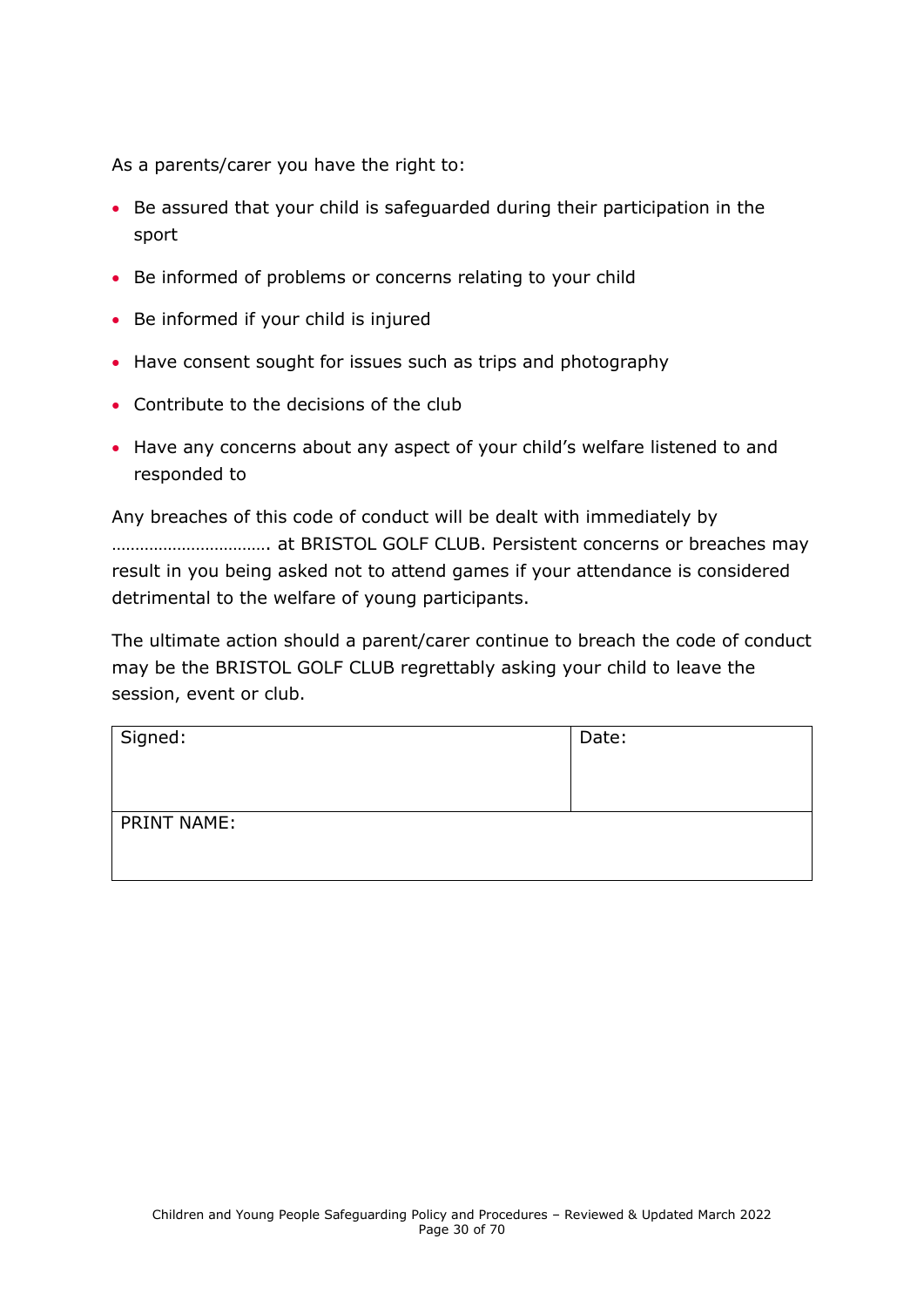

#### **Managing Challenging Behaviour**

Staff/volunteers who deliver sports activities to children may, on occasions, be required to deal with a child's challenging behaviour.

These guidelines aim to promote good practice and are based on the following principles:

- The welfare of the child is the paramount consideration.
- Children must never be subject to any form of treatment that is harmful, abusive, humiliating or degrading.
- The specific needs a child may have (e.g. communication, behaviour management, comprehension and so on) should be discussed with their parent/carer and where appropriate the child, before activities start. Where appropriate it may be helpful to record the details of any agreed plan or approach and provide copies to all parties.
- Every child should be supported to participate. Consideration to exclude a child from activities should apply only as a last resort and after all efforts to address any challenge have been exhausted, in exceptional circumstances where the safety of that child or of other children cannot be maintained.

#### **Planning Activities**

Planning for activities should include consideration of whether any child involved may need additional support or supervision to participate safely. This should address:

- Assessment of additional risk associated with the child's behaviour
- Appropriate supervision ratios and whether numbers of adults should be increased
- Information sharing for all/volunteers on managing any challenging behaviour to ensure a consistent approach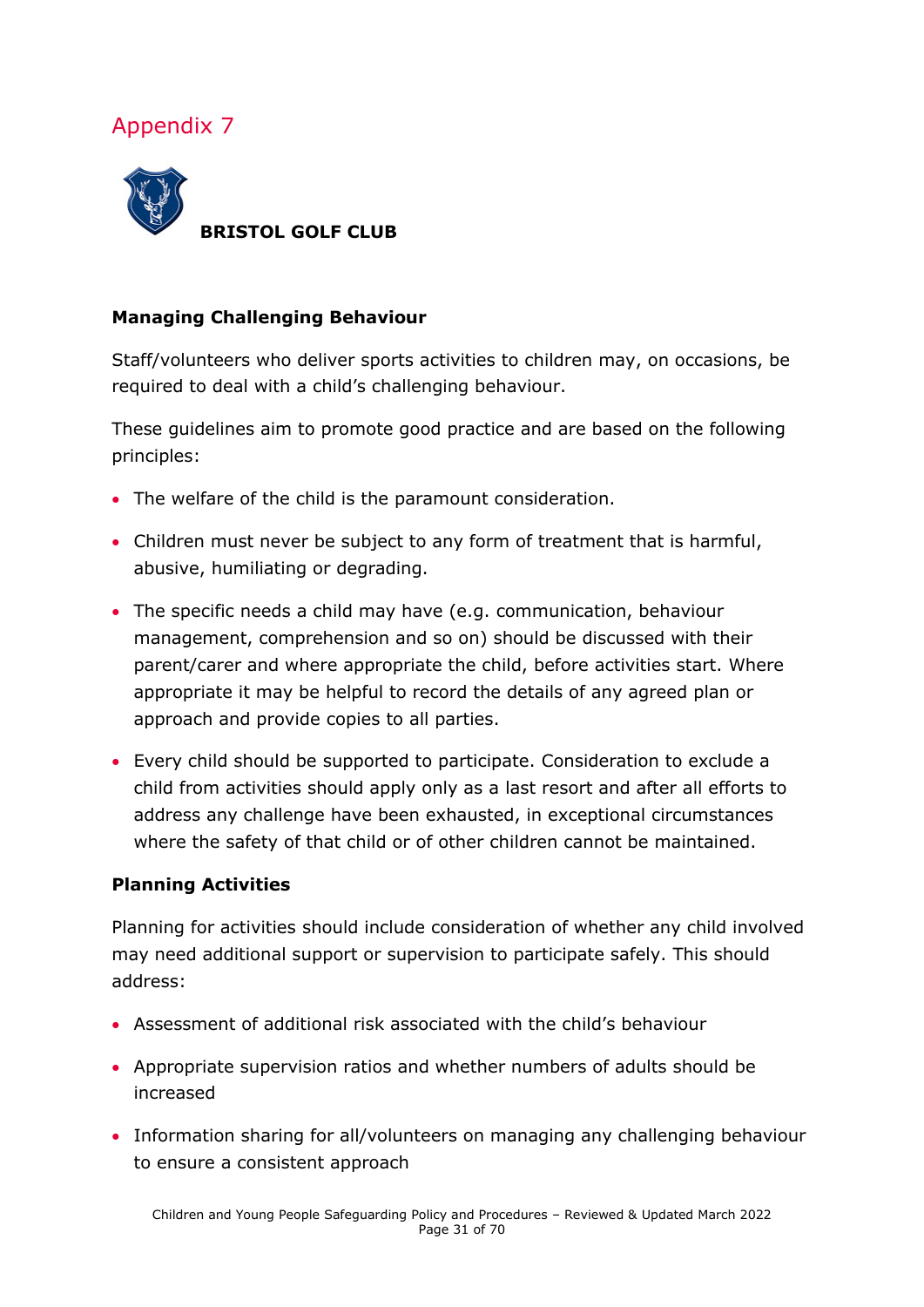• Specialist expertise or support that may be needed from carers or outside agencies. This is particularly relevant where it is identified that a child may need a level of physical intervention to participate safely (see below).

#### **Agreeing Acceptable and Unacceptable Behaviours**

Staff, volunteers, children, young people and parents/carers should be involved in developing an agreement about:

- what constitutes acceptable and unacceptable behaviour (code of conduct)
- the range of sanctions which may be applied in response to unacceptable behaviour.

This can be done at the start of the season, in advance of a trip away from home or as part of a welcome session at a residential camp. It should involve the views of children and young people to encourage better buy in and understanding.

Where challenges are anticipated in light, for example of a child's impairment or other medical condition, a clear plan/agreement should be established and written down.

Ensure that parents/carers understand the expectations on their children and ask them to reinforce this ahead of any trip or activity.

### **Managing Challenging Behaviour**

In responding to challenging behaviour the response should always be:

- Proportionate to the actions you are managing.
- Imposed as soon as is practicable.
- Fully explained to the child and their parents/carers.

In dealing with children who display negative or challenging behaviours, staff and volunteers might consider the following options:

- Time out from the activity, group or individual work.
- Reparation the act or process of making amends.
- Restitution the act of giving something back.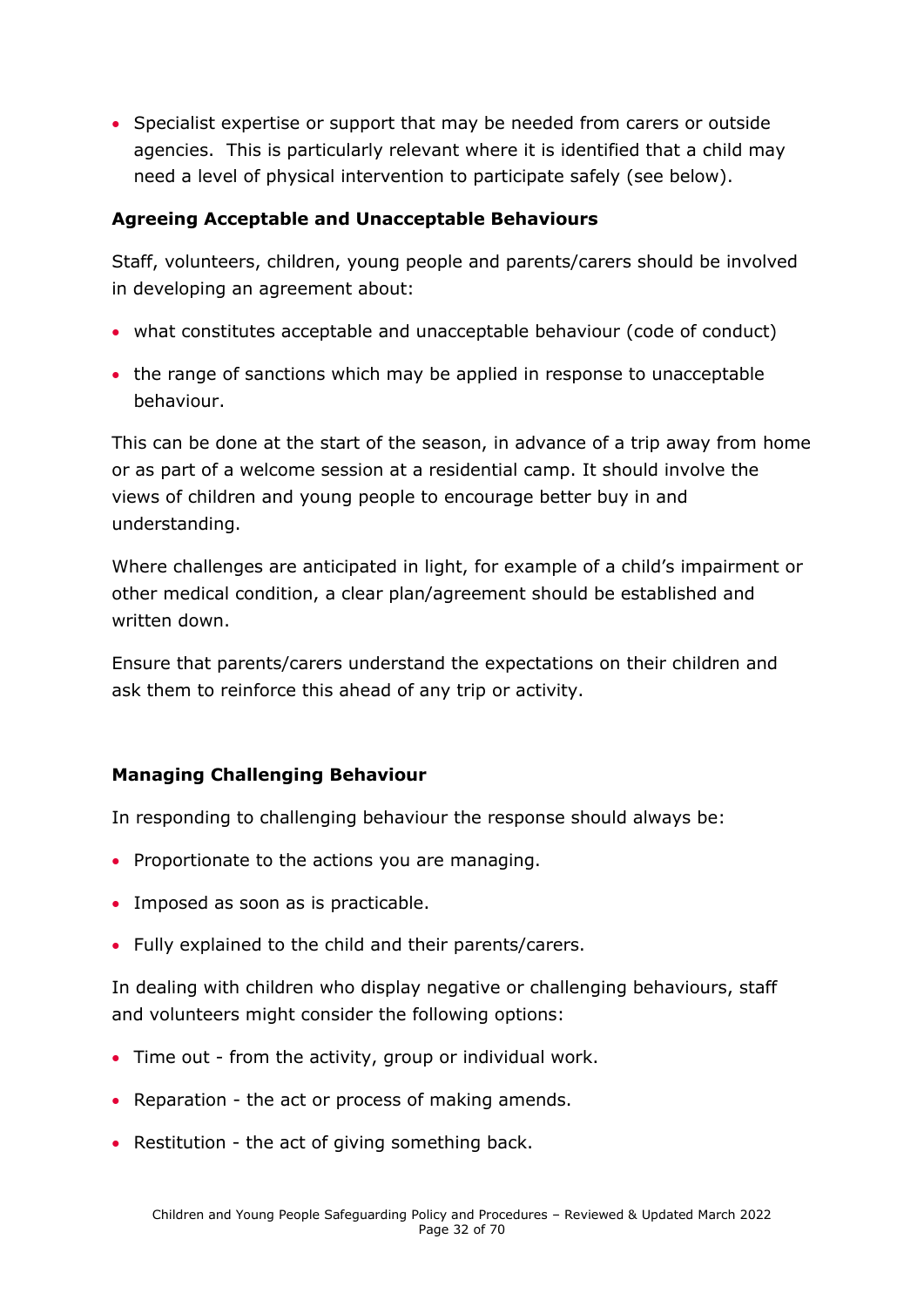- Behavioural reinforcement rewards for good behaviour, consequences for negative behaviour.
- De-escalation of the situation talking with the child and distracting them from challenging behaviour.
- Increased supervision by staff/volunteers.
- Use of individual 'contracts' or agreements for the child's future or continued participation.
- Sanctions or consequences e.g. missing an outing or match
- Seeking additional/specialist support through working in partnership with other agencies.
- Temporary or permanent exclusion.

The following should never be permitted as a means of managing a child's behaviour:

- Physical punishment or the threat of such.
- Refusal to speak to or interact with the child.
- Being deprived of food, water, access to changing facilities or toilets or other essential facilities.
- Verbal intimidation, ridicule or humiliation.

Staff/volunteers should consider the risks associated with employing physical intervention compared with the risks of not employing physical intervention.

The use of physical intervention should always:

- Be avoided unless it is absolutely necessary to prevent a child injuring themselves or others, or causing serious damage to property.
- Aim to achieve an outcome that is in the best interests of the child whose behaviour is of immediate concern.
- Form part of a broader approach to the management of challenging behaviour.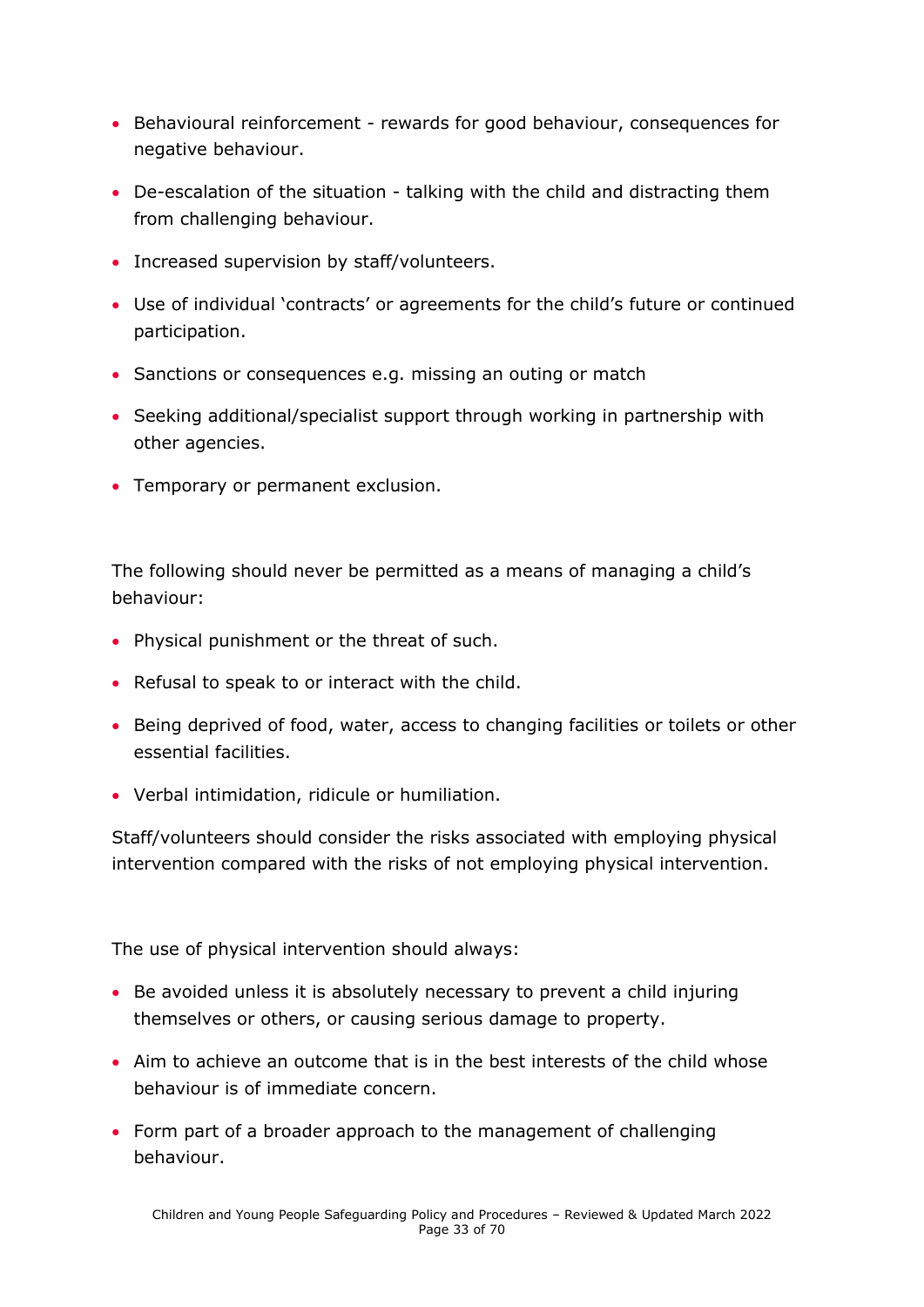- Be the result of conscious decision-making and not a reaction to an adult's frustration.
- Employ the minimum force needed to avert injury to a person or serious damage to property - applied for the shortest period of time.
- Used only after all other strategies have been exhausted.
- Be recorded as soon as possible using the appropriate organisational reporting form and procedure.

Parents should always be informed following an incident where a coach/volunteer has had to physically intervene with their particular child.

Physical intervention must not:

- Involve contact with buttocks, genitals and breasts.
- Be used as a form of punishment.
- Involve inflicting pain.

#### **Views of the child**

A timely de-brief for staff/volunteers, the child and parents should always take place in a calm environment following an incident where physical intervention has been used. Even children who haven't directly been involved in the situation may need to talk about what they have witnessed.

There should also be a discussion with the child and parents about the child's needs and continued safe participation in the group or activity.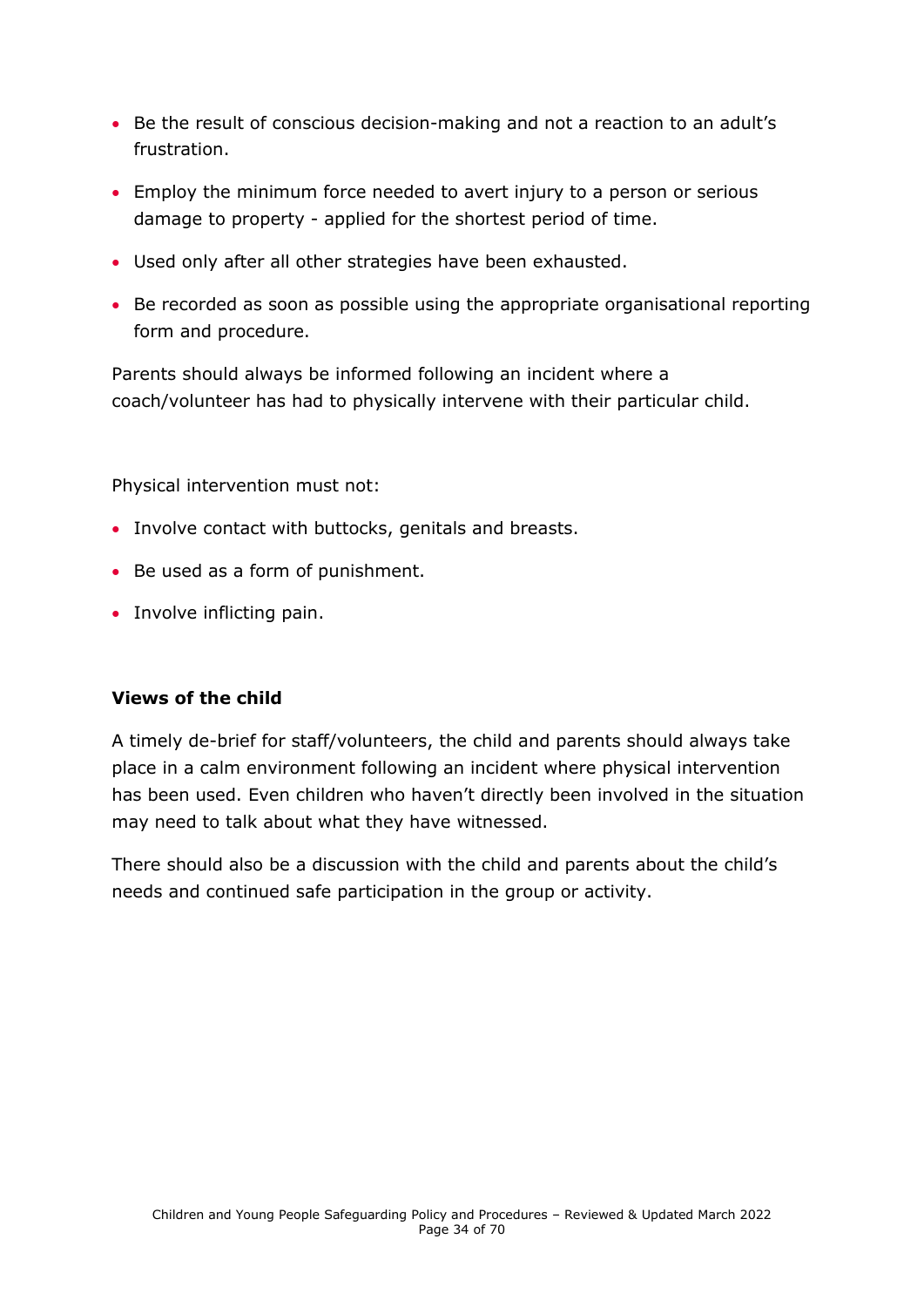### <span id="page-34-0"></span>**Incident Report Form - BRISTOL GOLF CLUB**

| Recorder's Name: |               |
|------------------|---------------|
| Address:         |               |
| Post Code:       | Telephone No: |

| Child's Name: |               |
|---------------|---------------|
| Address:      |               |
| Post Code:    | Telephone No: |

| Complainant's Name: |               |
|---------------------|---------------|
| Address:            |               |
| Post Code:          | Telephone No: |

| Details of the allegations: [include: date; time; location; and nature of the incident] |  |
|-----------------------------------------------------------------------------------------|--|
|                                                                                         |  |
|                                                                                         |  |
|                                                                                         |  |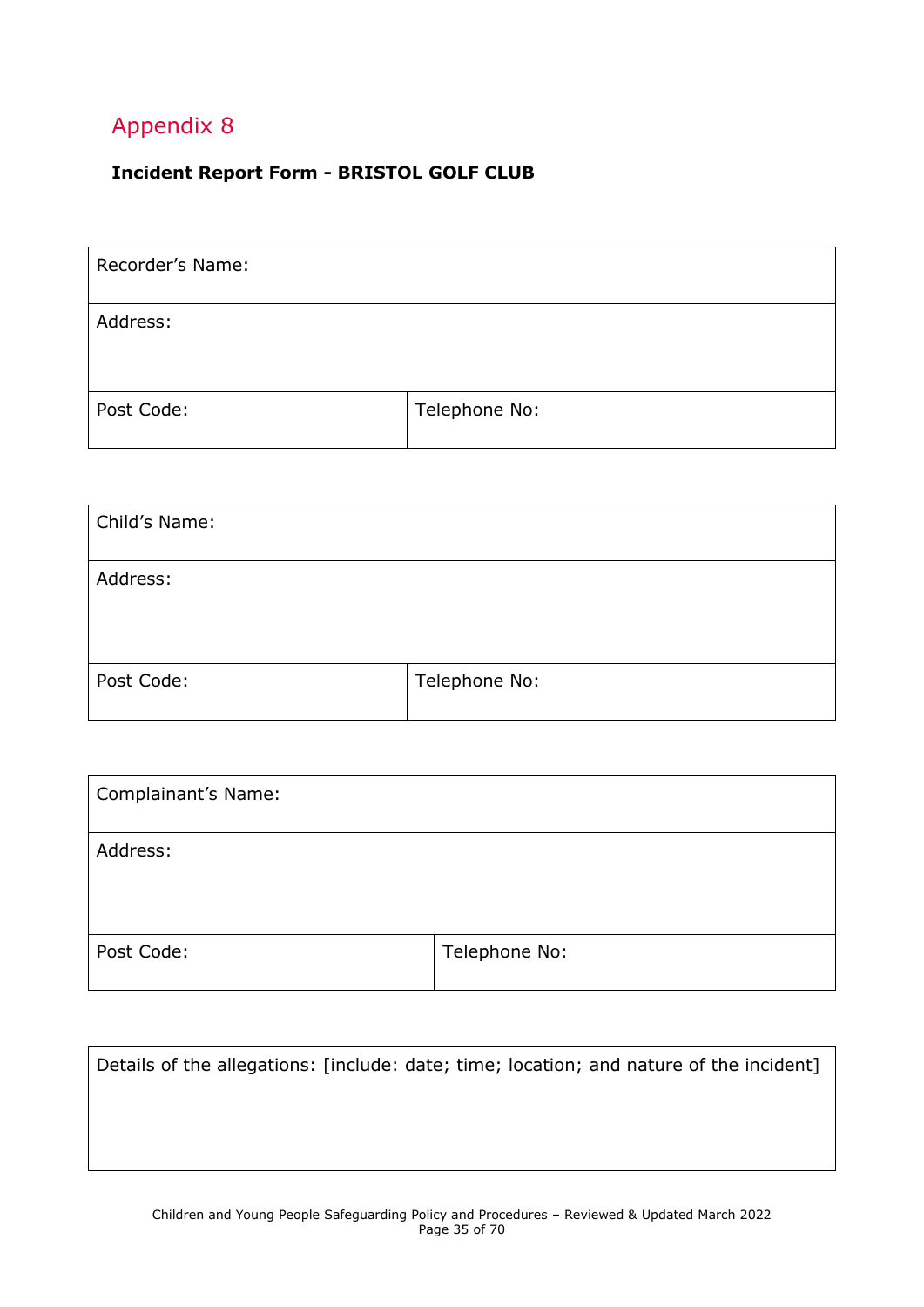| Additional information: [include: witnesses; corroborative statements; etc.] |       |  |
|------------------------------------------------------------------------------|-------|--|
| England Golf Governance department notified (01526 351824)                   |       |  |
| Case Number (if allocated):                                                  |       |  |
| Name of person spoken to:                                                    |       |  |
| Date:                                                                        | Time: |  |
| Action taken:                                                                |       |  |
|                                                                              |       |  |
| Date:                                                                        | Time: |  |
| Signature of Recorder:                                                       |       |  |
| Signature of Complainant:                                                    |       |  |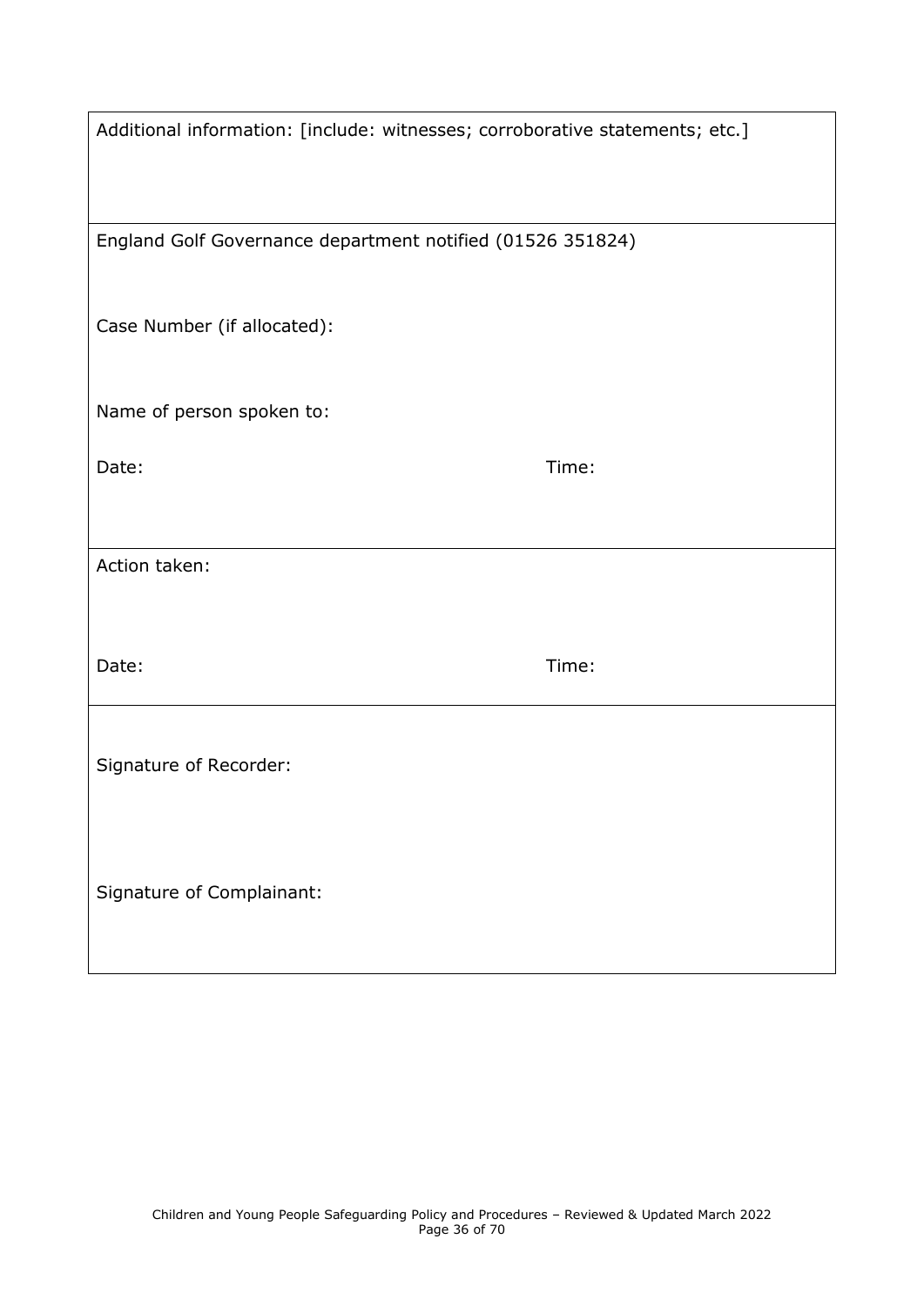#### **Data protection:**

BRISTOL GOLF CLUB and England Golf Governance Department may use the information in this form (together with other information they obtain as a result of any investigation) to investigate the alleged incident and to take whatever action is deemed appropriate, in accordance with their Children and Young People Safeguarding Policy and Procedures.

<span id="page-36-0"></span>Strict confidentiality will be maintained and information will only be shared on a "need to know" basis in the interests of safeguarding and in accordance with the company's data protection policy. This may involve disclosing certain information to a number of organisations and individuals including relevant clubs and County bodies, individuals that are the subject of an investigation and/or Statutory agencies such as the Police and Children's Social Care.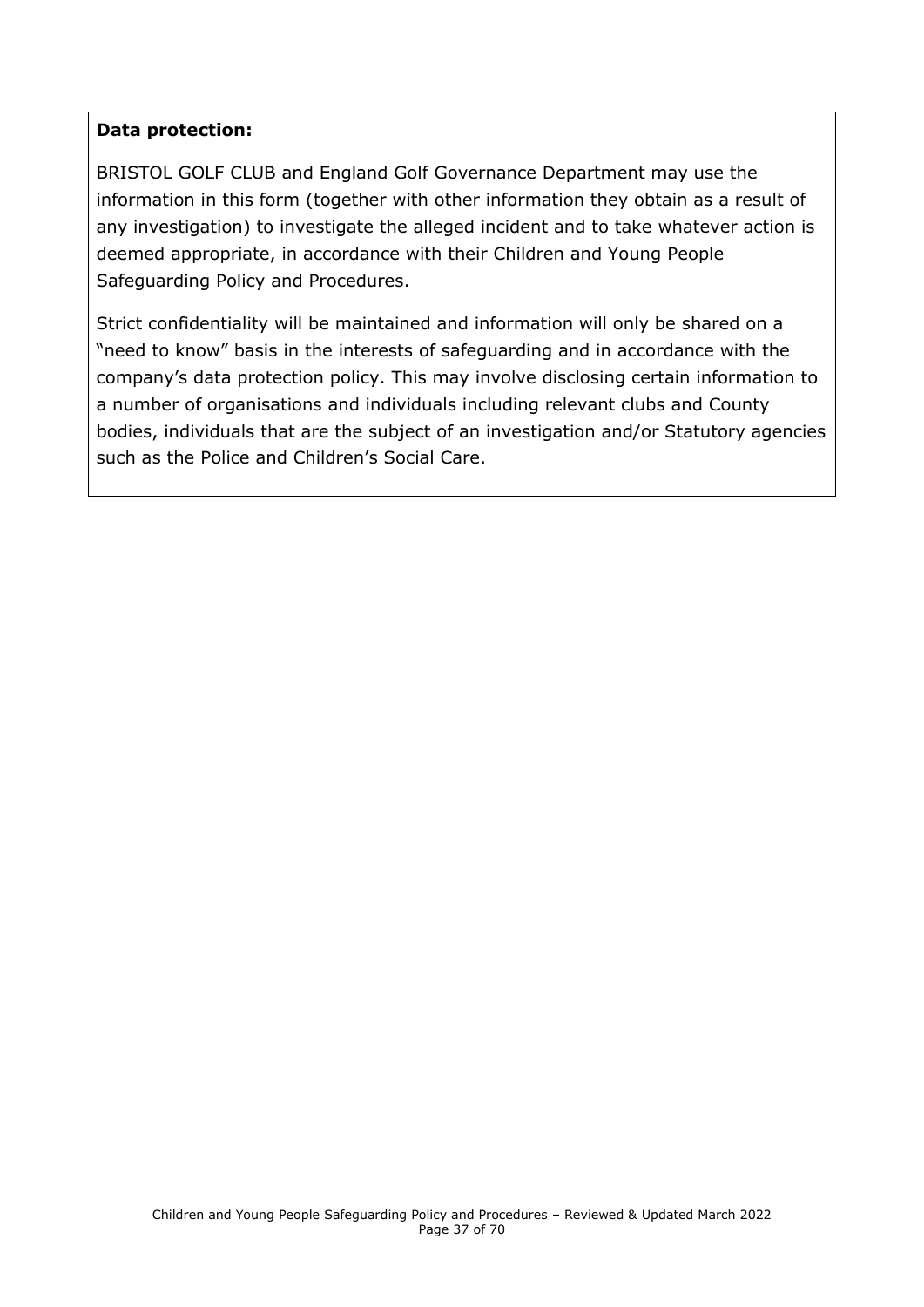### **Accident Report Form – BRISTOL GOLF CLUB**

| Recorder's Name:                                                                             |               |  |
|----------------------------------------------------------------------------------------------|---------------|--|
| Address:                                                                                     |               |  |
|                                                                                              |               |  |
| Post Code:                                                                                   | Telephone No: |  |
| Name of Injured Person [s]:                                                                  |               |  |
| Address:                                                                                     |               |  |
|                                                                                              |               |  |
| Post Code:                                                                                   | Telephone No: |  |
| Nature of Injury Sustained:                                                                  |               |  |
| Where did the Accident occur: [include: date; time; location; and nature of the<br>accident] |               |  |
| How did the Accident occur: [include: names; telephone numbers; etc.]                        |               |  |
| Were there any witnesses to the Accident: [include: names; statements, etc.]                 |               |  |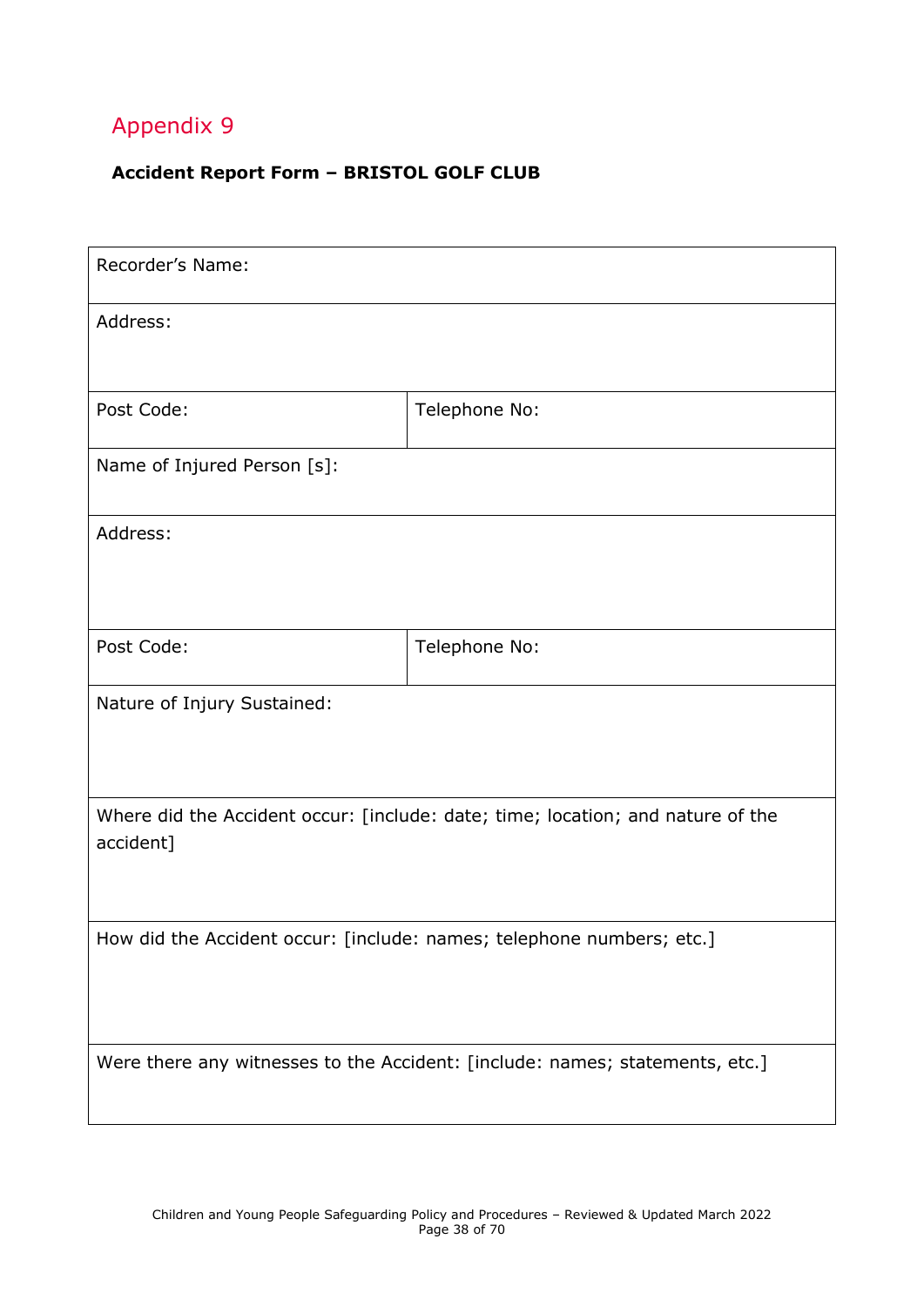What action was taken: [include: treatment administered, by whom, etc.]

Were any other Agencies involved?: [e.g. Ambulance service]

Have the Parents / Carers been contacted? YES NO [Please circle.]

Does the accident need to be referred to England Golf Governance Dept? YES NO

Date: Time:

Signature of Recorder:

#### **Data protection:**

BRISTOL GOLF CLUB and England Golf Governance Department may use the information in this form (together with other information they obtain as a result of any investigation) to investigate the alleged incident and to take whatever action is deemed appropriate, in accordance with their Children and Young People Safeguarding Policy and Procedures.

Strict confidentiality will be maintained and information will only be shared on a "need to know" basis in the interests of safeguarding and in accordance with the company's data protection policy. This may involve disclosing certain information to a number of organisations and individuals including relevant clubs and County bodies, individuals that are the subject of an investigation and/or Statutory agencies such as the Police and Children's Social Care.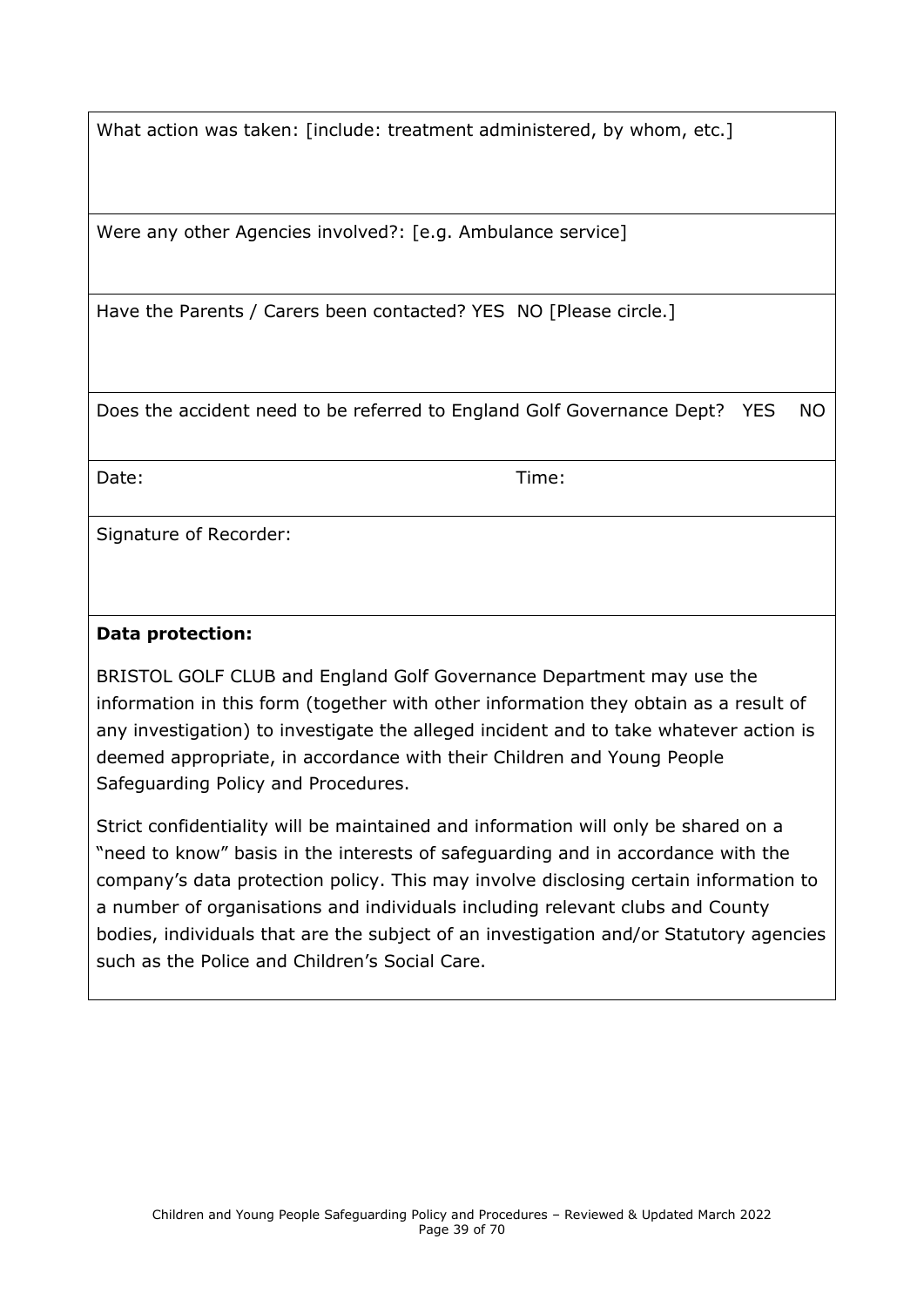### <span id="page-39-0"></span>**Junior Profile and Parental Consent Forms - BRISTOL GOLF CLUB**

Player profiles forms enable those responsible for children to have the information they need to deal effectively with any emergency situation that arises.

Although information obtained on these forms must be treated as confidential (and only given to those who need it to fulfil a duty of care for the child), it is also critically important this information is **readily to hand at sessions and matches.**

Clubs should devise their own workable system that achieves both objectives. A player profile form template is attached below for clubs to use should they wish:

Player Profile Form Template BRISTOL GOLF CLUB

(For Players Under the age of 18)

The safety and welfare of juniors in our care is paramount, and it is therefore important that we are aware of any illness, medical condition and other relevant health details so that their best interests are addressed.

In compliance with the Data Protection Act 2018, GDPR and all relevant data protection legislation, all efforts will be made to ensure that information is accurate, kept up to date and secure and that it is used only in connection with the purpose and activities of the organisation. Information will not be kept once a person is no longer a member of the organisation. The information will be disclosed only to those members of the organisation for whom it is appropriate and relevant officers of England Golf where necessary.

It is the responsibility of the junior and their parent to notify the Club Welfare Officer (CWO) or Secretary if any of the details change at any time.

| Junior Name      |  |
|------------------|--|
| Date of Birth    |  |
| Address          |  |
| Telephone Number |  |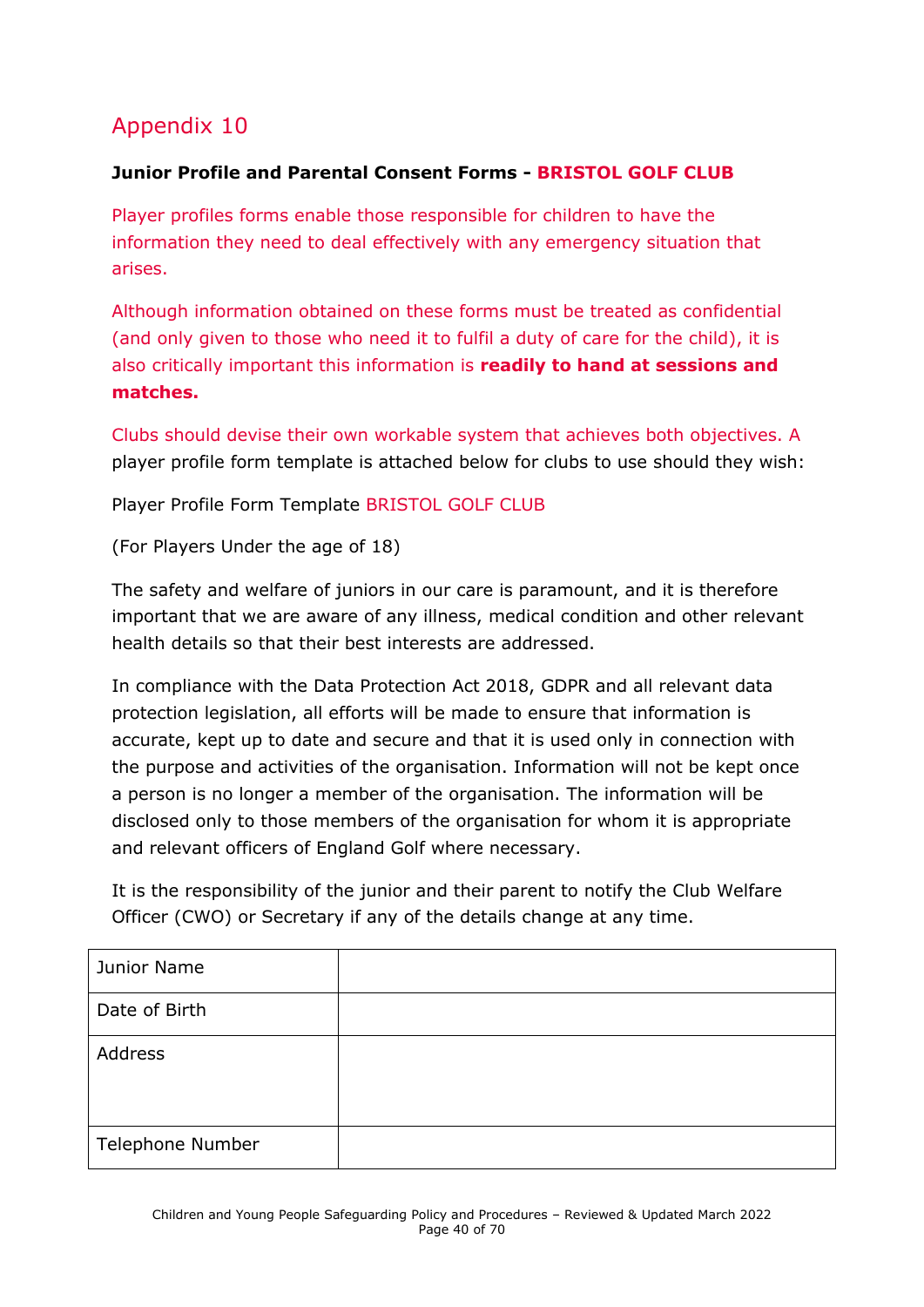| <b>Parents' Names</b>     |  |                |
|---------------------------|--|----------------|
| Address                   |  | (If different) |
|                           |  |                |
| Home Telephone No         |  |                |
| Mobile Telephone No       |  |                |
| Work Telephone No         |  |                |
| <b>Emergency Contacts</b> |  |                |
| <b>Contact 1 Name</b>     |  |                |
| Relationship to child     |  |                |
| Home Telephone Number     |  |                |
| Mobile Telephone Number   |  |                |
| Work Telephone Number     |  |                |
| <b>Contact 2 Name</b>     |  |                |
| Relationship to child     |  |                |
| Home Telephone Number     |  |                |
| Mobile Telephone Number   |  |                |
| Work Telephone Number     |  |                |

| Please confirm details of all |  |
|-------------------------------|--|
| those with Parental           |  |
| Responsibility for the Child. |  |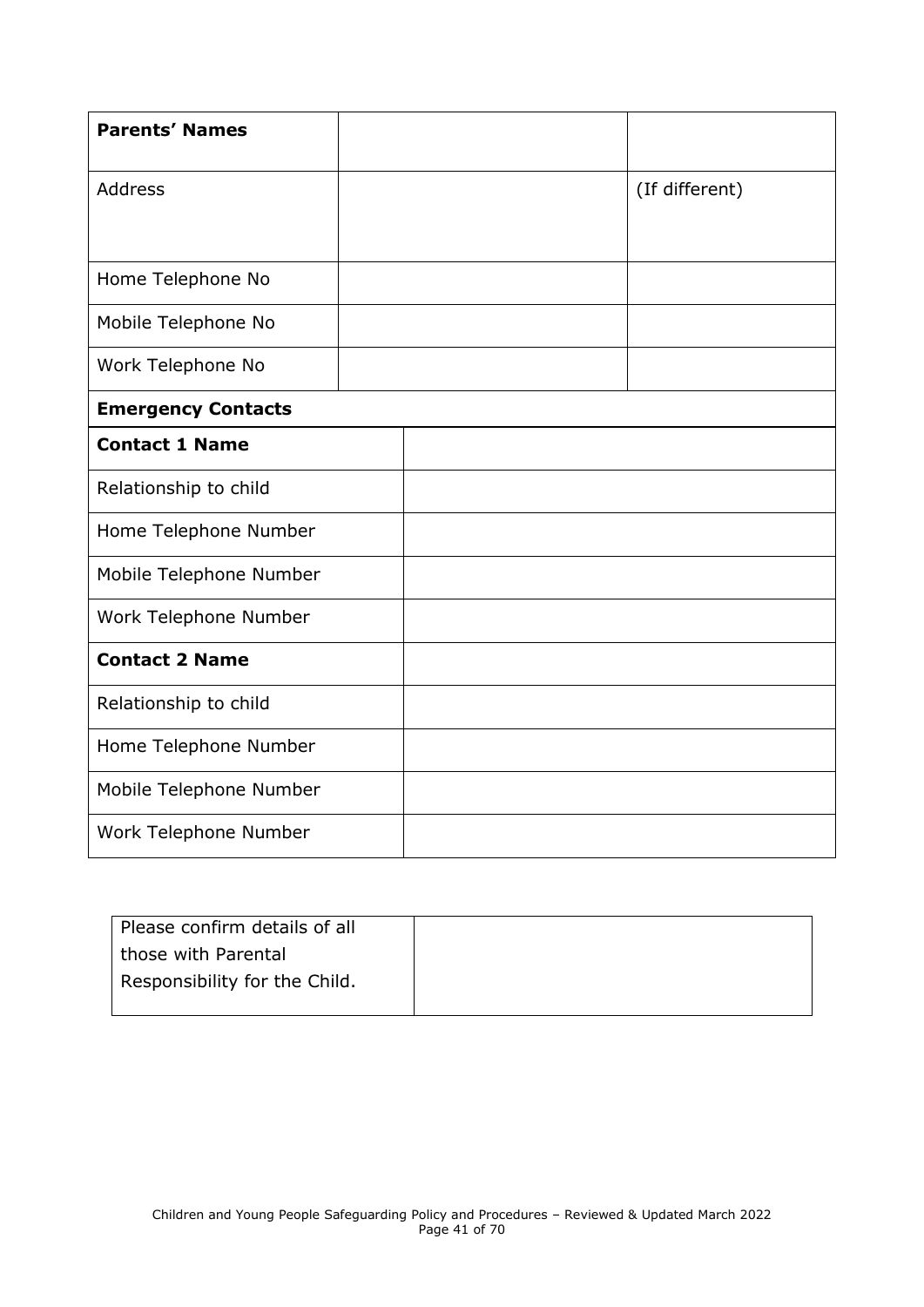#### **Medical Information**

| Child's Doctor's name    |  |
|--------------------------|--|
| Doctor's Surgery Address |  |
| Telephone Number         |  |

Does your child experience any conditions requiring medical treatment and/or medication? **YES** □ **NO** □

\*If yes please give details, including medication, dose and frequency.

Does your child have any allergies? YES □ NO □

\*If yes please give details.

Does your child have any specific dietary requirements? YES □ NO □

\*If yes please give details.

What additional needs, if any, does your child have e.g. needs help to administer planned medication, assistance with lifting or access, regular snacks?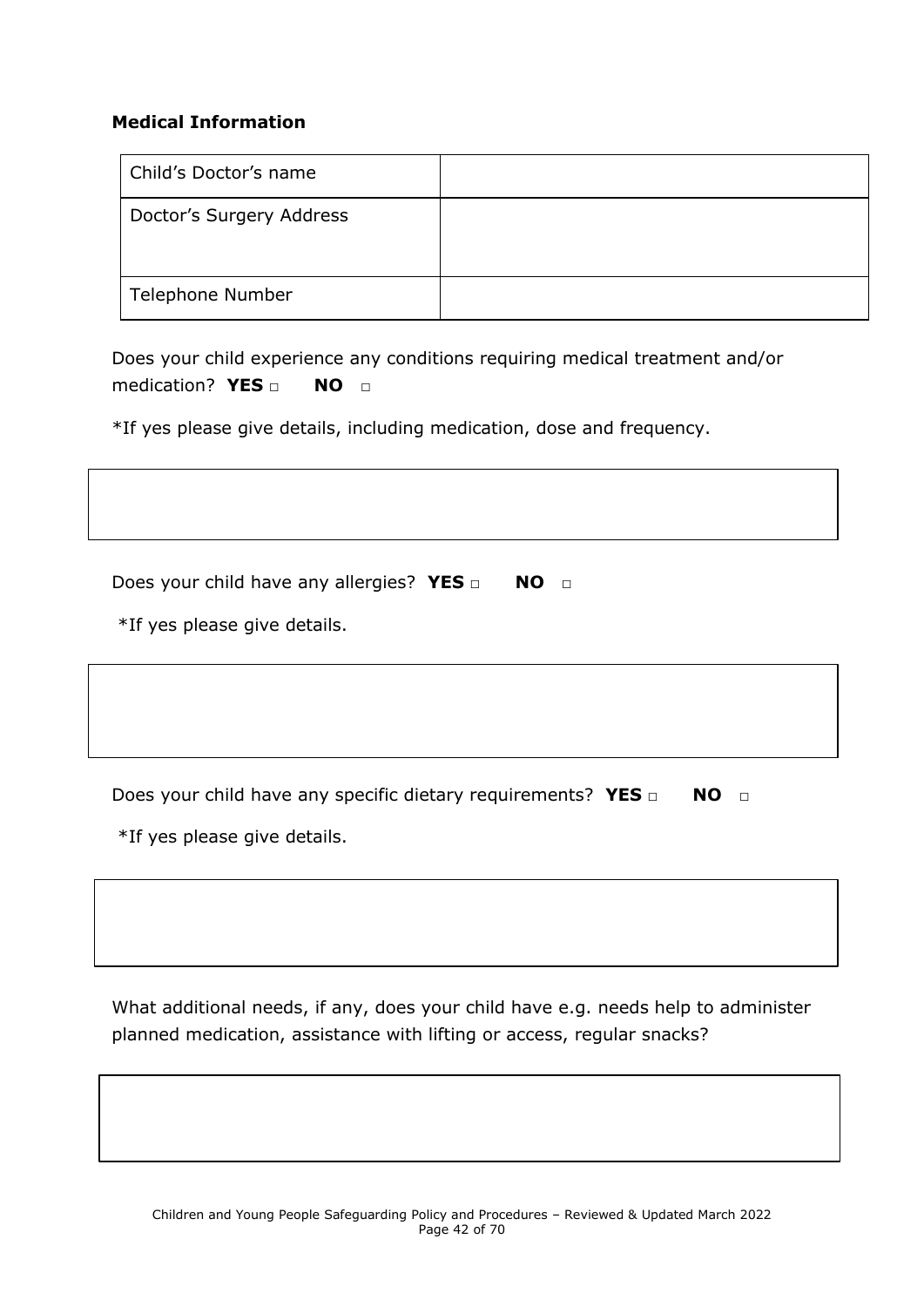### **Disability**

The Equality Act 2010 defines a disabled person as 'anyone with a physical or mental impairment, which has a substantial and long term adverse effect on his or her ability to carry out normal day to day activities'.

Do you consider your child to have a disability? **YES** □ **NO** □

\*If yes what is the nature of the disability?

Does your child have any communication needs e.g. non-English speaker/ hearing impairment/ sign language user/ dyslexia? If yes, please tell us what we need to do to enable him/her them to communicate with us fully.

#### **Consent from Parent/Legal Carer:**

- I confirm to the best of my knowledge that my child does not suffer from any medical condition other than those detailed above.
- I agree to notify the Club of any changes to this information.
- I give my consent that in an emergency situation, the club may act in my place (loco parentis), if the need arises for the administration of emergency first aid and/or other medical treatment which, in the opinion of a qualified medical practitioner, may be necessary. I also understand that in such an occurrence all reasonable steps will be taken to contact me or the alternative adult named in this form.
- The attached signature will denote that my child has my permission to be on the golf club's premises.
- I acknowledge that the club is not responsible for providing adult supervision for my child, except for formal junior golfing coaching, matches or competition.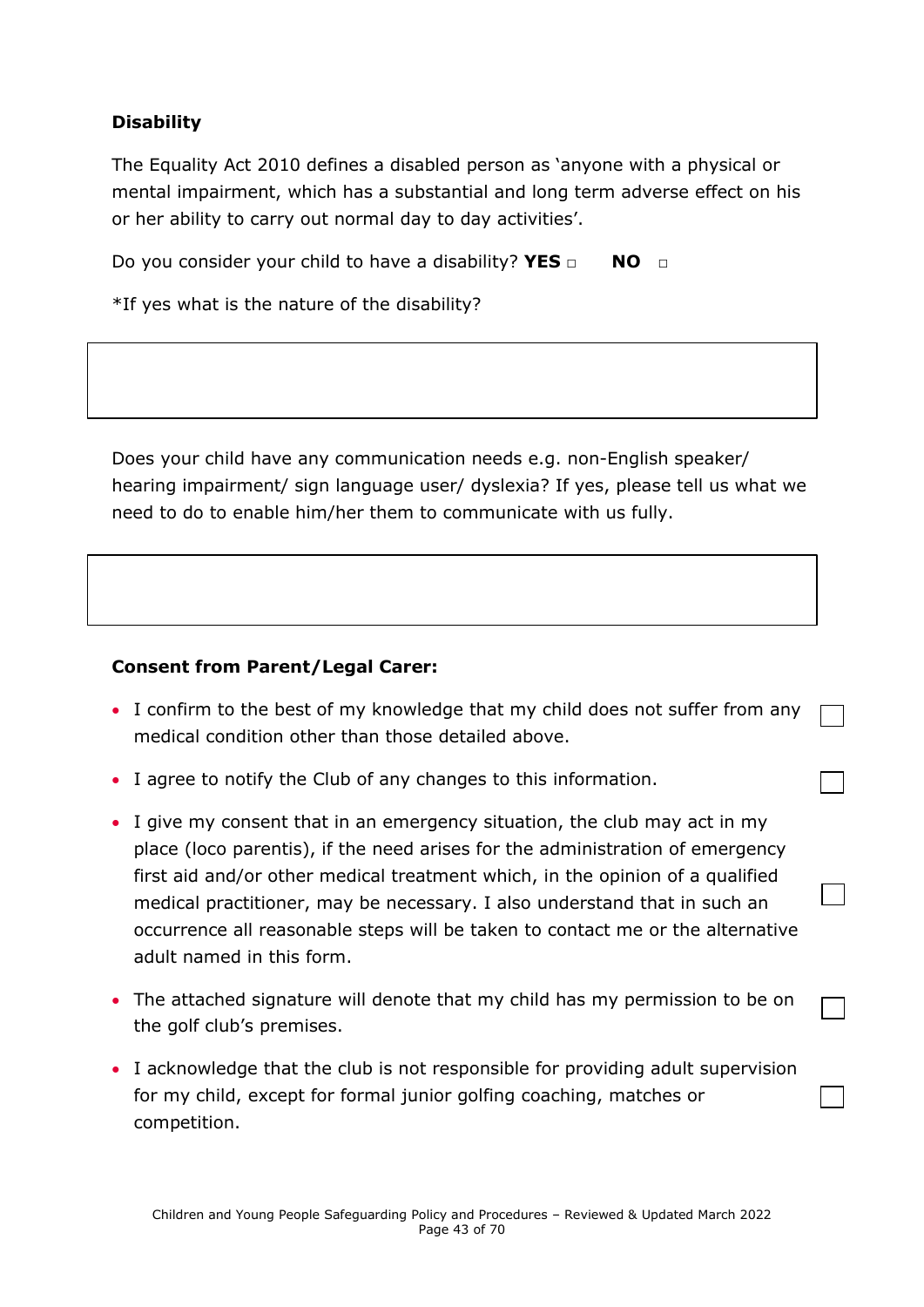• I agree to my child being transported by club representatives to and from venues when he/she is representing the club.

 $\overline{\phantom{0}}$ 

(Please tick the boxes if agreed)

| By signing this document I confirm that I have legal responsibility for |  |  |
|-------------------------------------------------------------------------|--|--|
| aware of how the information I have provided may be used.               |  |  |
| Signed - Parent/Carer                                                   |  |  |
|                                                                         |  |  |
| <b>Print name</b>                                                       |  |  |
| Date                                                                    |  |  |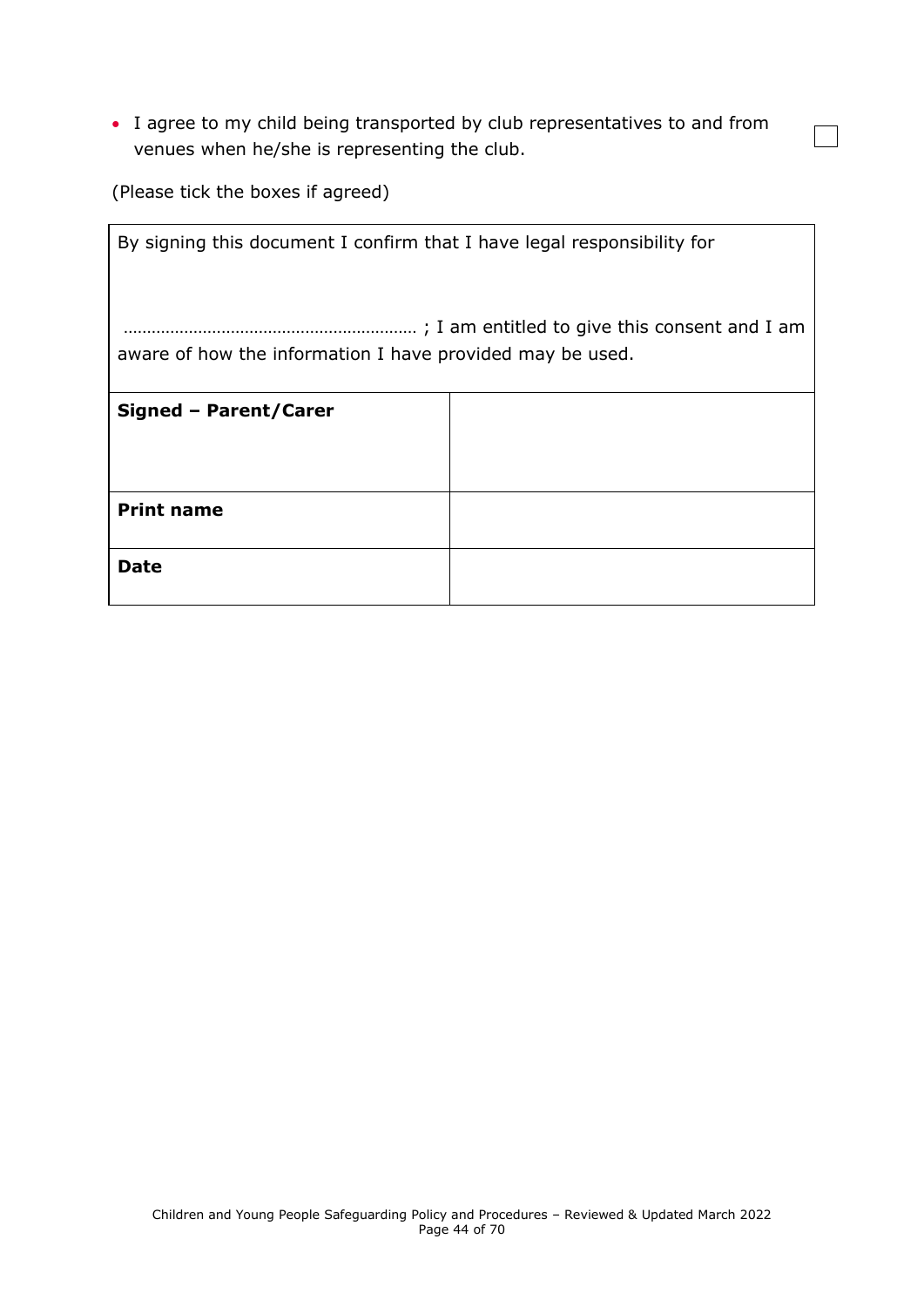#### <span id="page-44-0"></span>**Photography Consent**

This form is to be signed by the legal carer of a child under the age of 18, together with the child. Please note that if you have more than one child registered you will need to complete separate forms for each.

BRISTOL GOLF CLUB recognises the need to ensure the welfare and safety of all children in golf. As part of our commitment to ensure their safety we will not permit photographs, video images or other images of your child to be taken (except where some incidental inclusion may not be possible to avoid) or used without your consent.

BRISTOL GOLF CLUB will ensure that any image of a child where consent has not been obtained will not be published.

BRISTOL GOLF CLUB will follow the guidance for the use of images of children as detailed within the Club's Safeguarding Children and Young People Policy.

BRISTOL GOLF CLUB will take steps to ensure these images are used solely for the purposes for which they are intended i.e. the promotion and celebration of the activities of the club.

If you become aware that these images are being used inappropriately you should inform the Club Welfare Officer immediately.

The photographs may be available on the website http://\_\_\_\_\_\_\_\_\_\_\_\_\_ for the golf season 20xx. If at any time either the parent/ carer or the child wishes the data to be removed from the website, 7 days' notice must be given to the Club Welfare Officer after which the data will be removed.

#### **To be completed by parent/carer**

I consent to a large (Parent full name) consent to \_\_\_\_\_\_\_\_\_\_\_\_\_\_\_\_\_ (name of organisation) photographing or videoing \_\_\_\_\_\_\_\_\_\_\_\_\_\_\_\_\_\_ (name of child) under the stated rules and conditions, and I confirm I have legal parental responsibility for this child and am entitled to

give this consent.

| Signature |  |
|-----------|--|
|           |  |

Date  $\Box$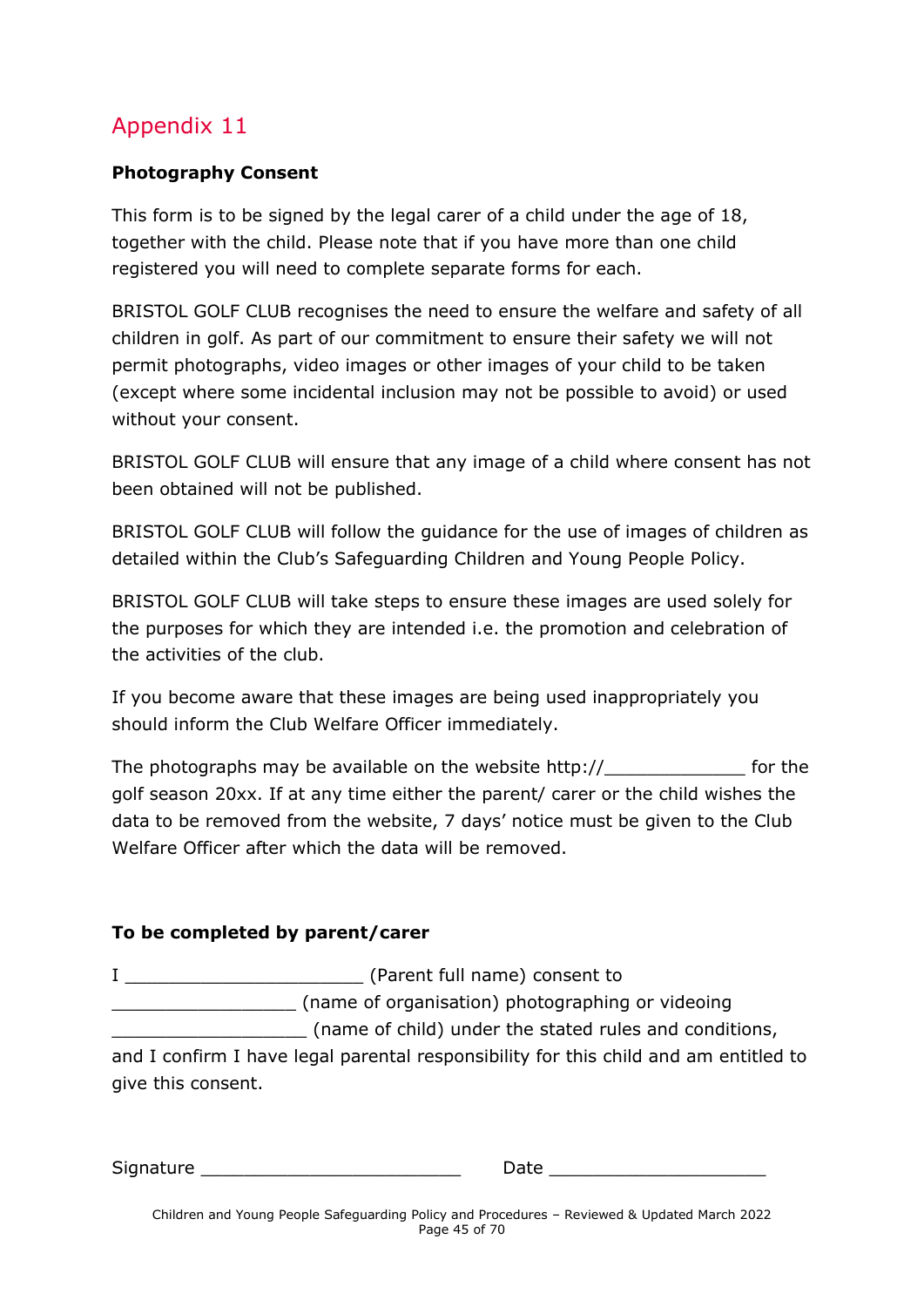#### **To be completed by child**

I \_\_\_\_\_\_\_\_\_\_\_\_\_\_\_\_\_\_\_\_\_\_ (Child full name) consent to \_\_\_\_\_\_\_\_\_\_\_\_\_\_\_\_\_ (name of organisation) photographing or videoing child under the stated rules and conditions.

<span id="page-45-0"></span>

| $\sim$<br>Signat<br>.<br>. | __ |
|----------------------------|----|
|                            |    |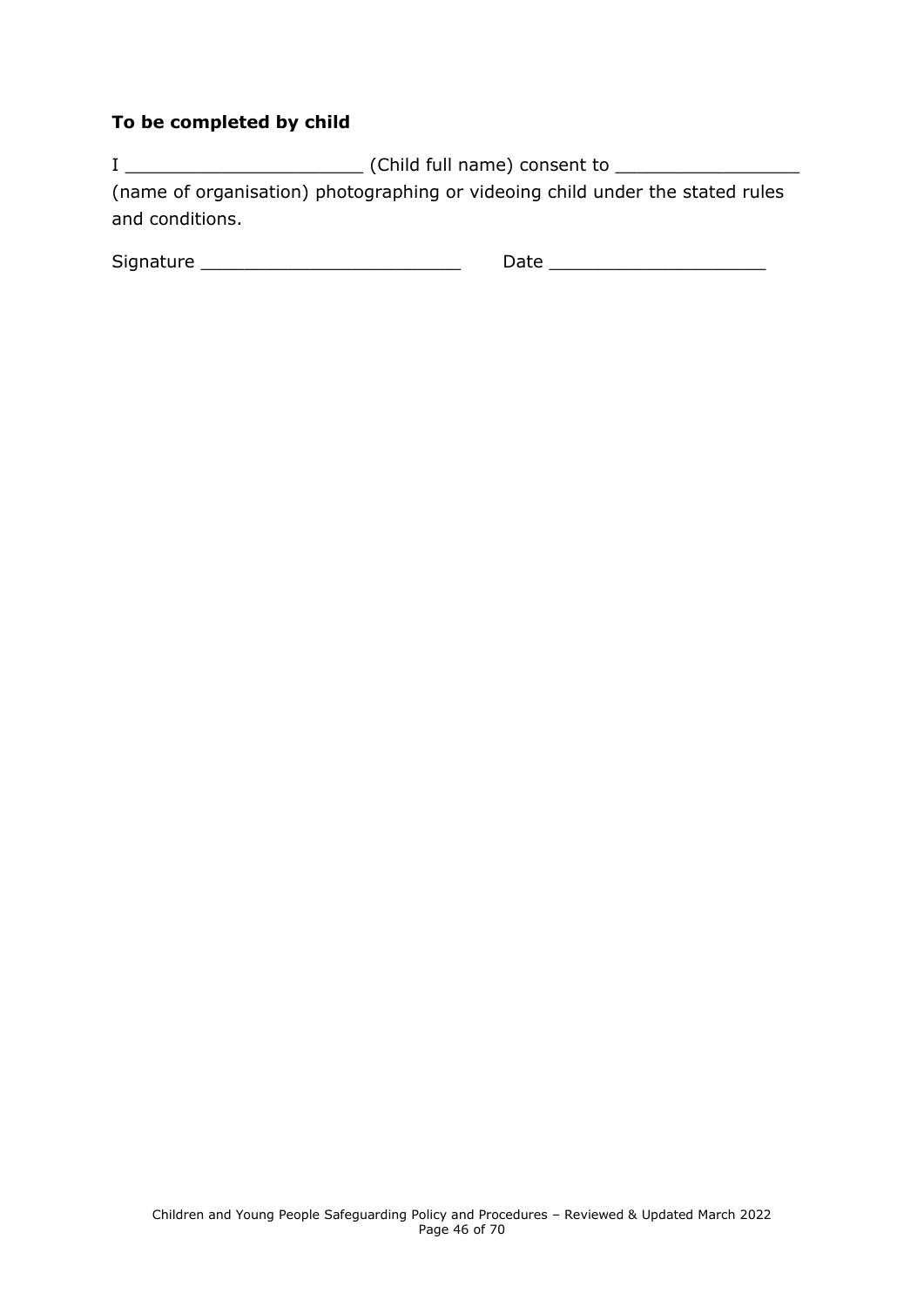### **Guidance for parents**

The BRISTOL GOLF CLUB is delighted to welcome you and your child to what we hope is the first of many events that you will be taking part in.

The positive effect of your support, as a parent, can't be overstated. Your behaviour has a real influence on the way your child experiences golf.

First things first – why is your child showing an interest in the sport? Is it to learn a new game? To hang out with their friends? Because they did it in school and liked it? Or because you play?

Make sure they're playing for their own reasons, not yours.

To enable us to provide the best possible experience for you and your child, we kindly request that you read through the following guidance and complete the attached forms.

- Take an interest in your child's activity and progress and be supportive.
- Familiarise yourself with the BRISTOL GOLF CLUB Safeguarding Policy (attached).
- Familiarise yourself with
	- A. Codes of Conduct for parents, coaches, children and young people.
	- B. Transport Policy.
	- C. Changing Room Policy.
	- D. Photography, Videoing and the use of Social Media Policies.
- Complete the attached Parental Consent Form which will enable event organisers to cater for any particular needs that your child may have (e.g. medical conditions and medications, allergies, learning difficulties etc.), as well as contact you in the unlikely event of an emergency.
- Go through the attached Code of Conduct **with** your child and return a signed copy to the club/event organiser.
- Be punctual when dropping off and picking up your child from coaching/ events. It is important to communicate with the club if collecting your child after an event/coaching session may cause a problem.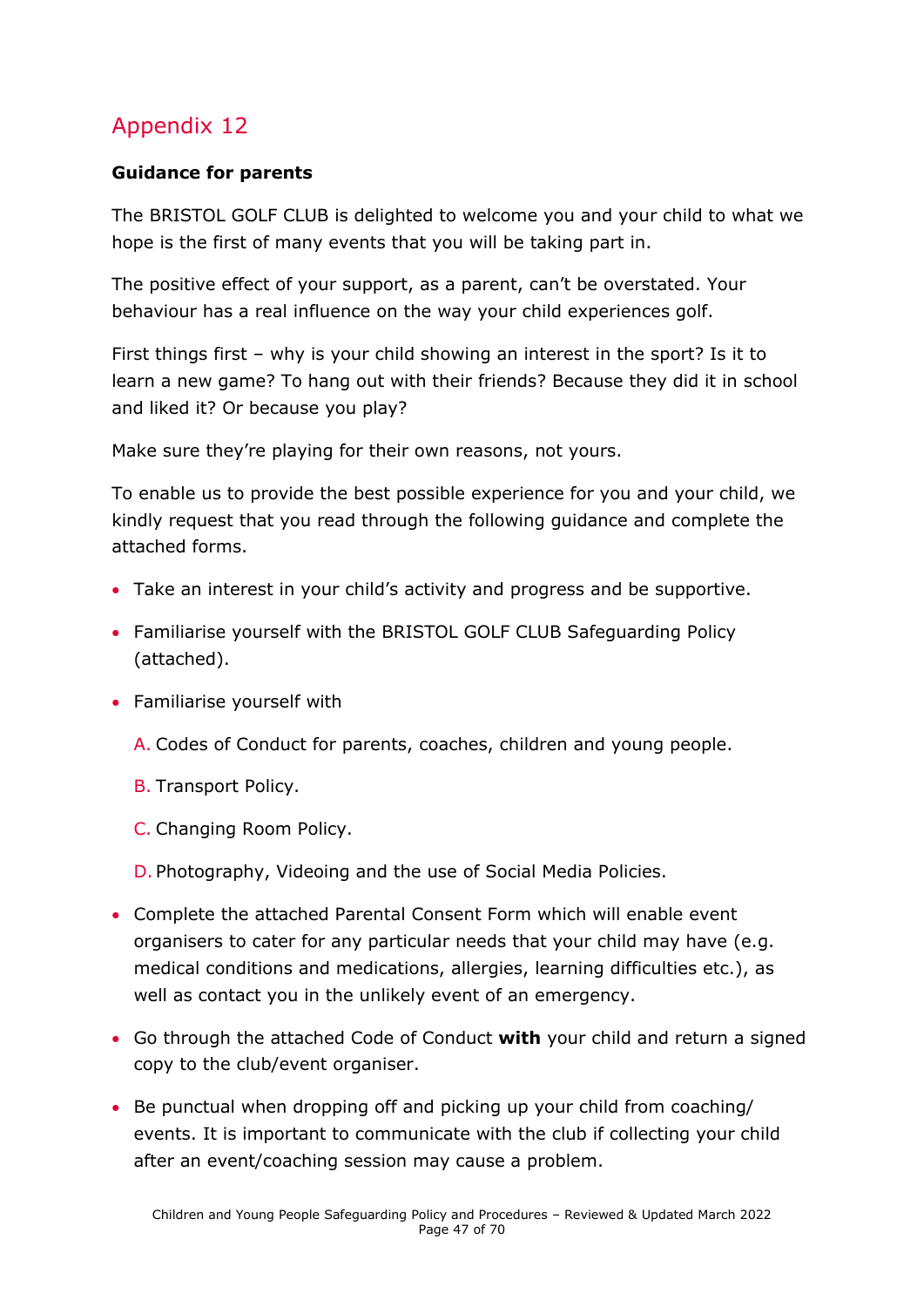- Introduce yourself to the adults involved in the supervision of your child.
- When leaving your child, make sure they have the necessary provisions for the day, including the ability to meet the requirements of changing weather conditions. Please ensure that your mobile is switched on when you are away from the club, so that you can be contacted in an emergency.
- Encourage your child to take part and support club activities such as coaching & competitions.
- Help your child to arrange golf with other juniors away from club organised activities so they have someone to play golf with.

As a parent/carer you are encouraged to:

- Discuss any concerns regarding the organisation of activities or the behaviour of adults towards your child with the Club Welfare Officer, who will treat any concerns you or your child may have in the strictest confidence
- England Golf Lead Safeguarding Officer is also available for advice: 01526 351824

#### **Club Welfare Officer**

<span id="page-47-0"></span>Tony Crook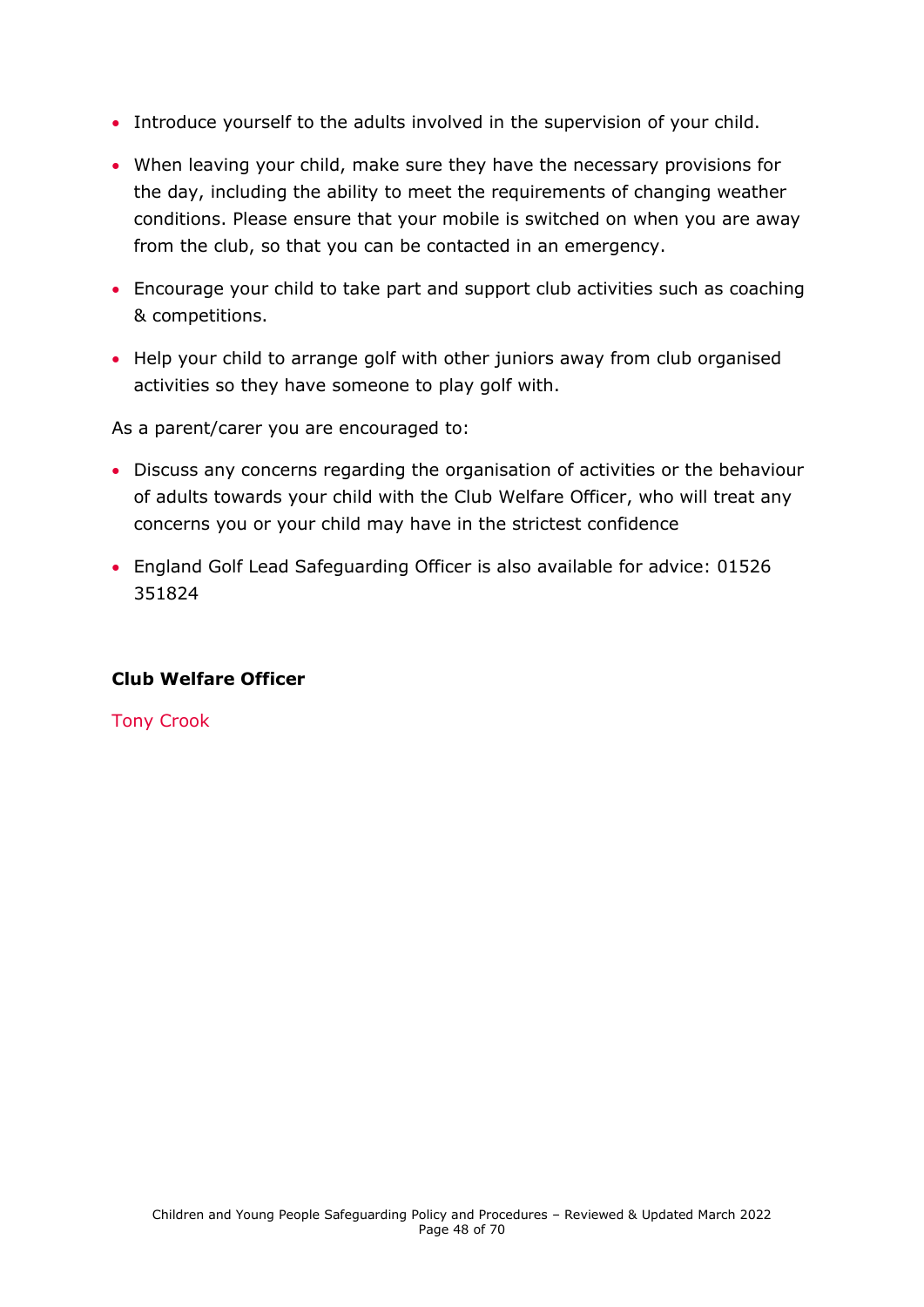### **Managing Young People on Away Trips – BRISTOL GOLF CLUB**

The following provides good practice guidance for taking teams on an away fixture for a day (not overnight)

- appoint a team manager with clear roles and responsibilities
- appoint a designated safeguarding lead contact (not the team manager) who is appropriately trained and competent for the role and responsibilities
- establish well in advance where the fixture is
- ensure you have sufficient staff to manage and look after the young people
- obtain written permission from the parents/carers or carers for participation, transporting and supervising. An up to date photograph of each child must be attached to the child's consent form (for use in the event of any child going missing)
- ensure that a welfare plan has been written and communicated to staff, participants and carers
- ensure all staff responsible for the young people have been DBS checked to the appropriate level and staff have had appropriate safeguarding training
- ensure that a risk assessment has been conducted
- ensure that there is a contact available e.g a staff member who is not travelling away, who will act as the key contact point if required.

### **Accommodation**

Whatever the accommodation, the team manager should ensure that the children are safe. Discuss your code of conduct and discipline policy with the staff at the accommodation. All children must know which rooms staff are in and how to contact them if required.

If rooms are equipped with satellite TV, inappropriate programmes may be available. It may be possible to have these programmes disconnected.

If rooms have fridges, all alcohol must be removed.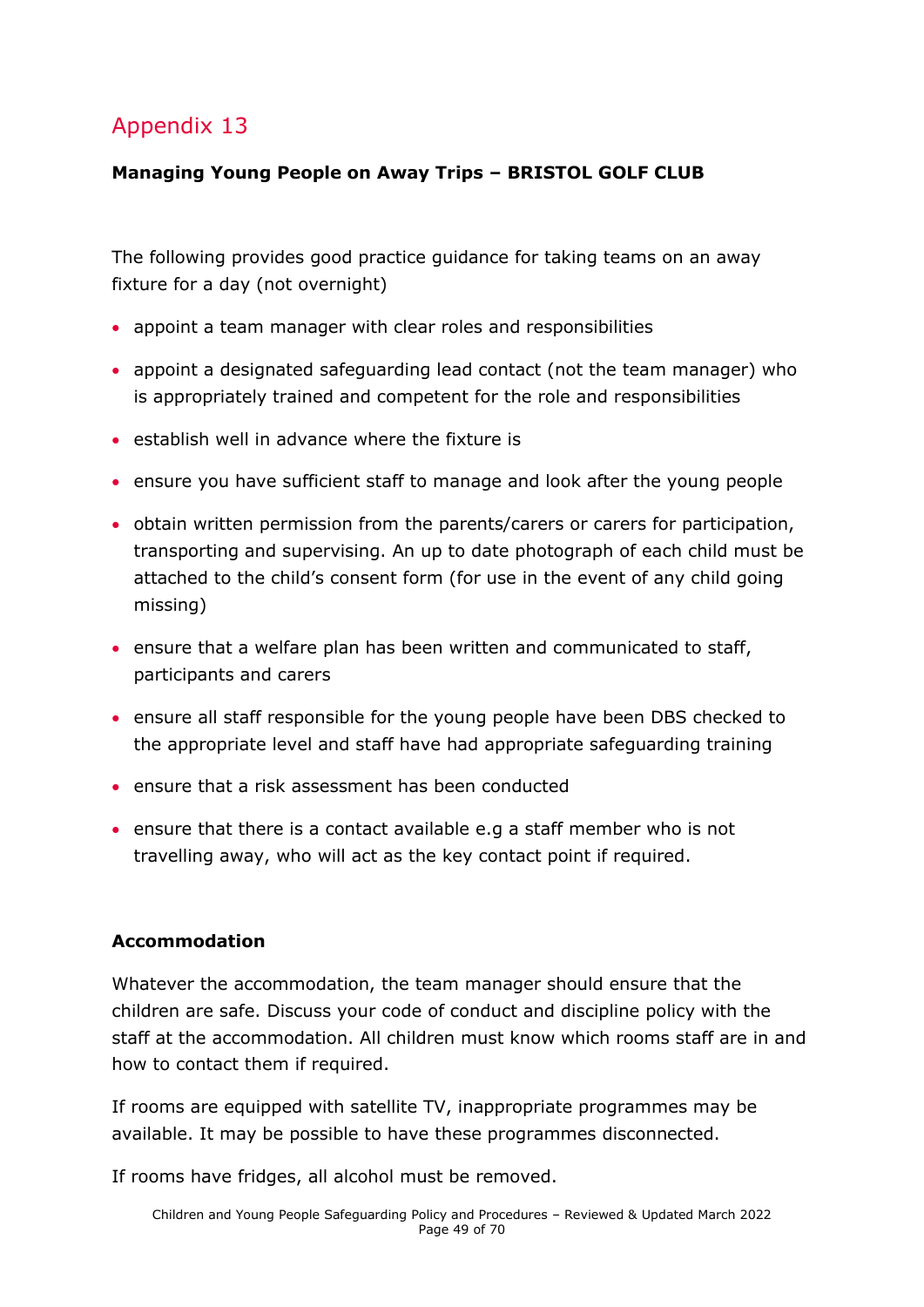Check the accommodation policy for extras on bills, breakages and lost keys. All accommodation must be clean and with access to sufficient toilet and bathing facilities.

It is not acceptable:

- For children to share a bed
- For male and female children to share a room
- For staff to share a room with children

Checks must be made to ensure that the needs of children with disabilities are met. For wheelchair users, it is important to check access to the building, room and bathroom facilities

#### **Overnight Stays**

Those responsible for organising overnight stays should establish the purpose of the trip, confirm the dates, location, and duration. You should also conduct a risk assessment, identify suitable venues and facilities for both fixtures and accommodation and consider the following:

- Purpose of the trip.
- Who will be going, children? Staff?
- How much will it cost? How much spending money is required?
- What insurance cover is required?
- Supervision of children, both playing and non-playing time.
- Catering for all food requirements.
- Communication with parents (see above)
- Ensure a list of the team and staff is left, with contact number and address of the accommodation
- Ensure that there are emergency contact numbers for all the team and staff.
- An itinerary giving as much detail as possible.
- Emergency procedures and telephone contacts.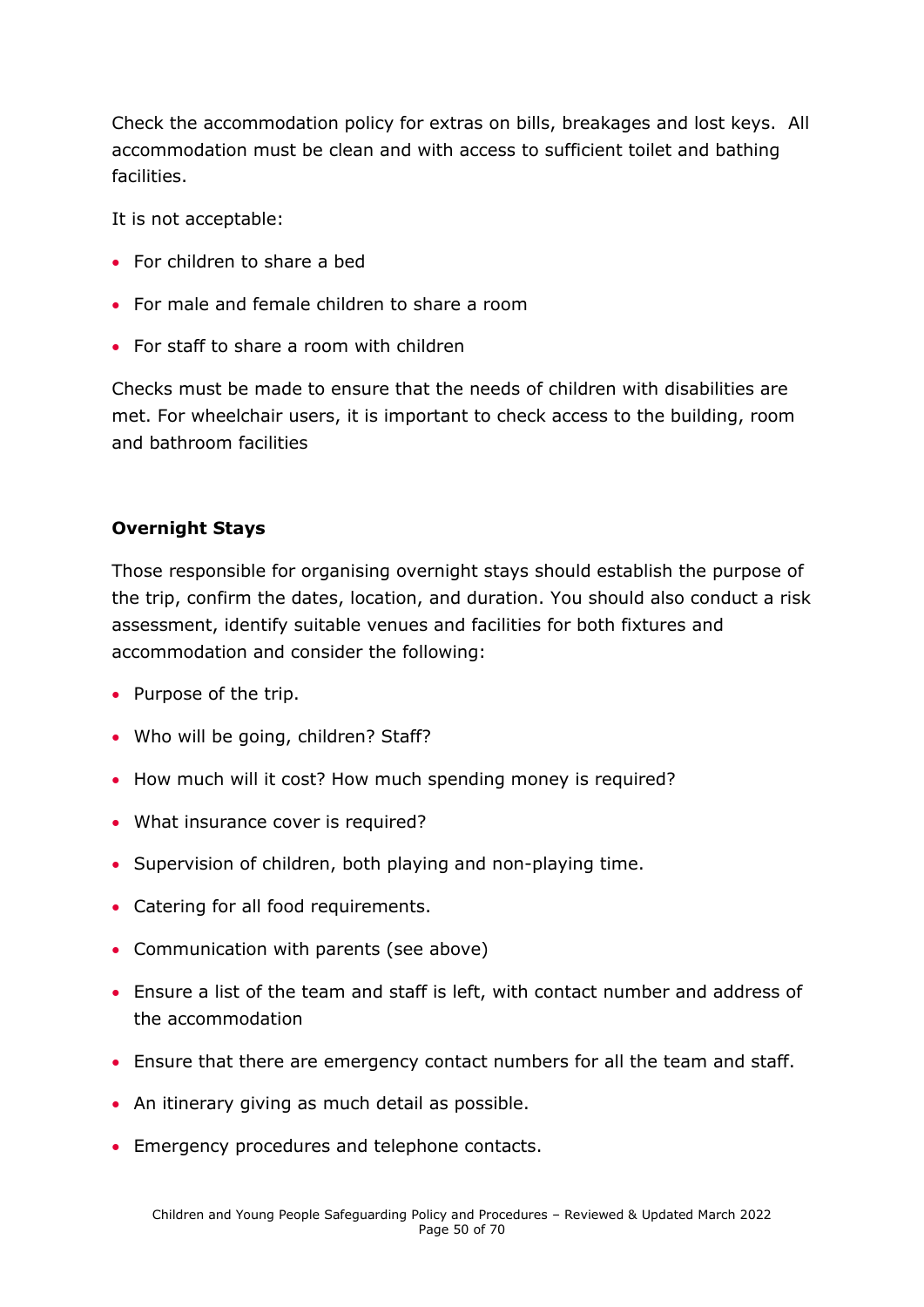- Codes of contact for both staff and children.
- <span id="page-50-0"></span>• Welfare and child protection procedures.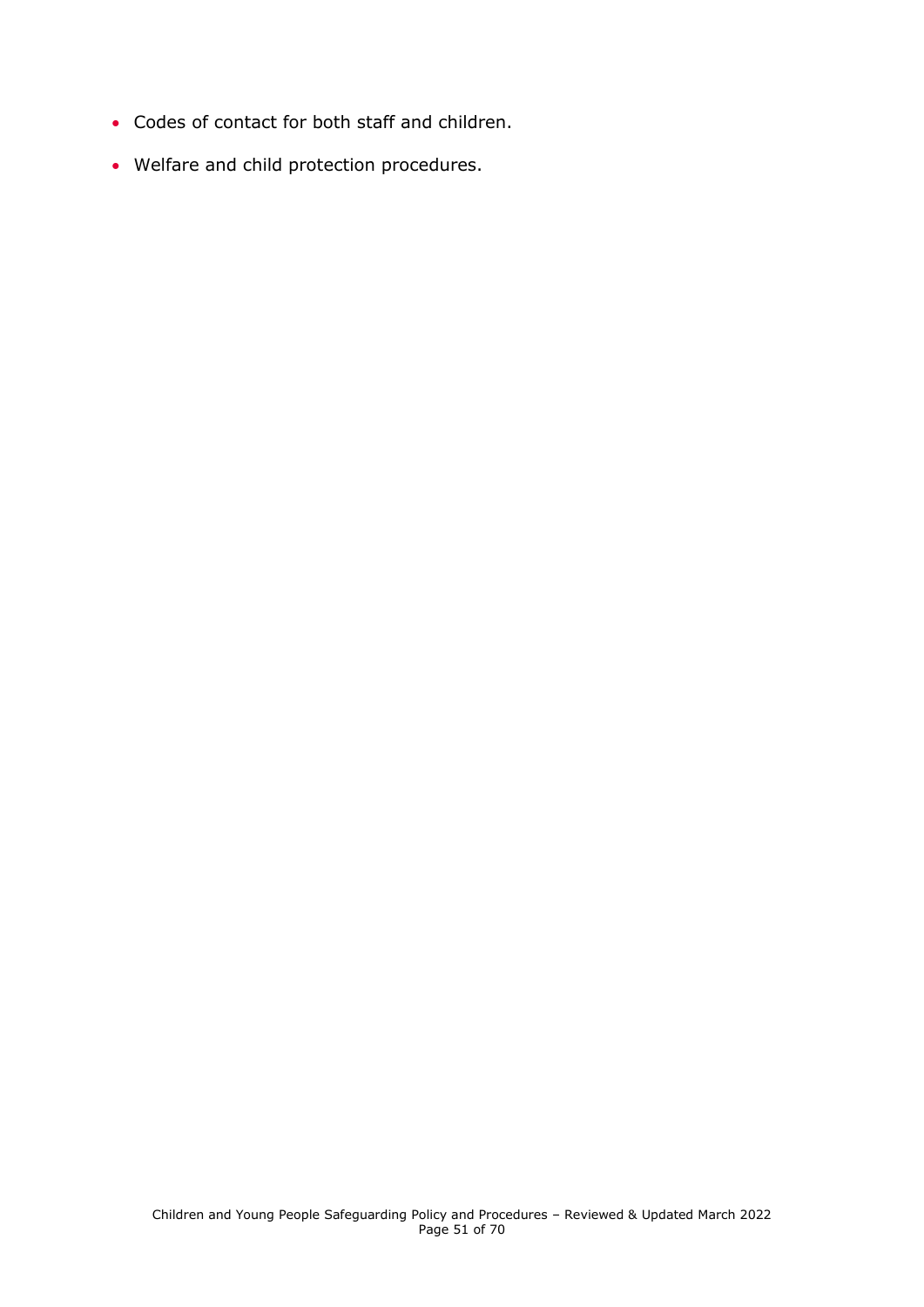#### **Social Media Guidance - BRISTOL GOLF CLUB**

This guidance gives procedures that will support and underpin the use of social networking and other online services within **BRISTOL GOLF CLUB**. It is important that all members, staff, volunteers, coaches, officials/referees, board members, or anyone working on behalf of **BRISTOL GOLF CLUB** are aware of this policy and agree to the following terms.

#### **Advice for Individual**

- Do not accept children as contacts on social networking sites if you hold a position of trust with children/young people.
- Where contact through social networking sites is used for professional reasons, restrict the communication to professional content and obtain written consent from parents prior to establishing contact.
- Include a third party in any communications to children, e.g. copy parents into communications.
- Use the privacy settings on the various sites to ensure that your content will only be viewed by appropriate people.
- Ensure that any content you place on a social networking site is ageappropriate. Do not use the site to criticise or abuse others.
- Know where to direct junior members and their parents for information.
- Know how to report concerns.
- Know how to keep data safe and secure. This should include the personal contact data of individuals, such as mobile numbers, email addresses and social networking profiles.

#### **Advice for Children**

• Consider carefully who you invite to be your friend online and make sure they are who you actually think they are.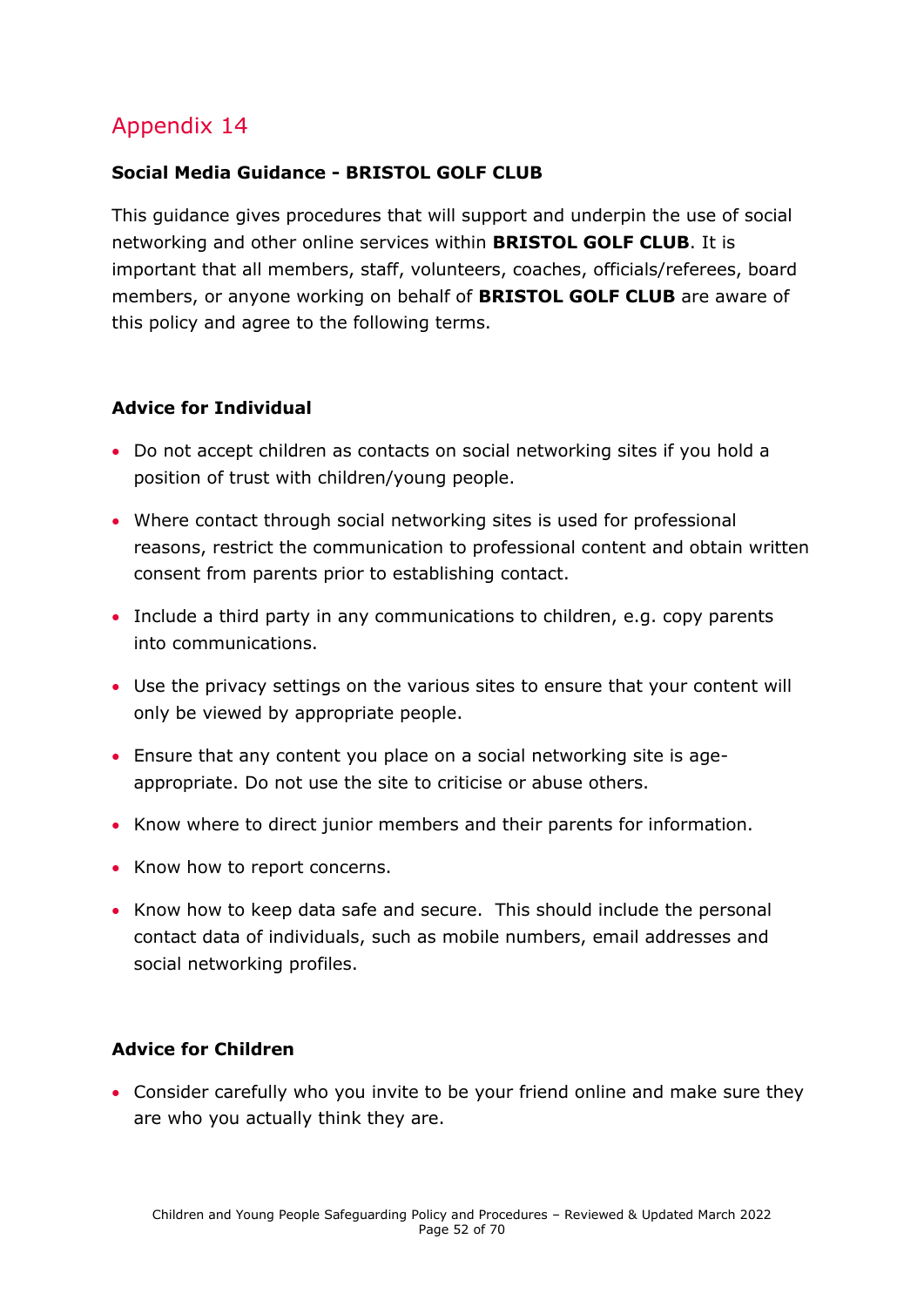- There are websites that offer advice about protecting yourself online, such as [www.ceop.gov.uk](http://www.ceop.gov.uk/) and [www.childnet.com](http://www.childnet.com/)
- Make sure you use privacy settings so that only friends can view your profile.
- Remember that anything you post on websites may be shared with people you don't know.
- Never post comments, photos, videos, etc., that may upset someone, that are untrue or that are hurtful. Think about whether you may regret posting the content at a later date.
- If you are worried or upset about something that's been posted about you, or by texts you receive from other juniors or adults involved with the club, raise this with your Club Welfare Officer. Alternatively contact your National Governing Body Lead Safeguarding Officer (England Golf 01526 351824). Do not suffer alone. You will be listened to and your concerns will be taken seriously.
- If you want to talk to someone anonymously, call Childline on 0800 1111, or contact them on the web at [www.childline.org.uk.](http://www.childline.org.uk/) You can also call the NSPCC on 0808 800 5000.

#### **Advice for Parents**

- Make yourself knowledgeable about social networking platforms and how they work.
- Go on the internet with your child and agree what sites are acceptable to visit. Regularly check that they are staying within the agreed limits.
- Encourage your child to talk to you about what they have been doing on the internet.
- Make sure they feel able to speak to you if they ever feel uncomfortable, upset or threatened by anything they see online.
- Encourage children to look out for each other when they're online. Explain that it's all part of staying safe and having fun together.
- Explain to children that it's not safe to reveal personal information, such as their name, address or phone number on the internet. Encourage them to use a cool nickname rather than their own name.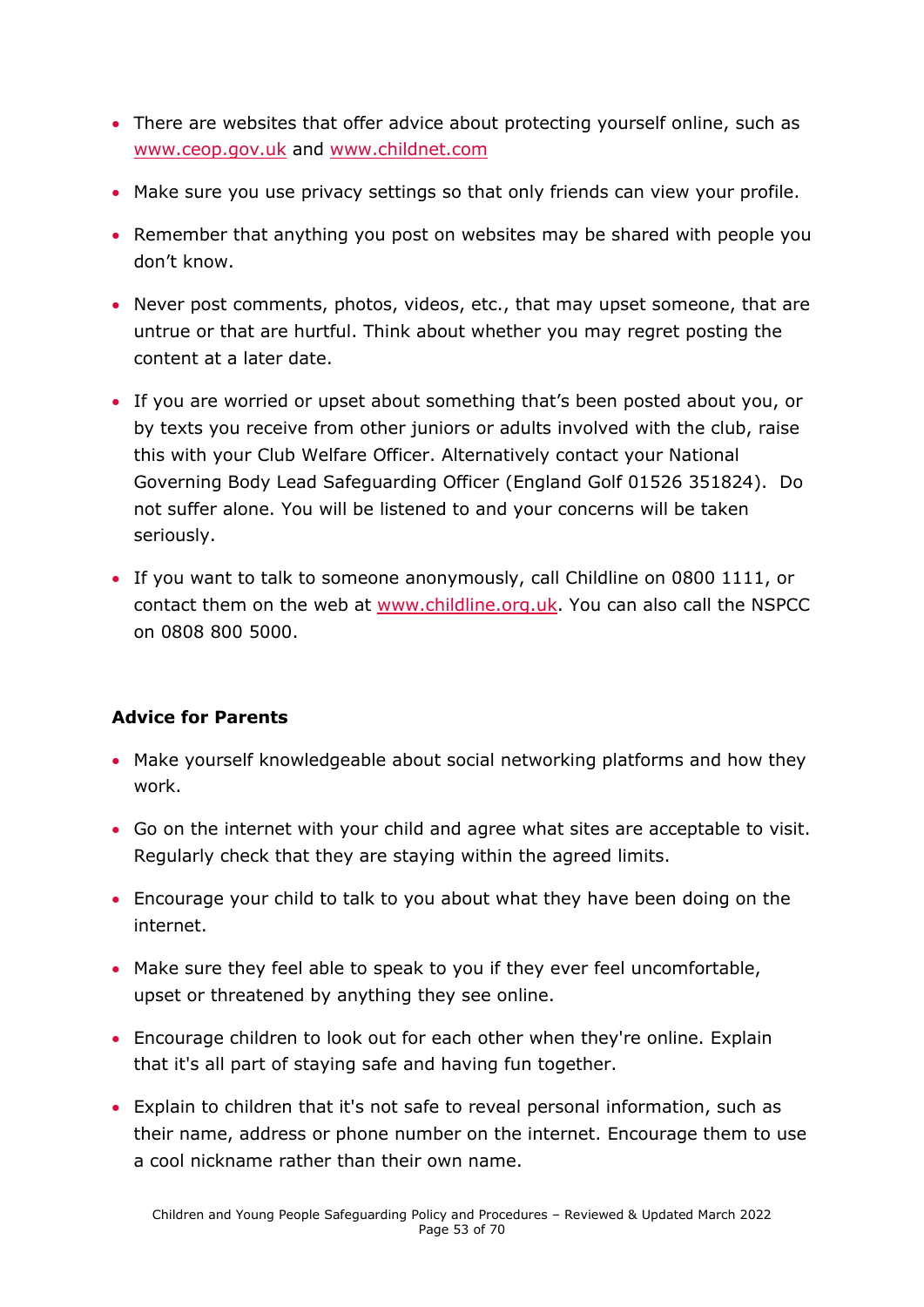• Attachments and links in emails can contain viruses and may expose children and young people to inappropriate material. Teach children to only open attachments or click on links from people they know.

#### **Further Advice for Parents of Young Golfers**

- If you are concerned about any texts, social networking posts or any other use of communication technology by members of the golf club, volunteers or members of staff, raise this with the Club Welfare Officer. They will look into the matter and take appropriate action. Alternatively contact England Golf Lead Safeguarding Officer Tel 01526 351824.
- In addition to reporting concerns to England Golf (National Governing Body), you should immediately report possible online abuse to the Child Exploitation and Online Protection Centre (CEOP) or the police. Law enforcement agencies and the internet service provider may need to take urgent steps to locate a child and/or remove the content from the internet. Where a young person may be in immediate danger, dial 999.
- Do not post/send negative or critical comments or messages about other children in the club, staff or volunteers. If you have concerns about a person, these should be raised using appropriate channels within the club and not using social media.
- <span id="page-53-0"></span>• If you wish to speak to an external organisation for advice, you can contact the NSPCC helpline on 0808 800 5000.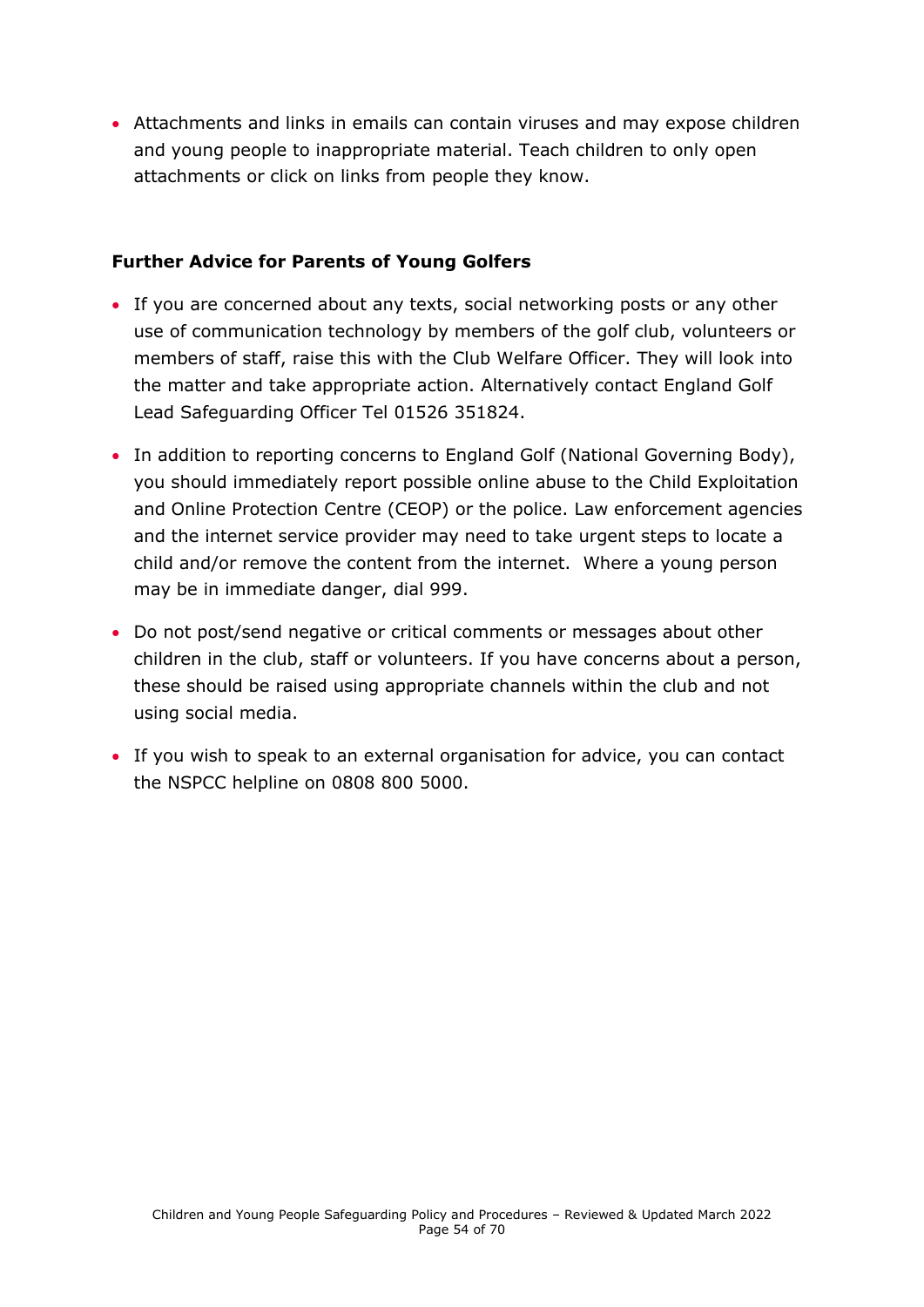### **Whistleblowing Policy - BRISTOL GOLF CLUB**

Safeguarding children, young people and adults at risk requires everyone to be committed to the highest possible standards of openness, integrity and accountability.

As a club, we are committed to encouraging and maintaining a culture where people feel able to raise a genuine safeguarding concern and are confident that it will be taken seriously.

You may be the first to recognise that something is wrong but feel that you cannot express your concerns as this may be disloyal to your colleagues or you may that you will be the victim of harassment or victimisation as a result.

Children, Young People and Adults at risk need someone like you to safeguard their welfare.

#### **What is whistle blowing?**

In the context of safeguarding, "whistle blowing" is when someone raises a concern about the well-being of a child or an adult at risk.

A whistle blower may be:

- a player;
- a volunteer;
- a coach;
- other member of staff;
- an official;
- a parent;
- a member of the public.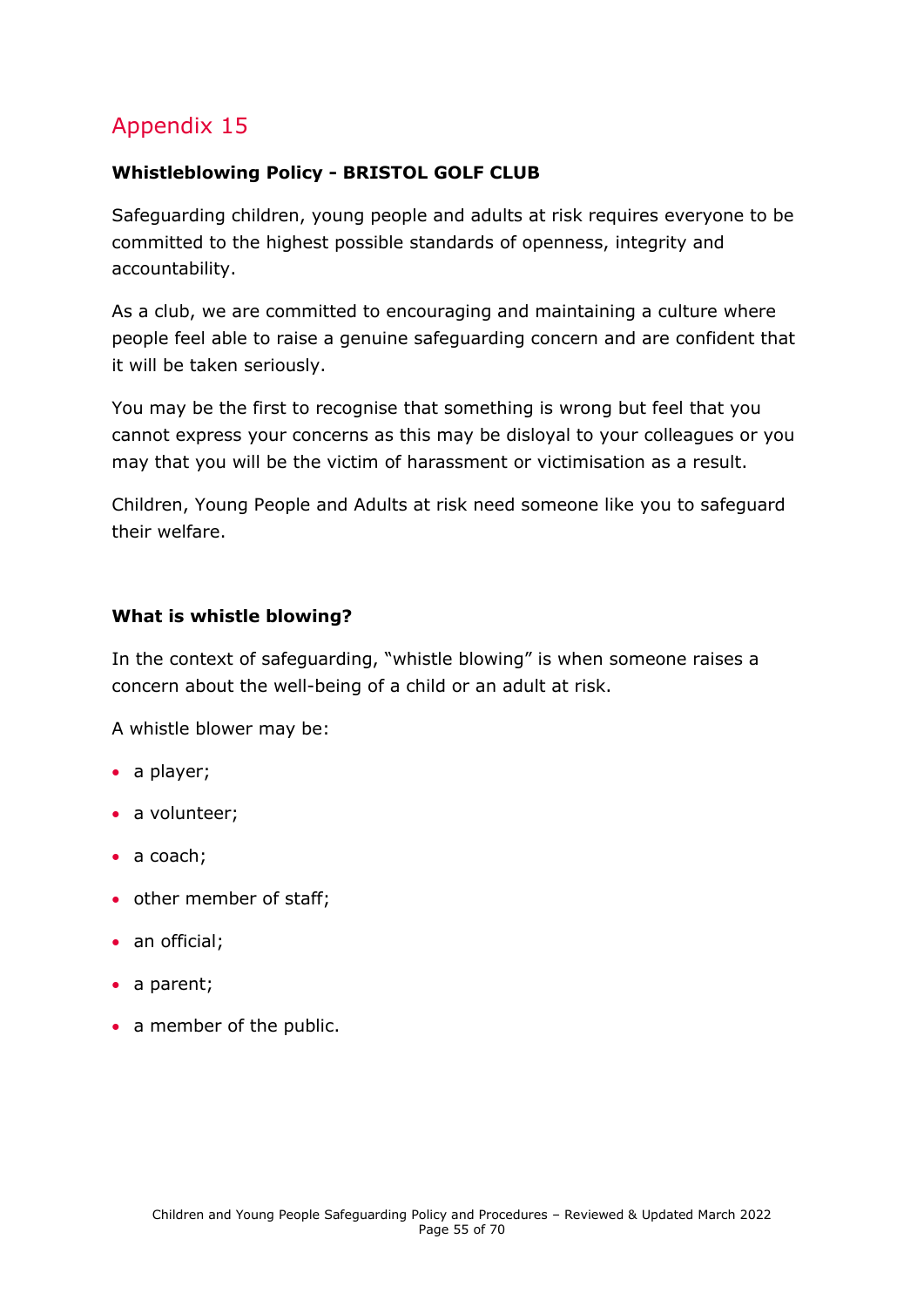#### **Reasons for whistle blowing:**

Those involved in sport must acknowledge their individual responsibilities and bring matters of concern to the attention of the relevant people and/or agencies. Although this can be difficult it is particularly important where the welfare of children may be at risk.

Each individual has a responsibility for raising concerns about unacceptable practice or behaviour:

- To protect or reduce risk to others
- To prevent a problem from becoming worse or more widespread
- To prevent becoming implicated yourself

### **What prevents those individuals from whistle blowing:**

- Starting a chain of events that they have no control of
- Disrupting work or training
- Fear of getting it wrong or making a mistake
- Fear of repercussions
- Fear of damaging careers
- Fear of not being believed.

If a child or an adult at risk is in immediate danger or risk of harm, the police should be contacted by calling 999.

Where a child or an adult at risk is not in immediate danger the first person you should report your suspicion or allegation to is your Club Welfare Officer. If for any reason you cannot, or do not wish to report the matter to your Club Welfare Officer please contact the England Golf Lead Safeguarding Officer on 01526 351824 or email [safeguarding@englandgolf.org](mailto:safeguarding@englandgolf.org)

Alternatively you can contact the Local Authority Designated Officer (LADO) or the NSPCC on 0808 800 5000.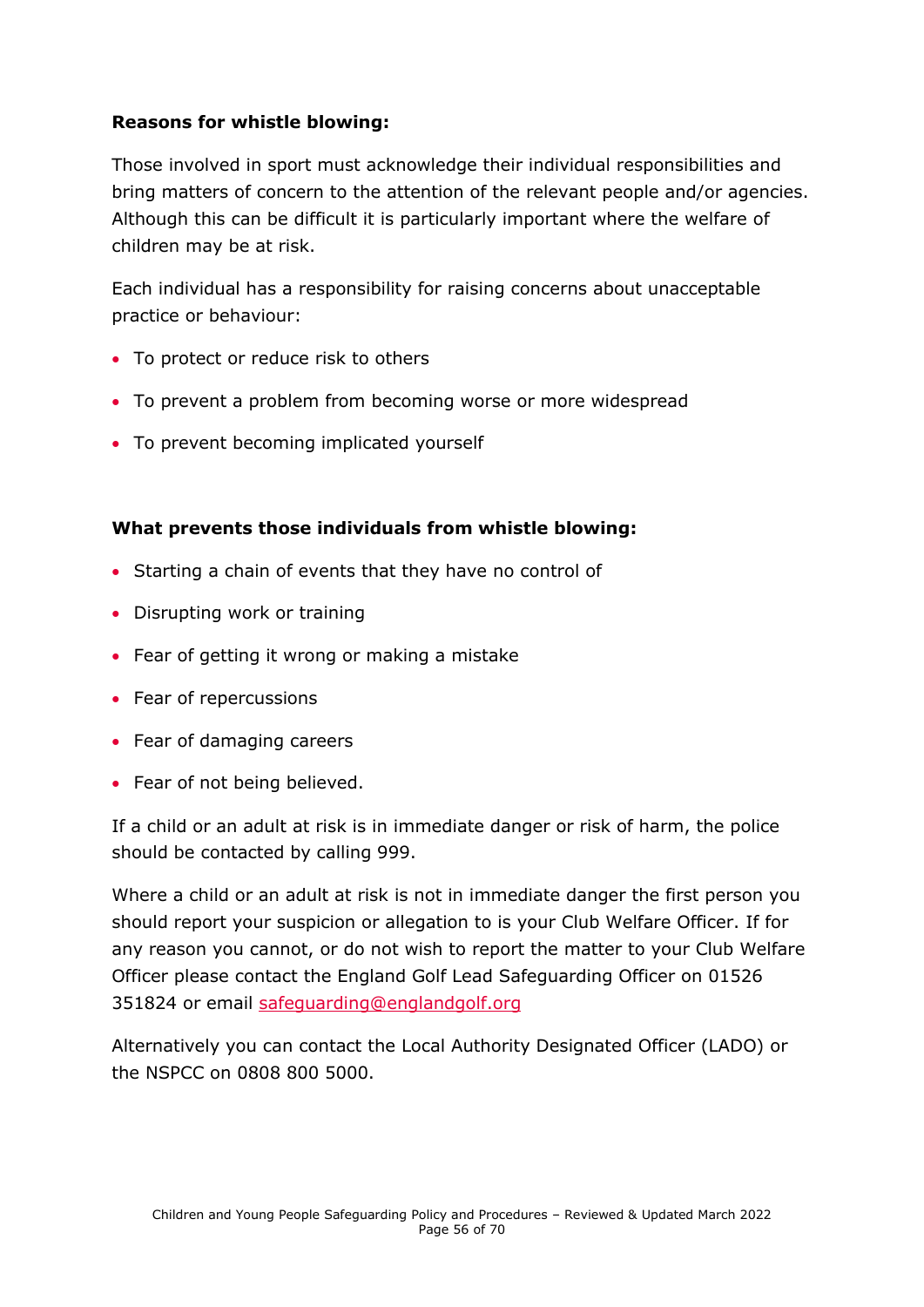#### **Information to include when raising a concern**

The whistle blower should provide as much information as possible regarding the incident or circumstance which has given rise to the concern, including:

- their name and contact details (unless they wish to remain anonymous);
- names of individuals involved;
- date, time and location of incident/circumstance; and
- whether any witnesses were present.

BRISTOL GOLF CLUB assures that all involved will be treated fairly and that all concerns will be properly considered. In cases where suspicions prove to be unfounded, no action will be taken against those who report their concerns, provided they acted in good faith and without malicious intent.

#### **What happens next?**

- You should be given information on the nature and progress of any enquiries – this may vary depending on the nature and result of the investigations.
- All concerns will be treated in confidence. During the process of investigating the matter, every effort will be made to keep the identity of those raising the concern to the minimum number of individuals practicable.
- Your Club has a responsibility to protect you from harassment or victimisation
- No action will be taken against you if the concern proves to be unfounded and was raised in good faith
- Malicious allegations may be considered a disciplinary offence

The Public Interest Disclosure Act 1998 protects whistle blowers from victimisation, discipline or dismissal where they raise genuine concerns of misconduct or malpractice.

If the whistle blower does not believe that the concern has been dealt with appropriately and wishes to speak to someone outside the club or the England Golf Governance Department the NSPCC Whistleblowing advice line should be contacted on 0800 028 0285 or by emailing [help@nspcc.org.uk.](mailto:help@nspcc.org.uk)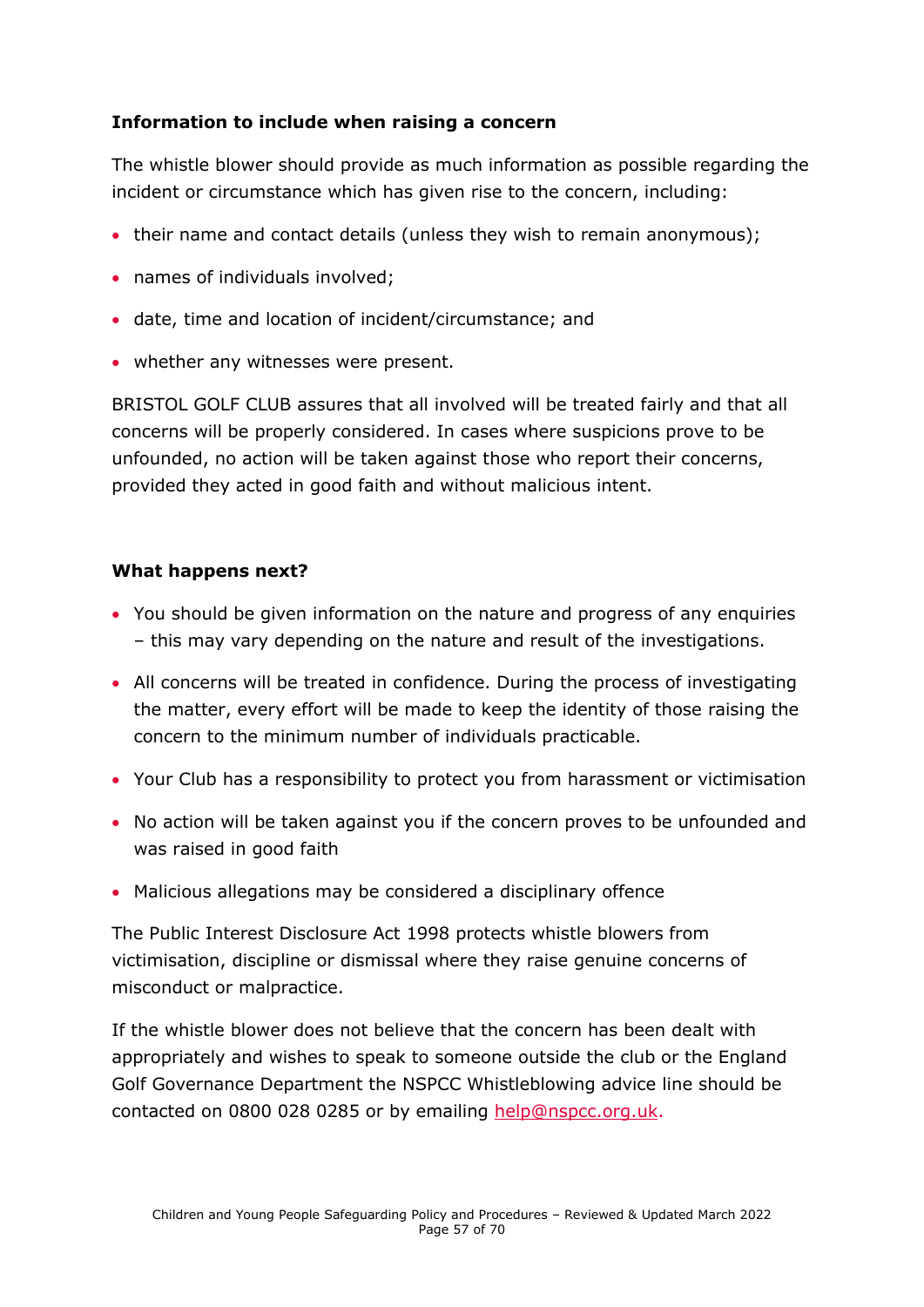# <span id="page-57-0"></span>England Golf DBS Flowchart



\* Regular is open to definition - it is suggested that annually would be insufficient but an argument for eligibility could be made if the individual does an acitivity once a month or a number of times over the summer period, for example.

\*\*Supervision must be 'reasonable in all the circumstances to ensure the protection of children'. It must be 'regular and day to day' (supervision must not be concentrated in first few weeks and then tail off). Supervision must be undertaken by someone who is in Regulated Activity themselves.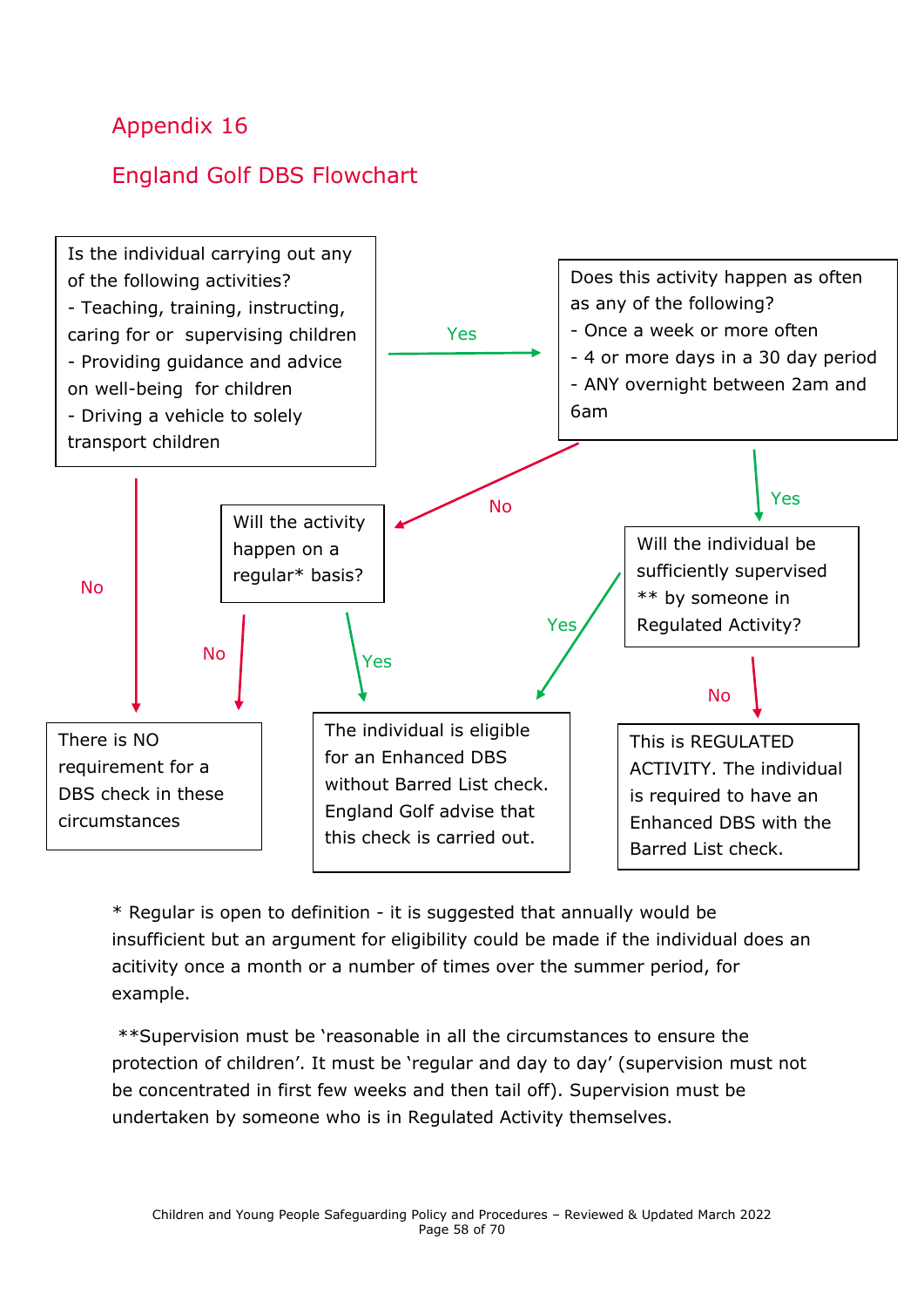### **Categories of child abuse**

### **Abuse can happen on any occasion or in any place where children and young people are present.**

Child abuse is any form of physical, emotional or sexual mistreatment or lack of care that leads to injury or harm. Children may be abused in a family or in an institutional or community setting by those known to them or, more rarely, by a stranger. Children can be abused by adults, either male or female, or by other children.

Safeguarding is defined as:

- Protecting children from maltreatment;
- Preventing impairment of children's health or development;
- Ensuring that children are growing up in circumstances consistent with the provision of safe and effective care; and
- Taking action to enable all children to have the best life chances.

Child Protection is the activity that is undertaken to protect specific children who are suffering or are likely to suffer significant harm.

There are 4 main types of abuse: neglect, physical abuse, sexual abuse and emotional abuse. Children and young people can also be harmed through poor practice and bullying within a sport setting.

**Neglect** is when adults consistently or repeatedly fail to meet a child's basic physical and/or psychological needs which could result in the serious impairment of the child's health or development e.g. failure to provide adequate food, shelter and clothing; failing to protect a child from physical harm or danger; or the failure to ensure access to appropriate medical care or treatment. It may also include refusal to give love, affection and attention.

Examples in sport could include a coach or supervisor repeatedly failing to ensure children are safe, exposing them to undue cold, heat or extreme weather conditions without ensuring adequate clothing or hydration; exposing them to unnecessary risk of injury e.g. by ignoring safe practice guidelines, failing to ensure the use of safety equipment, or by requiring young people to participate when injured or unwell.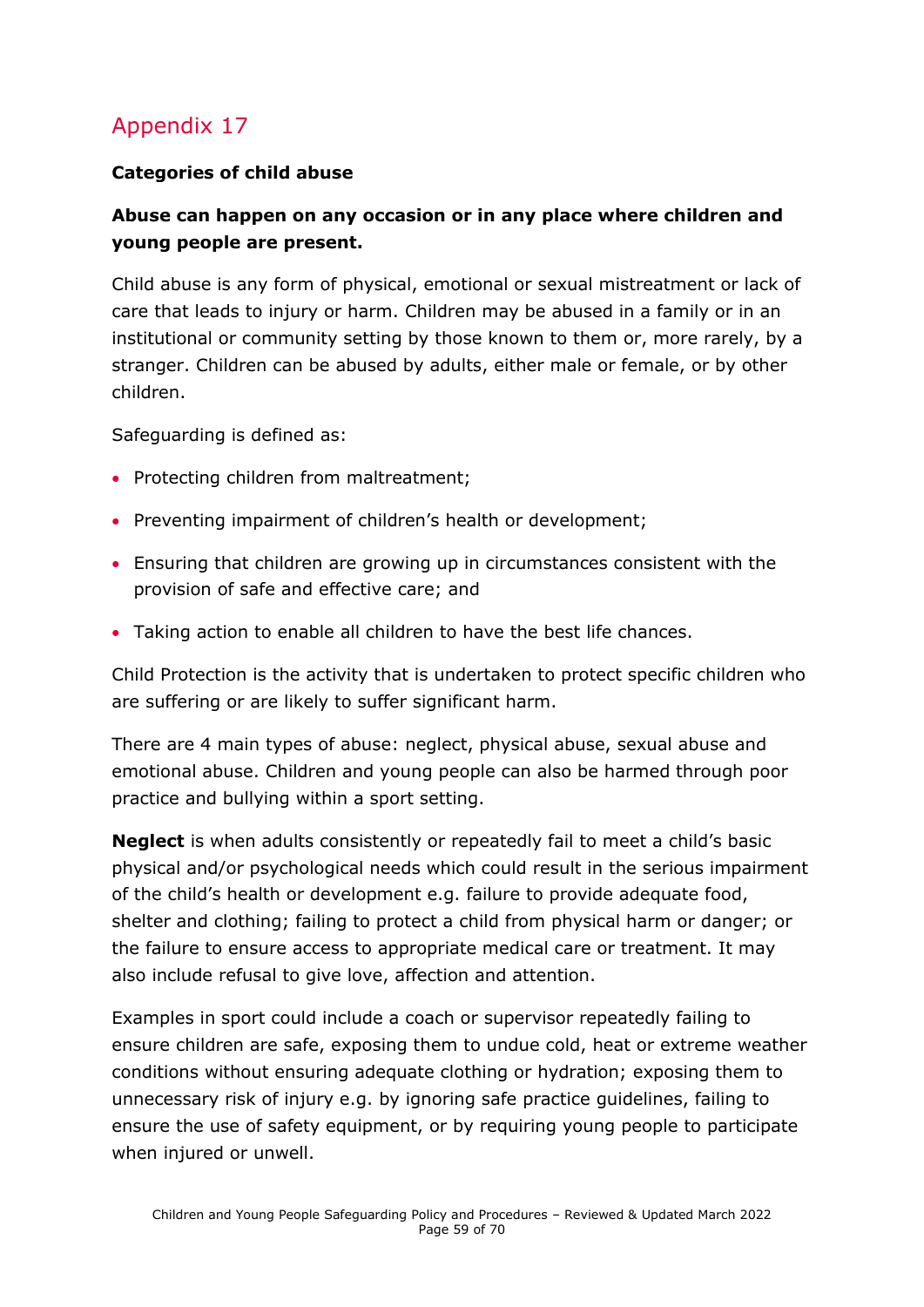**Physical abuse** is when someone physically hurts or injures children by hitting, shaking, throwing, poisoning, burning, biting, scalding, suffocating, drowning or otherwise causing harm. Physical harm may also be caused when a parent or carer feigns the symptoms of, or deliberately causes, ill health to a child whom they are looking after.

Examples in sport may be when the nature and intensity of training or competition exceeds the capacity of the child's immature and growing body; where coaches encourage the use of drugs or harmful substances to enhance performance or delay puberty; if athletes are required to participate when injured; or when sanctions used by coaches imposed involve inflicting pain.

**Sexual abuse** is where children and young people are abused by adults (both male and female) or other children who use them to meet their own sexual needs. This could include full sexual intercourse, masturbation, oral sex, anal intercourse, kissing and sexual fondling. Showing children pornographic material (books, videos, pictures) or taking pornographic images of them are also forms of sexual abuse.

Sexual abusers groom children, protective adults and clubs/organisations in order to create opportunities to abuse and reduce the likelihood of being reported.

Examples in sport may include coaching techniques involving physical contact with children creating situations where sexual abuse can be disguised and may therefore go unnoticed. The power and authority of, or dependence on, the coach if misused, may also lead to abusive situations developing. Contacts made within sport and pursued e.g. through texts, Facebook or Twitter have been used to groom children for abuse.

**Child Sexual Exploitation** is a form of child sexual abuse. It occurs where an individual or group takes advantage of an imbalance of power to coerce, manipulate or deceive a child or young person under the age of 18 into sexual activity

(a) in exchange for something the victim needs or wants, and/or

(b) for the financial advantage or increased status of the perpetrator or facilitator.

The victim may have been sexually exploited even if the sexual activity appears consensual. Child sexual exploitation does not always involve physical contact; it can also occur through the use of technology.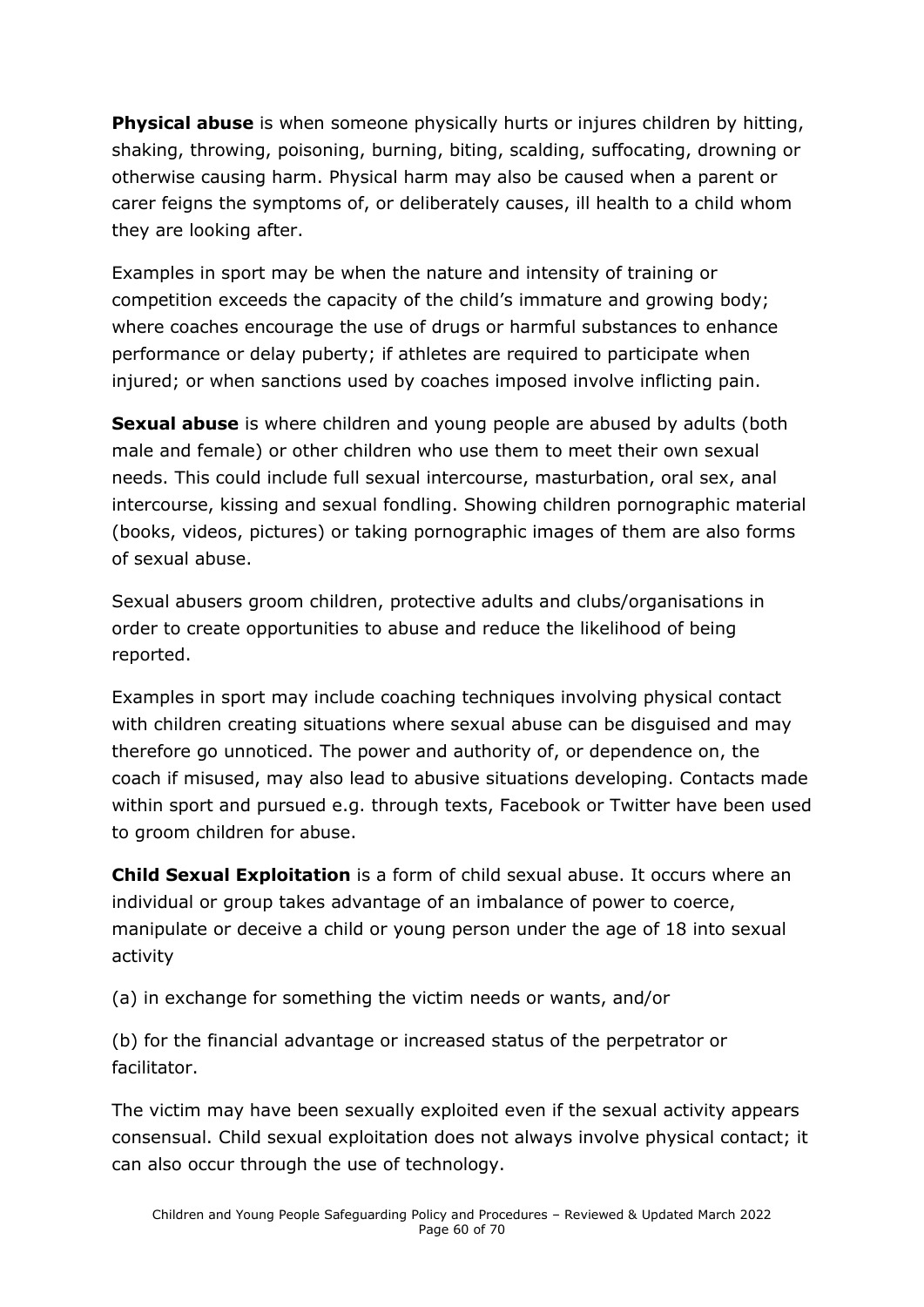**Emotional abuse** is the persistent emotional ill-treatment of a child so as to cause severe and persistent adverse effects on the child's emotional development. It may involve conveying to children that they are worthless or unloved, inadequate, or valued only insofar as they meet the needs of another person.

It may feature age or developmentally inappropriate expectations being imposed on children or even the over protection of a child. It may involve causing children to feel frightened or in danger by being constantly shouted at, threatened or taunted which may make the child very nervous and withdrawn. Some level of emotional abuse is involved in all types of ill-treatment of a child.

Examples in sport may include children who are subjected to constant criticism, name-calling, sarcasm, bullying, racism or pressure to perform to unrealistically high expectations; or when their value or worth is dependent on sporting success or achievement.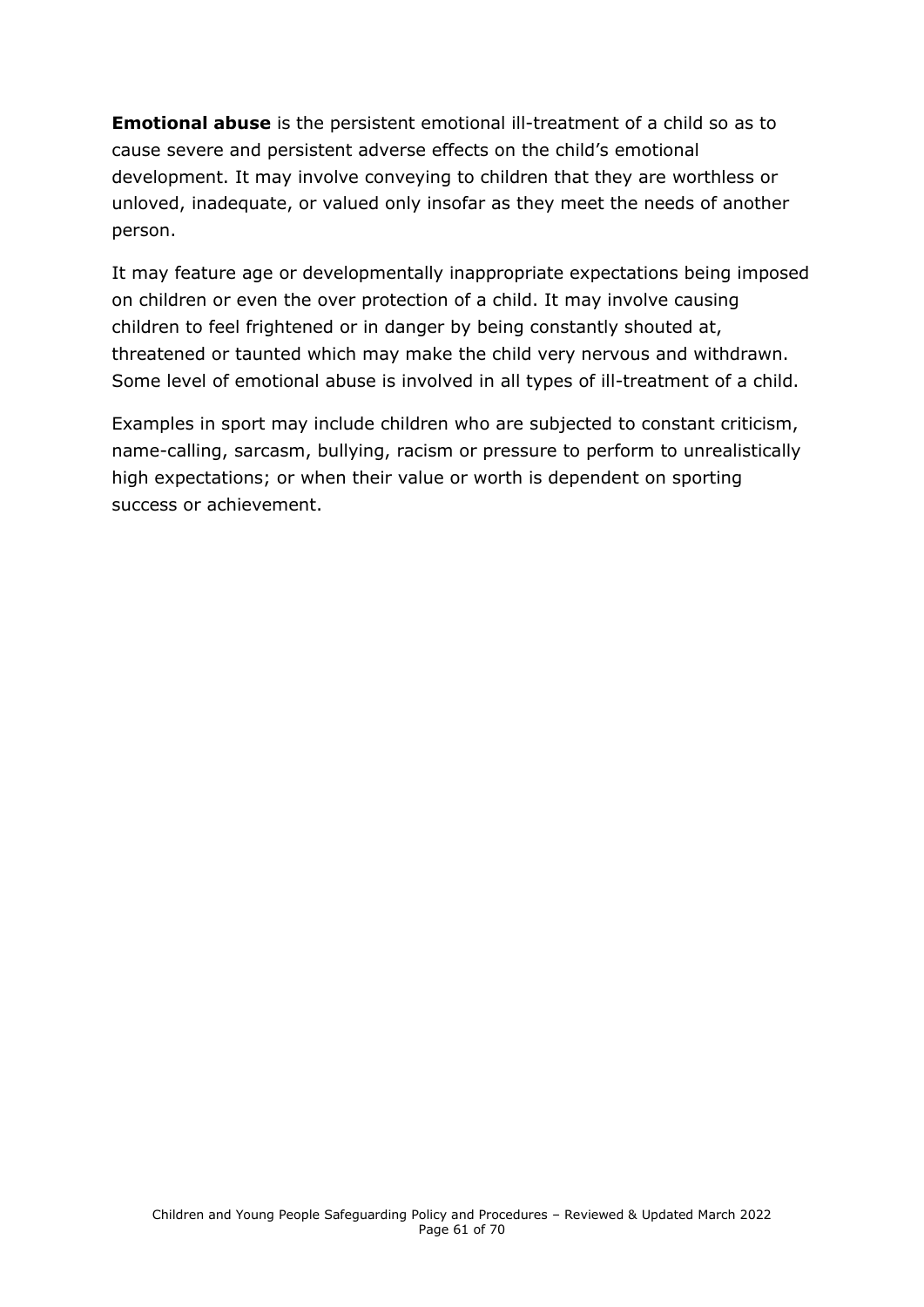<span id="page-61-0"></span>Please add a picture of your CWO, so they are easily identifiable, as well as their name, contact information and a short summary about them. You can download this editable poster from our website [here.](https://www.englandgolf.org/download/club-welfare-officer-editable-poster/)

<span id="page-61-1"></span>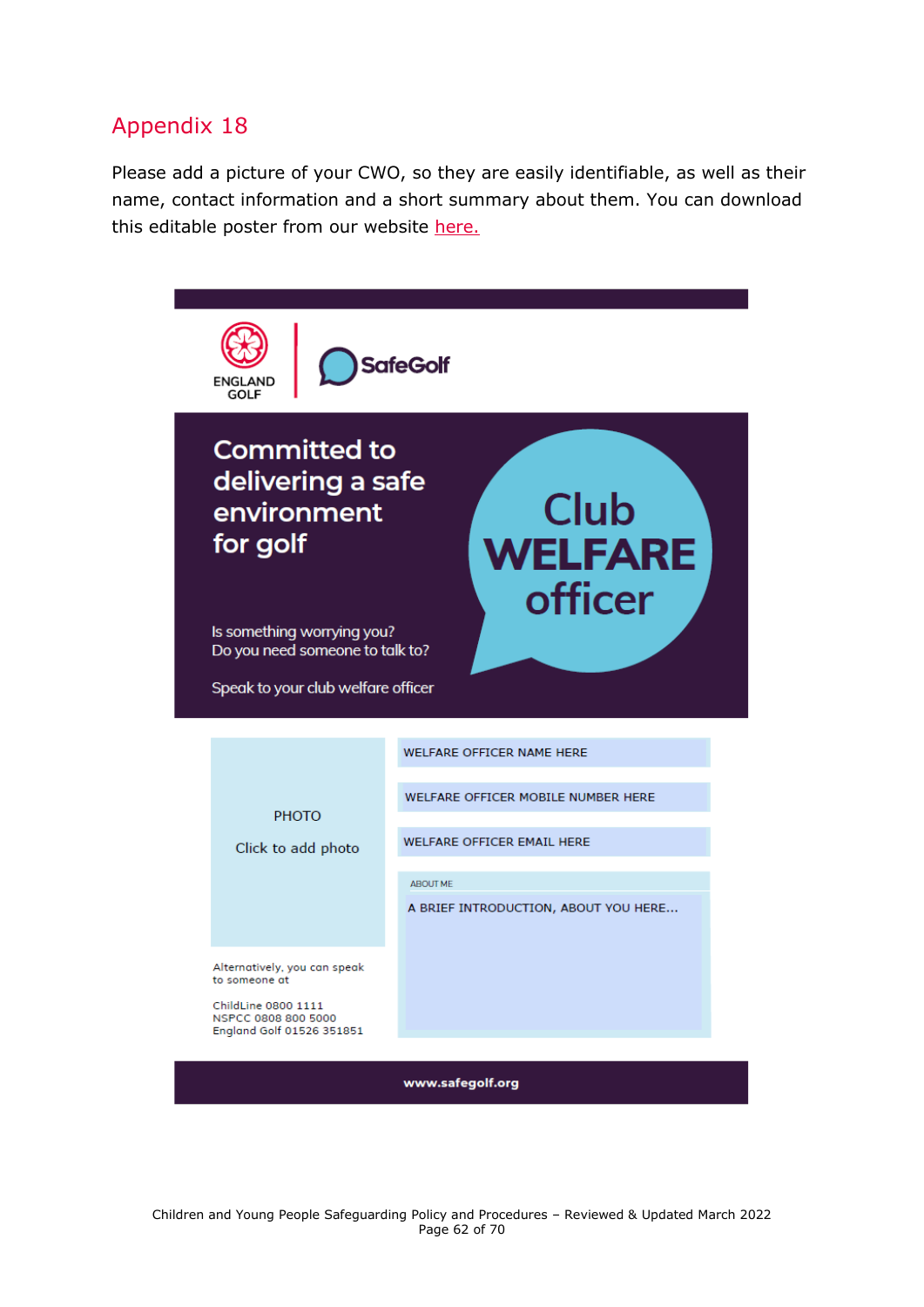

**BRISTOL GOLF CLUB**

*The purpose of this document is to make all Club members aware of their safeguarding responsibility, identify particular areas of the Safeguarding Policy that they should be aware of and give some guidance on reporting procedures if a concern is identified. A club may choose to display this on a notice board or give a copy to all new/existing members.* 

### **Safeguarding Children and Young People – A Short Guide for Club Members**

BRISTOL GOLF CLUB is committed to ensure that the sport of golf is one within which children and young people involved can thrive and flourish in a safe environment and that all children, young people and adults at risk have a fun, safe and positive experience when playing golf.

BRISTOL GOLF CLUB is an affiliated member of England Golf and follows the England Golf Safeguarding Children and Young People Policy and procedures.

You might be thinking "**What has safeguarding got to do with me?"**

Government guidance makes it clear that 'Safeguarding is everyone's responsibility'.

Anyone who has a negative experience of sport at a young age is less likely to become a regular long-term participant. It's important for the future of your club and the sport as a whole that children and young people have an enjoyable experience.

### **All club members have a part to play in making that happen.**

All adults should contribute to the club meeting its overall duty of care, be aware of our club's safeguarding policy, and know what to do if they are concerned about a young person.

BRISTOL GOLF CLUB asks our members to

• **Familiarise yourself with the BRISTOL GOLF CLUB Safeguarding Policy.**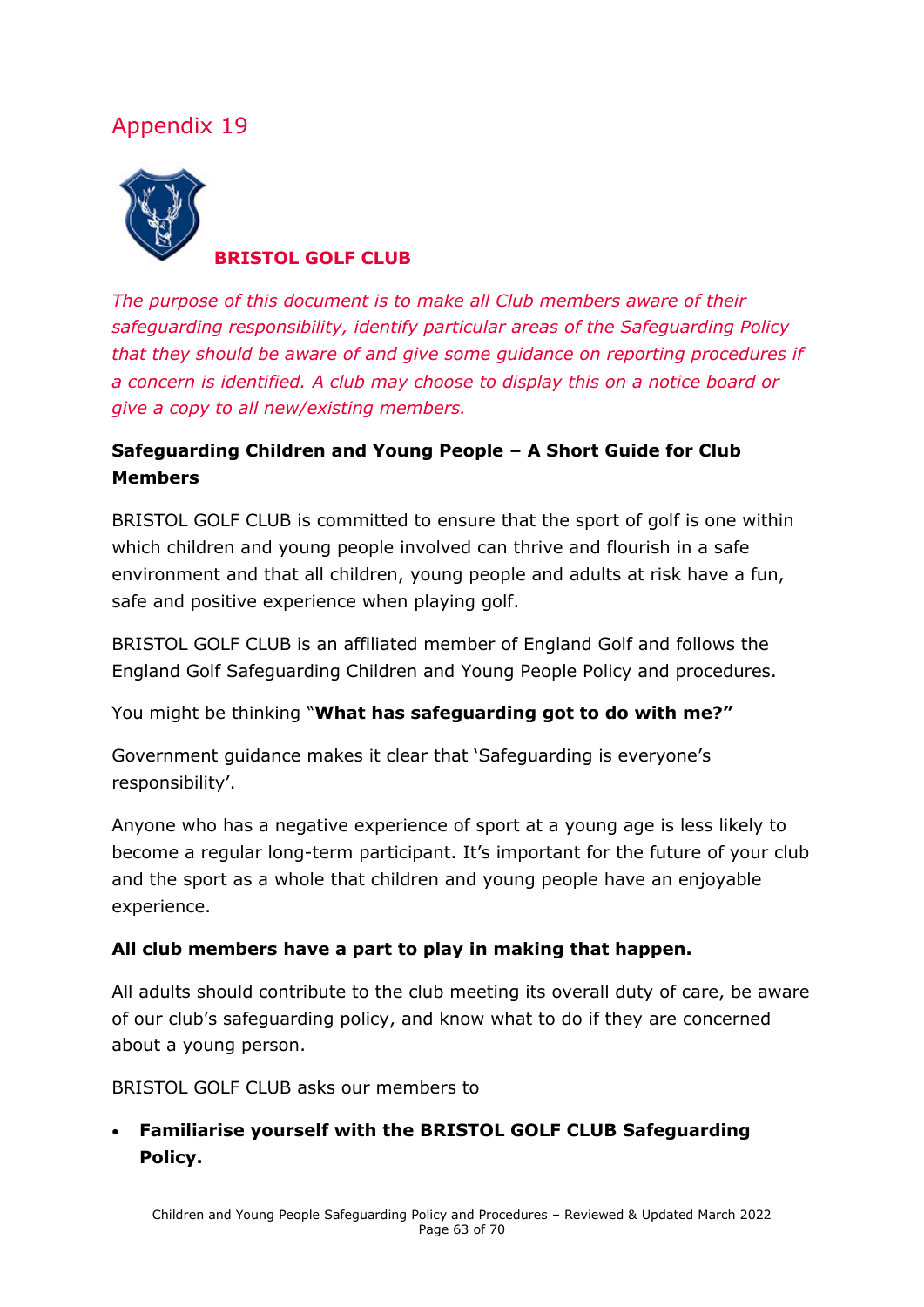*The full copy of the BRISTOL GOLF CLUB Safeguarding Children and Young People Policy is available on our website: https://www.bristolgolfclub.co.uk*

• In particular familiarise yourself with: *(Golf Clubs can add relevant information from their Safeguarding Policy in each section)*

### **1. BRISTOL GOLF CLUB Codes of Conduct**

*For example - Adults should always be aware that age related differences exist and conduct themselves in a manner that both recognises this and prioritises the welfare of children and young people.*

### **2. Anti-Bullying Policy**

*For example - BRISTOL GOLF CLUB believe that every effort must be made to eradicate bullying in all its forms. The Club will not tolerate bullying in any of its forms during club matches, competitions, coaching or at any other time while at the club.*

### **3. Transport Policy**

*For example - The club believes it is primarily the responsibility of parents/carers to transport their child/children to and from events.*

### **4. Changing Room Policy**

*For example - The changing rooms are used by all members & visitors. Wherever possible adults will avoid changing or showering at the same time as children but parents will be made aware that with limited changing room space there will be occasions when adults and children may need to share the facilities. Where a parent/carer does not consent to their child accessing the changing rooms, it is their responsibility to either supervise the child while in the changing rooms or ensure that they do not use them.* 

### **5. Photography, Videoing and the use of Social Media Policies**

*Think very carefully before contacting a young person via mobile phone, e-mail or social media.* 

*Do not accept children as contacts on social networking sites if you hold a position of trust with children/young people.*

*In general stick to group communications, copy the communication to a parent and only communicate about organisational matters.*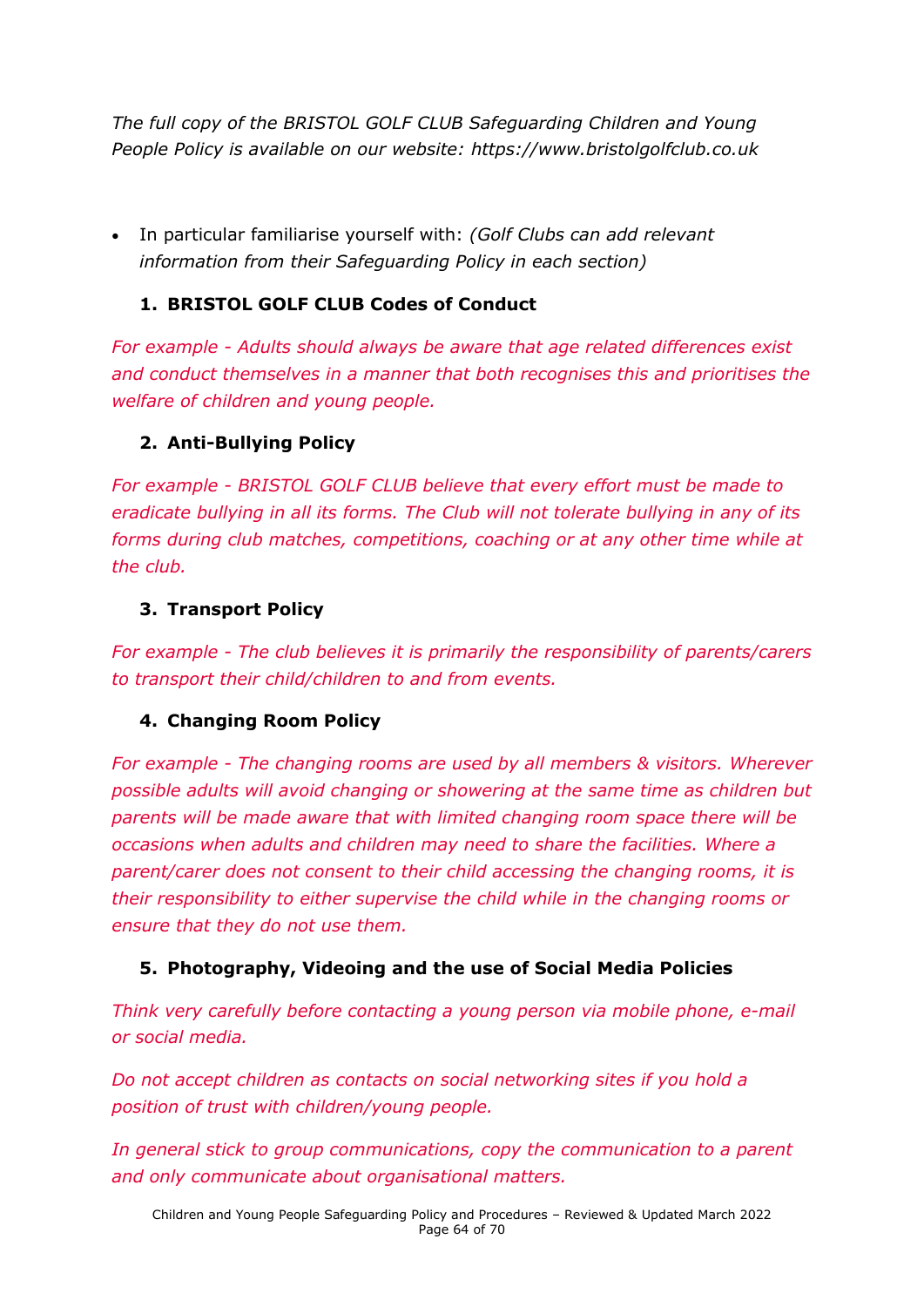### **What should I do if I'm concerned about a child or young person?**

A concern may involve the behaviour of an adult towards a child at the club, or something that has happened to the child outside the club.

Children and young people may confide in adults they trust, in a place where they feel comfortable.

An allegation may range from verbal bullying, to inappropriate contact online, to neglect or emotional abuse, to physical or sexual abuse.

If you are concerned about a child, it is not your responsibility to investigate further, but it is your responsibility to act on your concerns and share them.

Pass the information to BRISTOL GC Welfare Officer who will follow the club's Safeguarding procedures.

Name: Tony Crook

Email: tonycrook71@gmail.com

Telephone Number: Mob:07919 613085

If you believe the child is at immediate risk of harm, call the Police.

Other useful contacts:

<span id="page-64-0"></span>NSPCC 24-hour helpline Tel: 0808 800 5000 | England Golf Lead Safeguarding Officer 01526 351824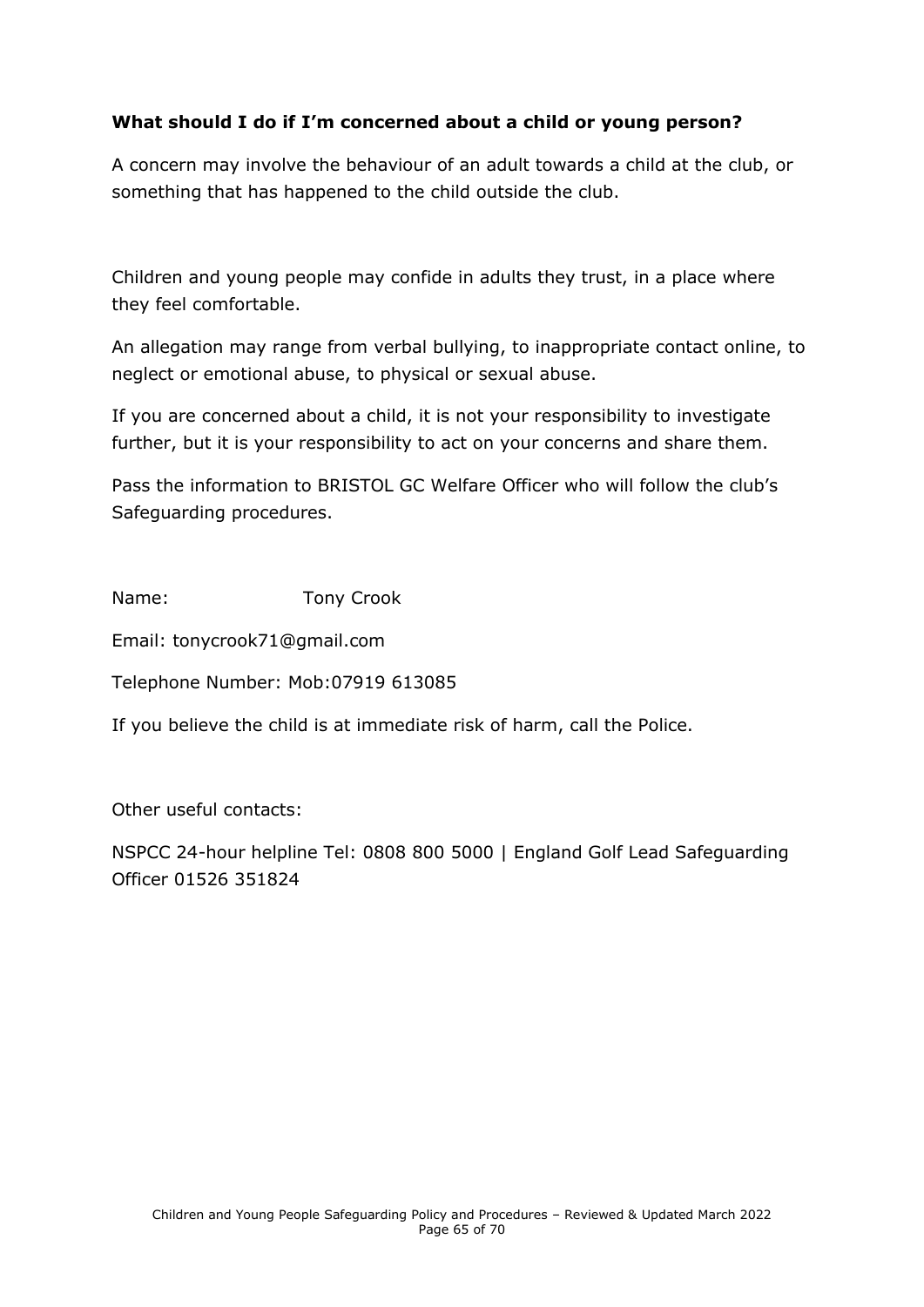### **Photography Policy – BRISTOL GOLF CLUB**

Whilst the BRISTOL GOLF CLUB does not seek to prohibit those with a legitimate interest in filming or photographing children participating in sporting activities it recognises that such activity should take place within an appropriate policy framework.

This policy applies at any BRISTOL GOLF CLUB event at which children under the age of 18 are participating.

### **Policy**

The BRISTOL GOLF CLUB policy is as follows;

The welfare of children taking part in golf is paramount.

Children and their parents/carers and/or the BRISTOL GOLF CLUB should have control over the images taken of children at BRISTOL GOLF CLUB events.

The golfing activity should not be misused purely for the purpose of obtaining images of children.

Images should not be sexual or exploitative in nature or open to misinterpretation and misuse.

The identity of children in a published image should be protected so as not to make the children vulnerable. (If the name of an individual golfer is published with their photograph to celebrate an achievement other personal contact details should never accompany the picture).

### **Procedure**

### **Official/professional photographers and those using 'professional' equipment**

The BRISTOL GOLF CLUB requires that anyone wishing to take photographic or video images, at any BRISTOL GOLF CLUB event at which children under the age of 18 are participating, in an official or professional capacity or using 'professional' camera or video equipment registers their details with the BRISTOL GOLF CLUB Championship Office. This must be done before carrying out any such activity on the golf course (including the practice ground) or surrounding area or in the clubhouse.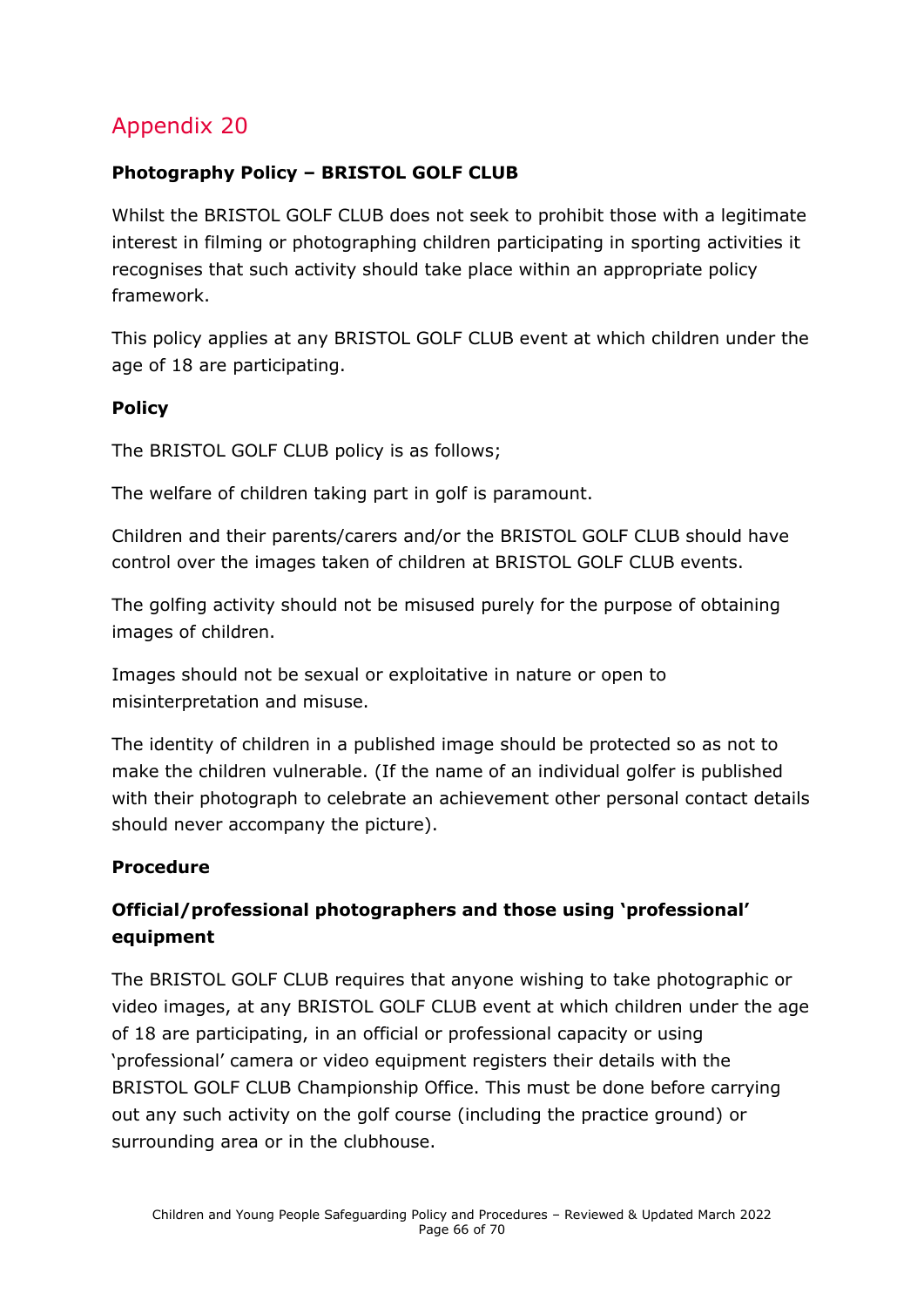Once registered an identification label will be issued as confirmation of registration. Anyone found using photographic or video equipment without an appropriate identification label will be questioned.

The BRISTOL GOLF CLUB reserves the right to refuse to grant permission to take photographic or video images if it sees fit.

Photographers must obtain consent from parents to take and use their child's image.

### **Parents/carers/family members of competitors**

Parents, carers and family members taking occasional informal photographs with mobile devices of their own child, ward or family member at a BRISTOL GOLF CLUB event do not need to register their details with the BRISTOL GOLF CLUB.

If such photographs include other children (eg at a prize presentation) they should not be publicly displayed or published on social media unless the prior permission of the parents/carers of all the children in the photographs has been obtained.

### **Concerns**

If competitors or parents have any concerns they should raise them by contacting the BRISTOL GOLF CLUB Championship Office immediately.

<span id="page-66-0"></span>The BRISTOL GOLF CLUB will notify the relevant authorities should it have any doubts as to the authenticity of any individual taking photographs.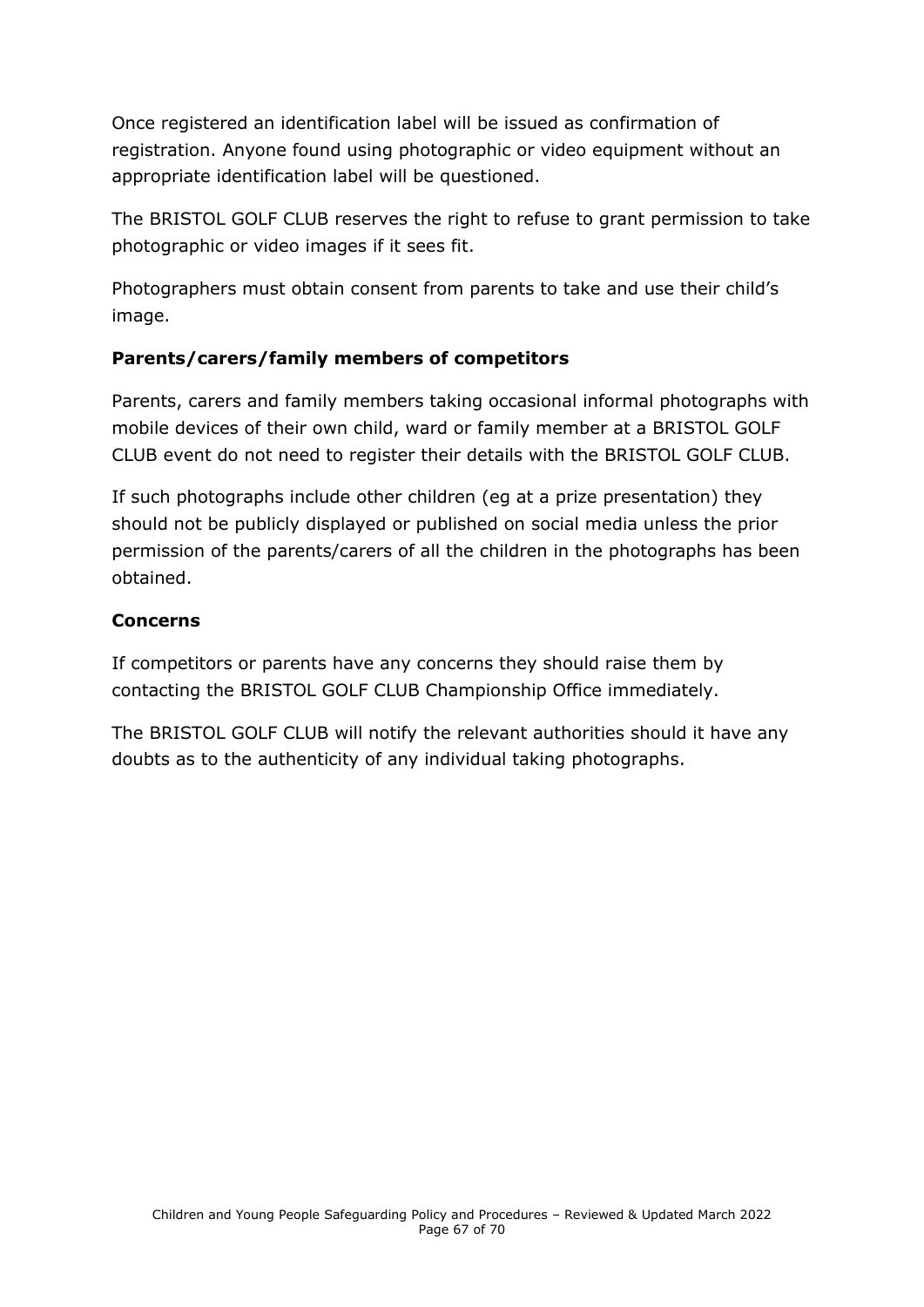### **Anti-bullying policy – BRISTOL GOLF CLUB**

#### **The BRISTOL GOLF CLUB will:**

- recognise its duty of care and responsibility to safeguard all participants from harm
- promote and implement this anti-bullying policy in addition to our safeguarding policy and procedures
- seek to ensure that bullying behaviour is not accepted or condoned
- require all members of the BRISTOL GOLF CLUB to be given information about, and sign up to, this policy
- take action to investigate and respond to any alleged incidents of bullying
- encourage and facilitate children and young people to play an active part in developing and adopting a code of conduct to address bullying
- ensure that staff, volunteers and coaches are given access to information, guidance and/or training on bullying.

#### **Each participant, coach, volunteer or official will:**

- respect every child's need for, and rights to, a play environment where safety, security, praise, recognition and opportunity for taking responsibility are available
- respect the feelings and views of others
- recognise that everyone is important and that our differences make each of us special and should be valued
- show appreciation of others by acknowledging individual qualities, contributions and progress
- be committed to the early identification of bullying, and prompt and collective action to deal with it
- ensure safety by having rules and practices carefully explained and displayed for all to see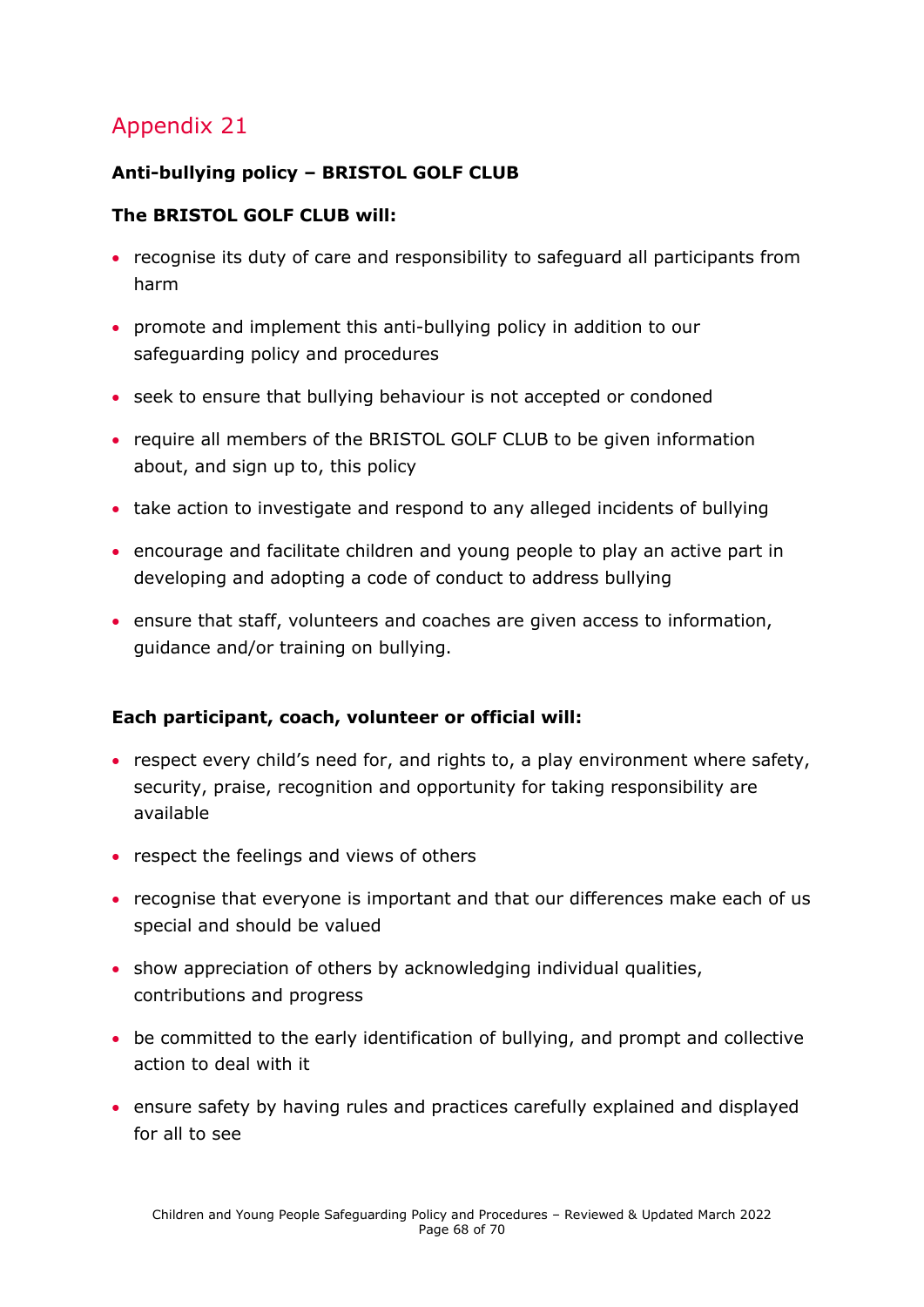• report incidents of bullying they see – by doing nothing you are condoning bullying.

#### **Bullying**

- all forms of bullying will be addressed
- everybody in the BRISTOL GOLF CLUB has a responsibility to work together to stop bullying
- bullying can include online as well as offline behaviour
- bullying can include:
	- physical pushing, kicking, hitting, pinching etc.
	- name calling, sarcasm, spreading rumours, persistent teasing and emotional torment through ridicule, humiliation or the continual ignoring of individuals
	- posting of derogatory or abusive comments, videos or images on social network sites
	- racial taunts, graffiti, gestures, sectarianism sexual comments, suggestions or behaviour
	- unwanted physical contact
- children with a disability, from ethnic minorities, young people who are gay or lesbian, or those with learning difficulties are more vulnerable to this form of abuse and are more likely to be targeted.

#### **Support to the child**

- children should know who will listen to and support them
- systems should be established to open the door to children wishing to talk about bullying or any other issue that affects them
- potential barriers to talking (including those associated with a child's disability or impairment) need to be identified and addressed at the outset to enable children to approach adults for help
- children should have access to helpline numbers